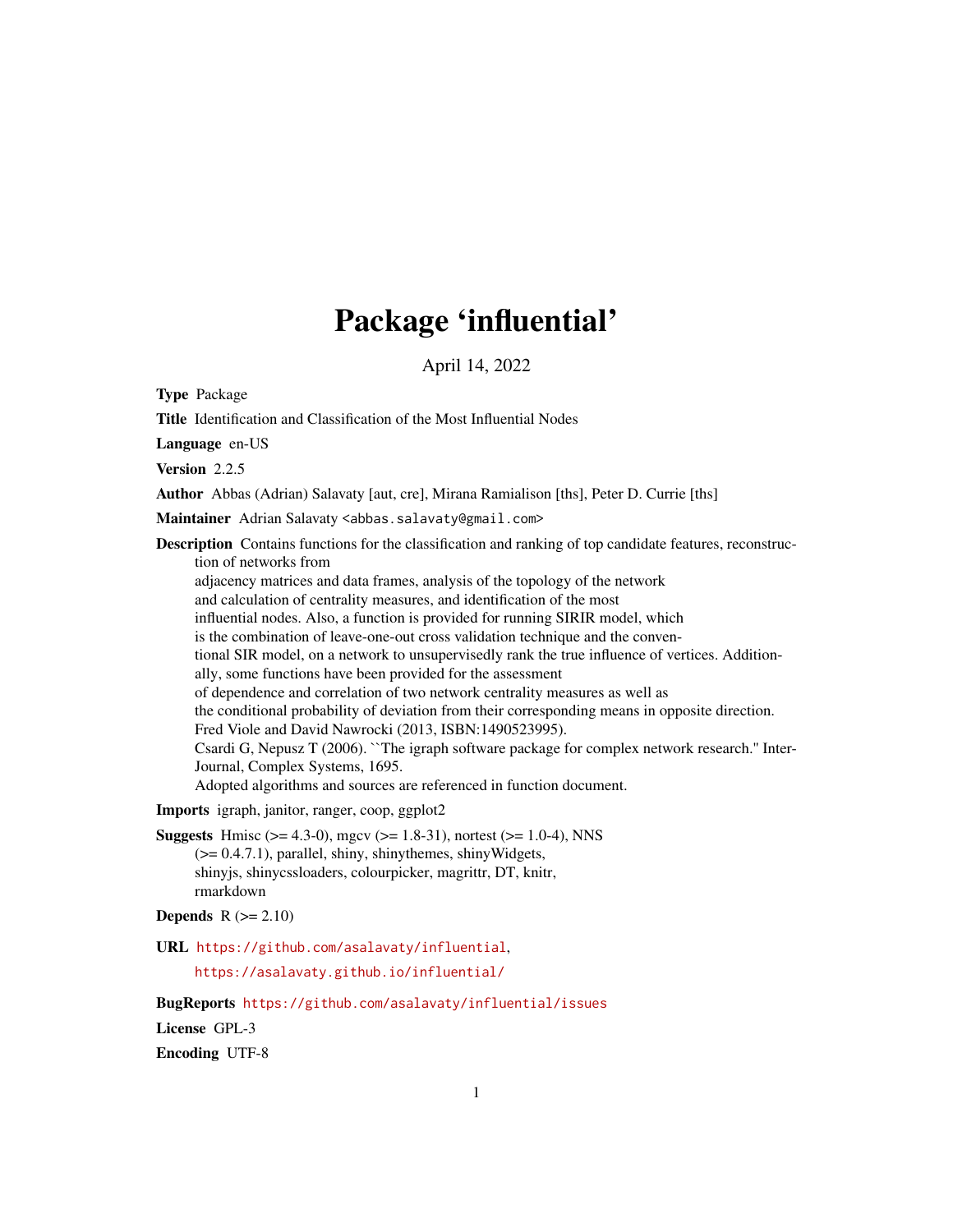LazyData true RoxygenNote 7.1.2 VignetteBuilder knitr NeedsCompilation no Repository CRAN Date/Publication 2022-04-14 14:02:36 UTC

# R topics documented:

| 3              |
|----------------|
| $\overline{4}$ |
| 5              |
| 8              |
| 9              |
| 9              |
| 10             |
| 11             |
| 13             |
| 14             |
| 15             |
| 16             |
| 17             |
| 19<br>exir     |
| 22             |
| 25             |
| 26             |
| 27             |
| 28             |
| 29             |
| 30             |
| 32             |
| 33             |
| 34             |
| 35             |
| 35             |
| 36             |
| 37             |
| V<br>39        |
|                |

 $\blacksquare$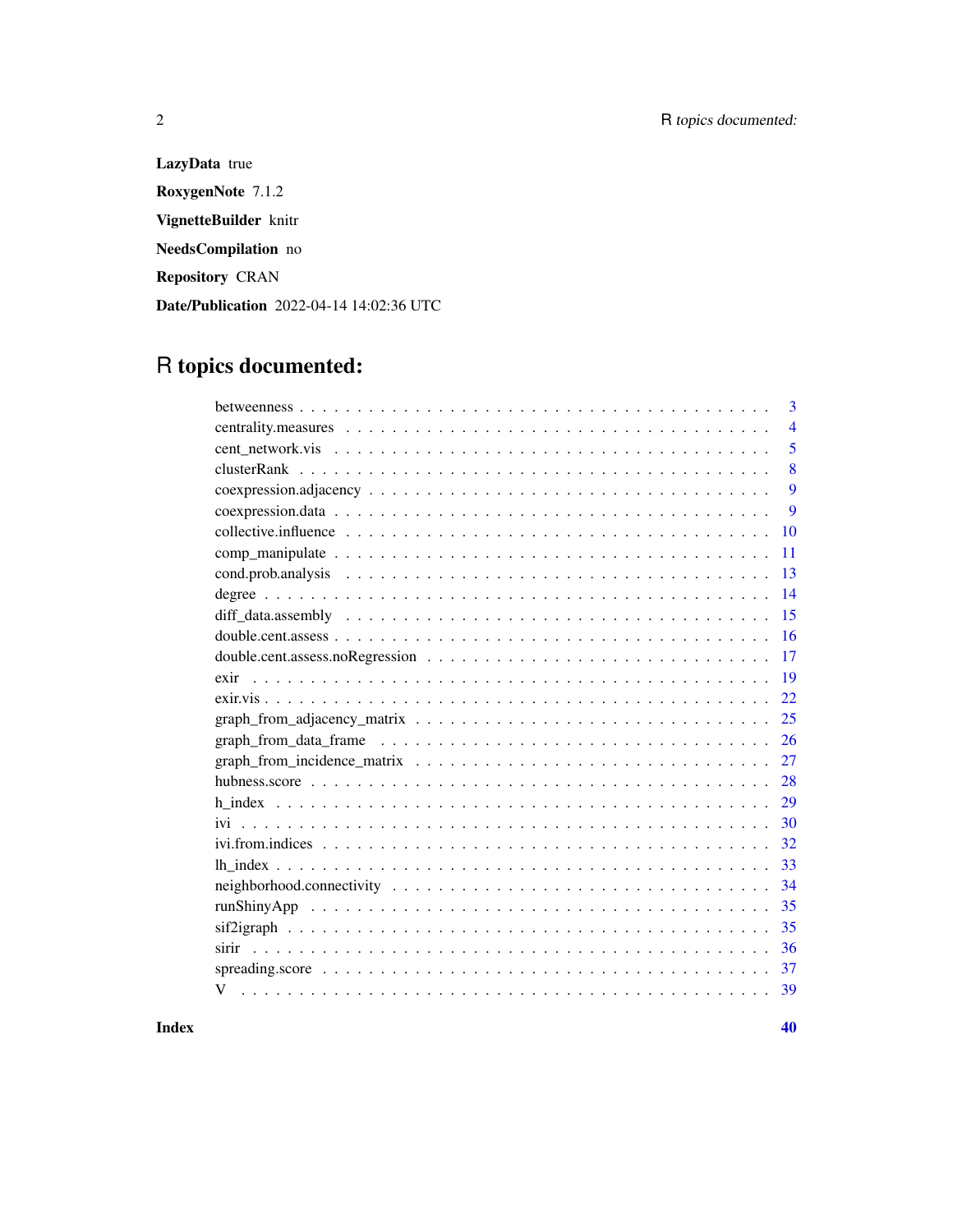<span id="page-2-1"></span><span id="page-2-0"></span>

# Description

This function and all of its descriptions have been obtained from the igraph package.

# Usage

```
betweenness(
 graph,
 v = V(\text{graph}),
 directed = TRUE,
 weights = NULL,
 nobigint = TRUE,
 normalized = FALSE,
  ...
)
```
# Arguments

| graph        | The graph to analyze (an igraph graph).                                                                                                                                                                                                          |
|--------------|--------------------------------------------------------------------------------------------------------------------------------------------------------------------------------------------------------------------------------------------------|
| $\mathsf{v}$ | The vertices for which the vertex betweenness will be calculated.                                                                                                                                                                                |
| directed     | Logical, whether directed paths should be considered while determining the<br>shortest paths.                                                                                                                                                    |
| weights      | Optional positive weight vector for calculating weighted betweenness. If the<br>graph has a weight edge attribute, then this is used by default. Weights are used<br>to calculate weighted shortest paths, so they are interpreted as distances. |
| nobigint     | Logical scalar, whether to use big integers during the calculation. This is only<br>required for lattice-like graphs that have very many shortest paths between a pair<br>of vertices. If TRUE (the default), then big integers are not used.    |
| normalized   | Logical scalar, whether to normalize the betweenness scores. If TRUE, then the<br>results are normalized.                                                                                                                                        |
|              | Additional arguments according to the original betweenness function in the<br>package igraph.                                                                                                                                                    |

# Value

A numeric vector with the betweenness score for each vertex in v.

# See Also

[ivi](#page-29-1), [cent\\_network.vis](#page-4-1), and [betweenness](#page-2-1) for a complete description on this function Other centrality functions: [clusterRank\(](#page-7-1)), [collective.influence\(](#page-9-1)), [degree\(](#page-13-1)), [h\\_index\(](#page-28-1)), [lh\\_index\(](#page-32-1)), [neighborhood.connectivity\(](#page-33-1)), [sirir\(](#page-35-1))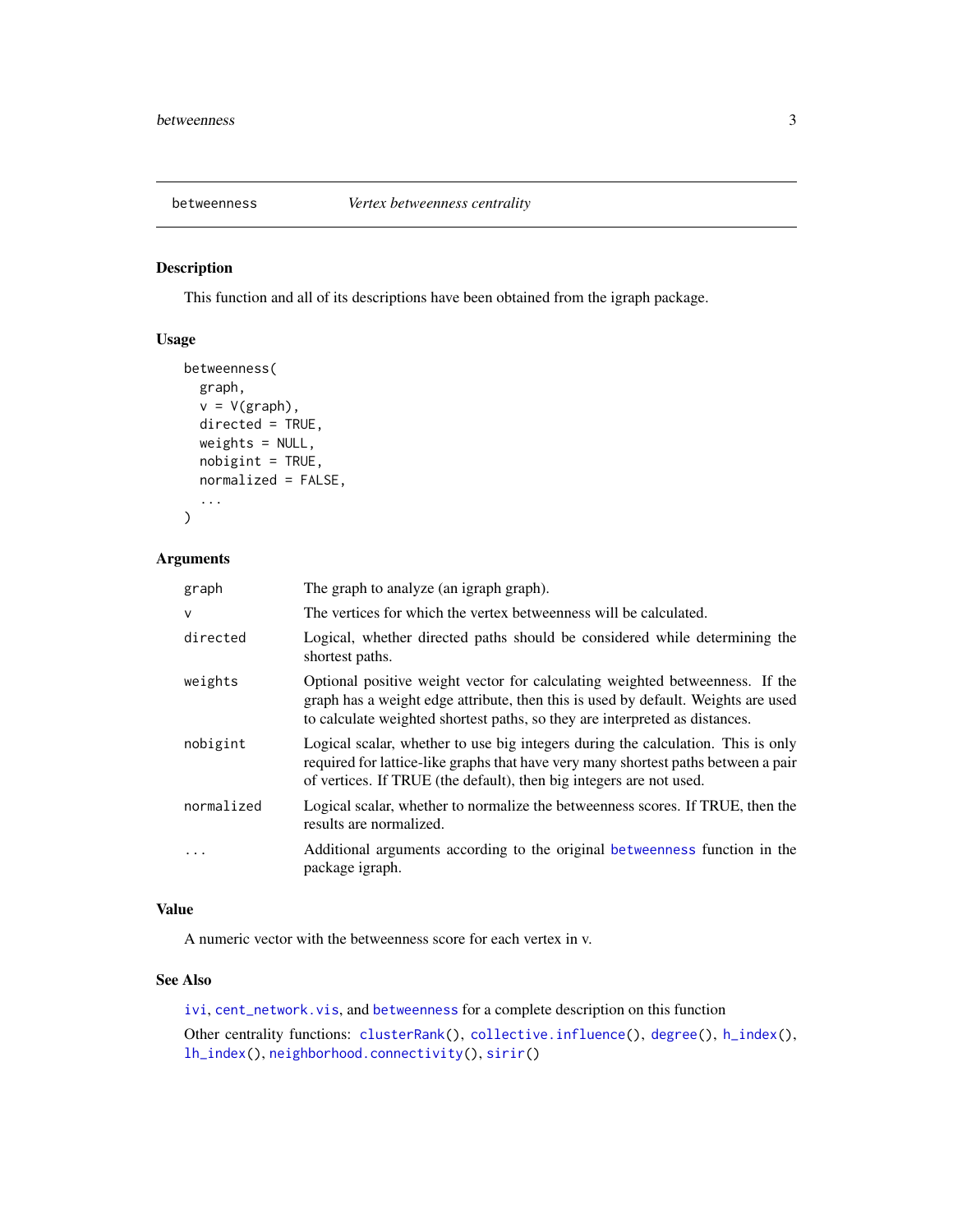# Examples

```
MyData <- coexpression.data
My_graph <- graph_from_data_frame(MyData)
GraphVertices <- V(My_graph)
My_graph_betweenness <- betweenness(My_graph, v = GraphVertices,
                       directed = FALSE, normalized = FALSE)
```
centrality.measures *Centrality measures dataset*

#### Description

The centrality measures of a co-expression network of lncRNAs and mRNAs in lung adenocarcinoma

#### Usage

centrality.measures

#### Format

A data frame with 794 rows and 6 variables:

#### $\lambda$

- DC Degree Centrality
- CR ClusterRank
- NC Neighborhood Connectivity
- LH\_index Local H-index
- BC Betweenness Centrality
- CI Collective Influence ...

# Source

<https://pubmed.ncbi.nlm.nih.gov/31211495/>

<span id="page-3-0"></span>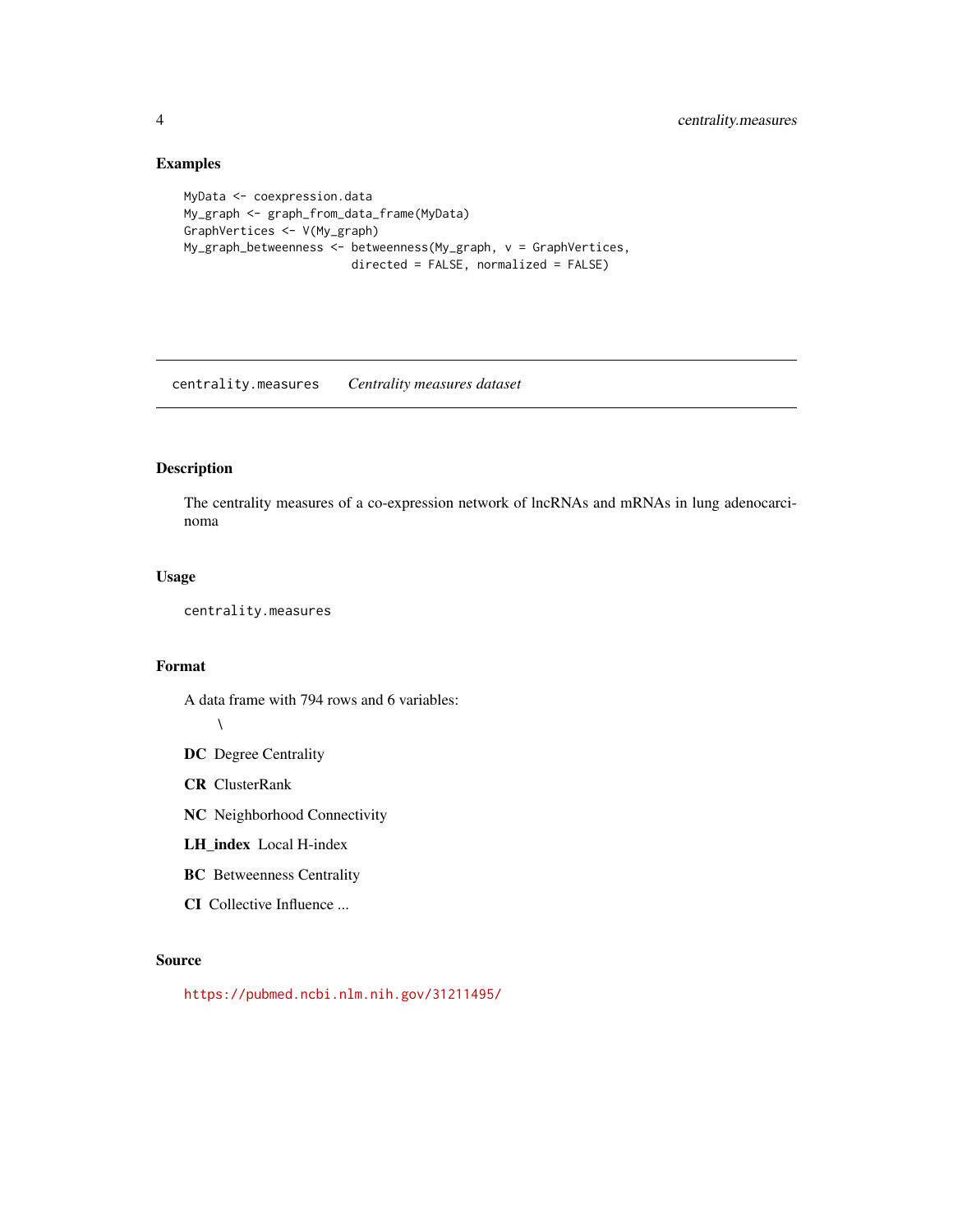<span id="page-4-1"></span><span id="page-4-0"></span>

#### Description

This function has been developed for the visualization of a network based on applying a centrality measure to the size and color of network nodes. You are also able to adjust the directedness and weight of connections. Some of the documentations of the arguments of this function have been adapted from ggplot2 and igraph packages. A shiny app has also been developed for the calculation of IVI as well as IVI-based network visualization, which is accessible using the 'influential::runShinyApp("IVI")' command. You can also access the shiny app online at https://influential.erc.monash.edu/.

```
cent_network.vis(
  graph,
  cent.metric,
  layout = "kk"
  node.color = "viridis",
  node.size.min = 3,
  node.size.max = 15,
  dist.power = 1,node.shape = "circle",
  stroke.size = 1.5,
  stroke.color = "identical",
  stroke.alpha = 0.6,
  show.labels = TRUE,
  label.cex = 0.4,
  label.color = "black",
  directed = FALSE,
  arrow.width = 25,
  arrow.length = 0.07,
  edge.width = 0.5,
  weighted = FALSE,edge.width.min = 0.2,
  edge.width.max = 1,
  edge.color = "grey75",
  edge.linetype = "solid",
  legend.position = "right",
  legend.direction = "vertical",
  legend.title = "Centrality\mm".
  boxed.legend = TRUE,
  show.plot.title = TRUE,
  plot.title = "Centrality Measure-based Network",
  title.position = "center",
  show.bottom.border = TRUE,
```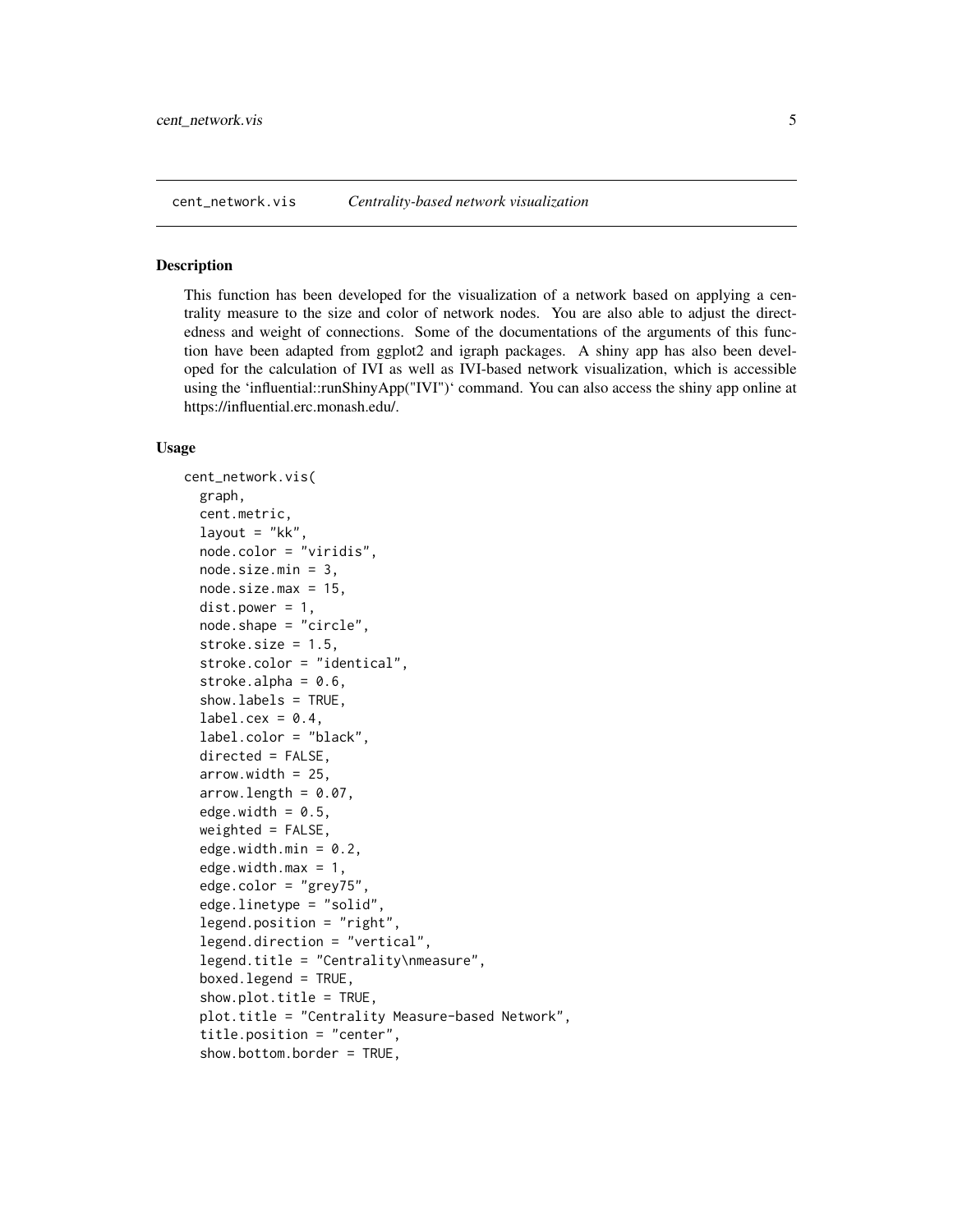```
show.left.border = TRUE,
 seed = 1234
\lambda
```
# Arguments

| graph         | A graph (network) of the igraph class.                                                                                                                                                                                                                                                                                                                                                                                                                                                       |
|---------------|----------------------------------------------------------------------------------------------------------------------------------------------------------------------------------------------------------------------------------------------------------------------------------------------------------------------------------------------------------------------------------------------------------------------------------------------------------------------------------------------|
| cent.metric   | A numeric vector of the desired centrality measure previously calculated by any<br>means. For example, you may use the function ivi for the calculation of the<br>Integrated Value of Influence (IVI) of network nodes. Please note that if the cen-<br>trality measure has been calculated by any means other than the influential<br>package, make sure that the order of the values in the cent.metric vector is<br>consistent with the order of vertices in the network (V(graph)).      |
| layout        | The layout to be used for organizing network nodes. Current available layouts<br>include "kk", "star", "tree", "components", "circle", "automatic", "grid", "sphere", "random"<br>"sugiyama" (default is set to "kk"). For a complete description of different lay-<br>outs and their underlying algorithms please refer to the function layout_.                                                                                                                                            |
| node.color    | A character string indicating the colormap option to use. Five options are avail-<br>able: "magma" (or "A"), "inferno" (or "B"), "plasma" (or "C"), "viridis" (or "D",<br>the default option) and "cividis" (or "E").                                                                                                                                                                                                                                                                        |
| node.size.min | The size of nodes with the lowest value of the centrality measure (default is set<br>to $3$ ).                                                                                                                                                                                                                                                                                                                                                                                               |
| node.size.max | The size of nodes with the highest value of the centrality measure (default is set<br>to $15$ ).                                                                                                                                                                                                                                                                                                                                                                                             |
| dist.power    | The power to be used to visualize more distinction between nodes with high and<br>low centrality measure values. The higher the power, the smaller the nodes with<br>lower values of the centrality measure will become. Default is set to 1, meaning<br>the relative sizes of nodes are reflective of their actual centrality measure values.                                                                                                                                               |
| node.shape    | The shape of nodes. Current available shapes include "circle", "square", "diamond", "triangle", and<br>"inverted triangle" (default is set to "circle"). You can also set different<br>shapes to different groups of nodes by providing a character vector of shapes<br>of nodes with the same length and order of network vertices. This is useful<br>when plotting a network that include different type of node (for example, up-<br>and down-regulated features).                        |
| stroke.size   | The size of stroke (border) around the nodes (default is set to 1.5).                                                                                                                                                                                                                                                                                                                                                                                                                        |
| stroke.color  | The color of stroke (border) around the nodes (default is set to "identical" mean-<br>ing that the stroke color of a node will be identical to its corresponding node<br>color). You can also set different colors to different groups of nodes by pro-<br>viding a character vector of colors of nodes with the same length and order of<br>network vertices. This is useful when plotting a network that include different<br>type of node (for example, up- and down-regulated features). |
| stroke.alpha  | The transparency of the stroke (border) around the nodes which should be a<br>number between 0 and 1 (default is set to $0.6$ ).                                                                                                                                                                                                                                                                                                                                                             |
| show.labels   | Logical scalar, whether to show node labels or not (default is set to TRUE).                                                                                                                                                                                                                                                                                                                                                                                                                 |
| label.cex     | The amount by which node labels should be scaled relative to the node sizes<br>(default is set to $0.4$ ).                                                                                                                                                                                                                                                                                                                                                                                   |
|               |                                                                                                                                                                                                                                                                                                                                                                                                                                                                                              |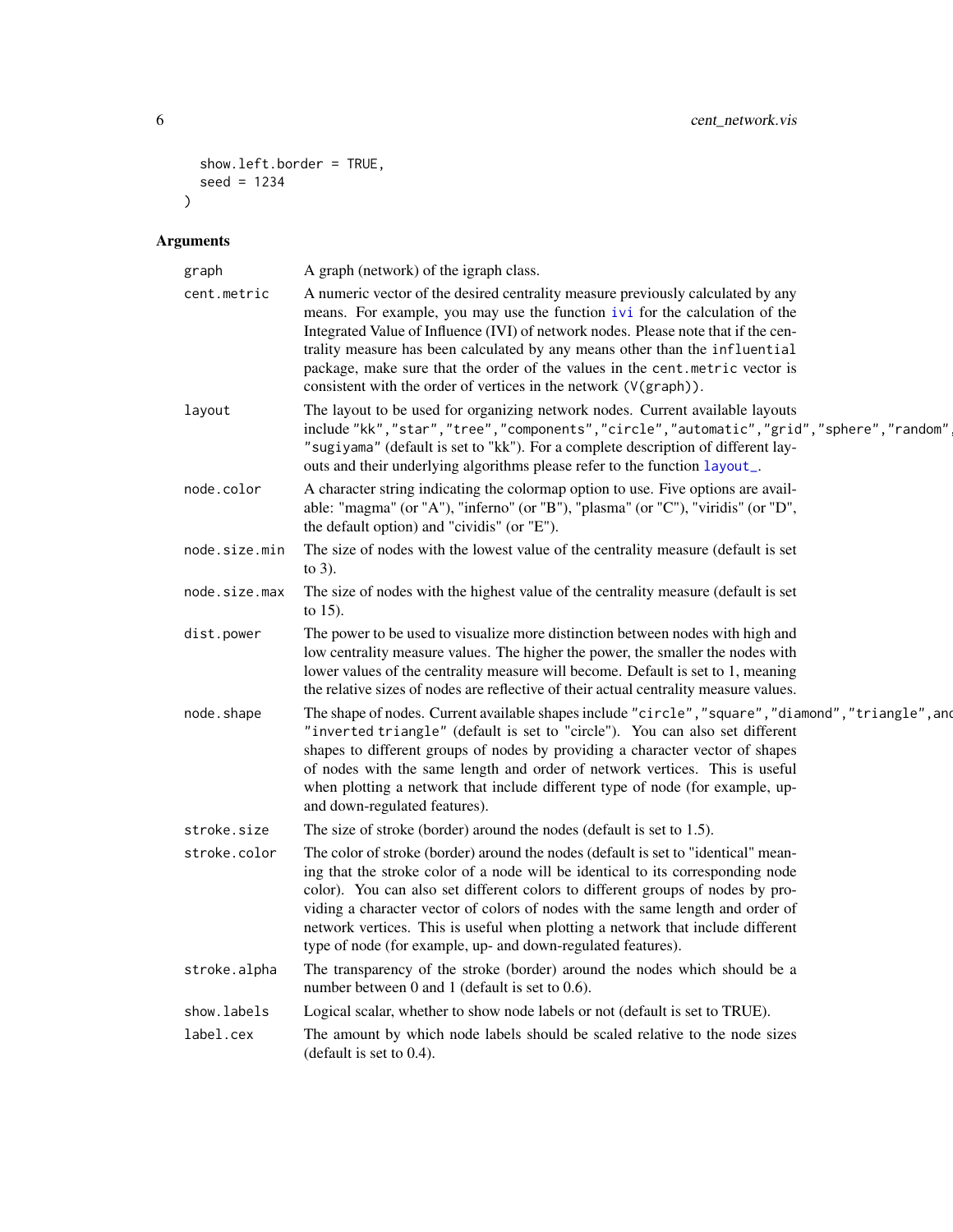<span id="page-6-0"></span>

| label.color        | The color of node labels (default is set to "black").                                                                                             |
|--------------------|---------------------------------------------------------------------------------------------------------------------------------------------------|
| directed           | Logical scalar, whether to draw the network as directed or not (default is set to<br>FALSE).                                                      |
| arrow.width        | The width of arrows in the case the network is directed (default is set to 25).                                                                   |
| arrow.length       | The length of arrows in inch in the case the network is directed (default is set to<br>$0.07$ ).                                                  |
| edge.width         | The constant width of edges if the network is unweighted (default is set to $0.5$ ).                                                              |
| weighted           | Logical scalar, whether the network is a weighted network or not (default is set<br>to FALSE).                                                    |
|                    | edge . width. min The width of edges with the lowest weight (default is set to 0.2). This parameter<br>is ignored for unweighted networks.        |
|                    | edge . width. max The width of edges with the highest weight (default is set to 1). This parameter<br>is ignored for unweighted networks.         |
| edge.color         | The color of edges (default is set to "grey75").                                                                                                  |
| edge.linetype      | The line type of edges. Current available linetypes include "twodash", "longdash", "dotdash", "dotted<br>"solid" (default is set to "solid").     |
| legend.position    |                                                                                                                                                   |
|                    | The position of legends ("none", "left", "right", "bottom", "top", or two-element<br>numeric vector). The default is set to "right".              |
| legend.direction   |                                                                                                                                                   |
|                    | layout of items in legends ("horizontal" or "vertical"). The default is set to "ver-<br>tical".                                                   |
| legend.title       | The legend title in the string format (default is set to "Centrality measure").                                                                   |
| boxed.legend       | Logical scalar, whether to draw a box around the legend or not (default is set to<br>TRUE).                                                       |
| show.plot.title    |                                                                                                                                                   |
|                    | Logical scalar, whether to show the plot title or not (default is set to TRUE).                                                                   |
| plot.title         | The plot title in the string format (default is set to "Centrality Measure-based<br>Network").                                                    |
|                    | title.position The position of title ("left", "center", or "right"). The default is set to "center".                                              |
| show.bottom.border |                                                                                                                                                   |
|                    | Logical scalar, whether to draw the bottom border line (default is set to TRUE).                                                                  |
| show.left.border   |                                                                                                                                                   |
|                    | Logical scalar, whether to draw the left border line (default is set to TRUE).                                                                    |
| seed               | A single value, interpreted as an integer to be used for random number genera-<br>tion for preparing the network layout (default is set to 1234). |

# Value

A plot with the class ggplot.

# See Also

# [ivi](#page-29-1)

Other visualization functions: [exir.vis\(](#page-21-1))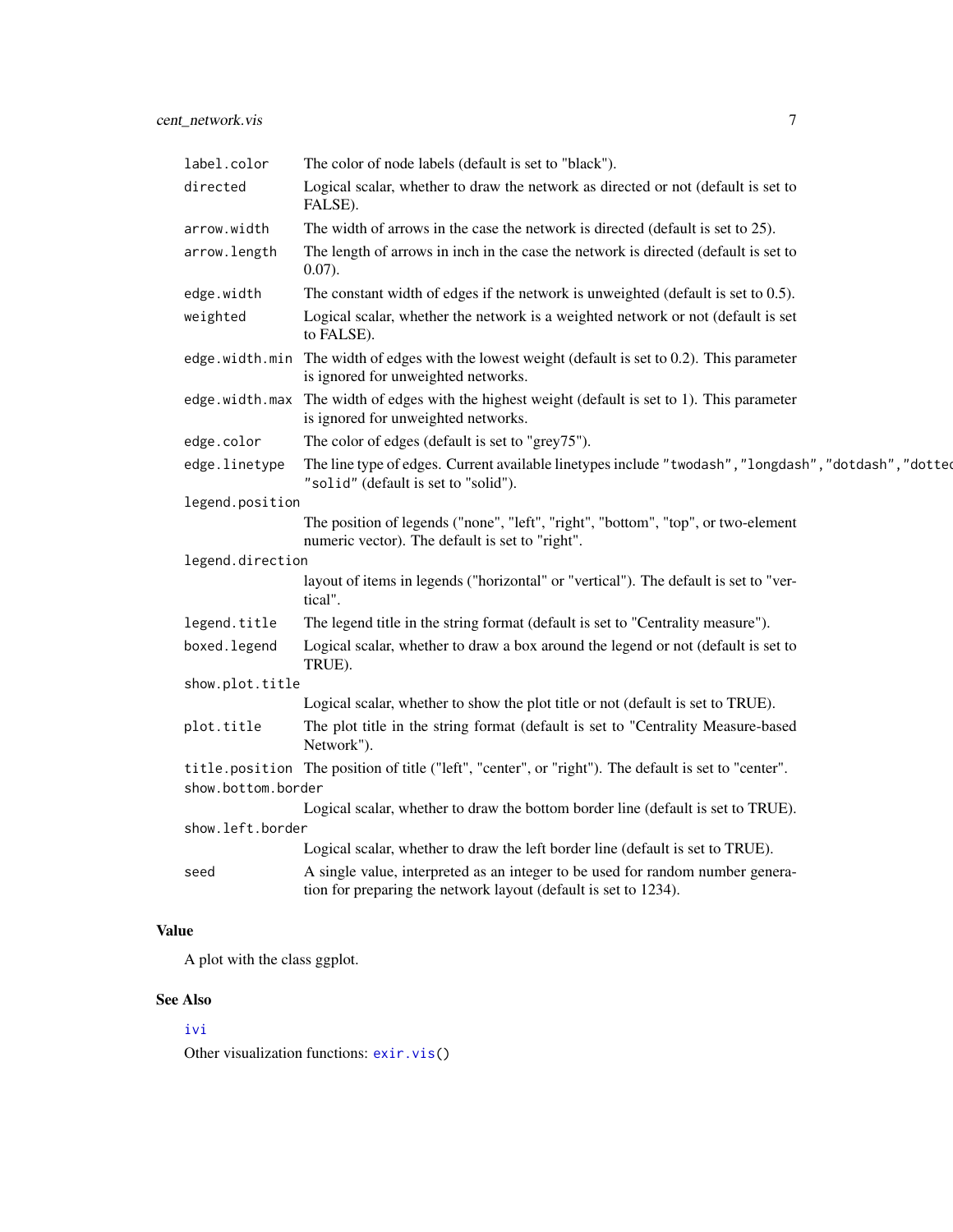#### Examples

```
## Not run:
MyData <- coexpression.data
My_graph <- graph_from_data_frame(MyData)
Graph_IVI \le ivi(graph = My_graph, mode = "all")
Graph_IVI_plot <- cent_network.vis(graph = My_graph, cent.metric = Graph_IVI,
                                   legend.title = "IVI",
                                   plot.title = "IVI-based Network")
```
## End(Not run)

<span id="page-7-1"></span>clusterRank *ClusterRank (CR)*

#### Description

This function calculates the ClusterRank of input vertices and works with both directed and undirected networks. This function and all of its descriptions have been adapted from the centiserve package with some minor modifications. ClusterRank is a local ranking algorithm which takes into account not only the number of neighbors and the neighbors' influences, but also the clustering coefficient.

#### Usage

```
clusterRank(graph, vids = V(graph), directed = FALSE, loops = TRUE)
```
#### Arguments

| graph    | The input graph as igraph object                                                                          |
|----------|-----------------------------------------------------------------------------------------------------------|
| vids     | Vertex sequence, the vertices for which the centrality values are returned. De-<br>fault is all vertices. |
| directed | Logical scalar, whether to directed graph is analyzed. This argument is ignored<br>for undirected graphs. |
| loops    | Logical; whether the loop edges are also counted.                                                         |

#### Value

A numeric vector contaning the ClusterRank centrality scores for the selected vertices.

#### See Also

[ivi](#page-29-1), [cent\\_network.vis](#page-4-1)

Other centrality functions: [betweenness\(](#page-2-1)), [collective.influence\(](#page-9-1)), [degree\(](#page-13-1)), [h\\_index\(](#page-28-1)), [lh\\_index\(](#page-32-1)), [neighborhood.connectivity\(](#page-33-1)), [sirir\(](#page-35-1))

<span id="page-7-0"></span>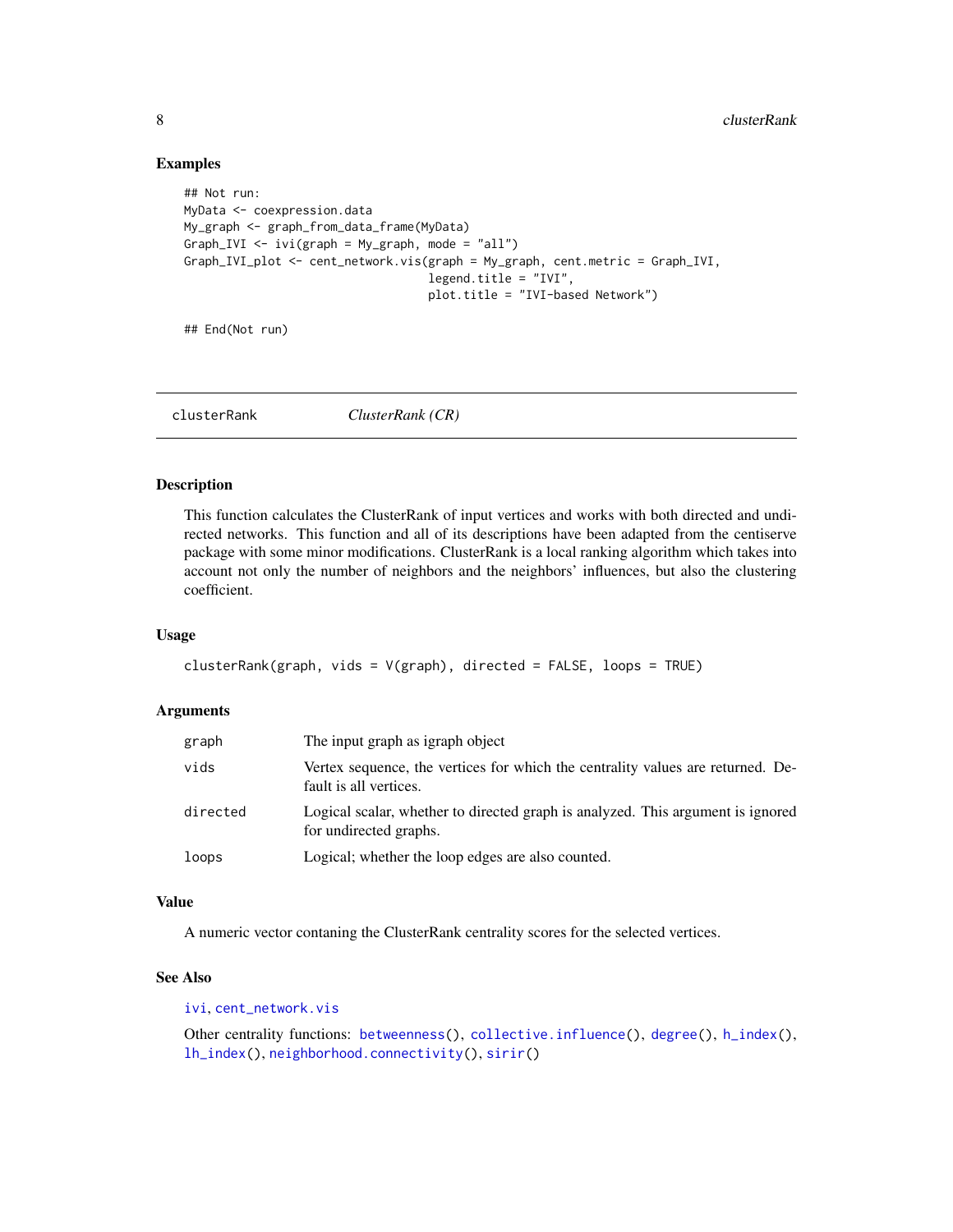<span id="page-8-0"></span>coexpression.adjacency 9

# Examples

```
MyData <- coexpression.data
My_graph <- graph_from_data_frame(MyData)
GraphVertices <- V(My_graph)
cr <- clusterRank(graph = My_graph, vids = GraphVertices, directed = FALSE, loops = TRUE)
```
coexpression.adjacency

*Adjacency matrix*

#### Description

The adjacency matrix of a co-expression network of lncRNAs and mRNAs in lung adenocarcinoma that was generated using igraph functions

# Usage

coexpression.adjacency

# Format

A data frame with 794 rows and 794 variables:

lncRNA lncRNA symbol

lncRNA lncRNA symbol ...

#### Source

<https://pubmed.ncbi.nlm.nih.gov/31211495/>

coexpression.data *Co-expression dataset*

# Description

A co-expression dataset of lncRNAs and mRNAs in lung adenocarcinoma

## Usage

coexpression.data

#### Format

A data frame with 2410 rows and 2 variables:

lncRNA lncRNA symbol

Coexpressed.Gene Co-expressed gene symbol ...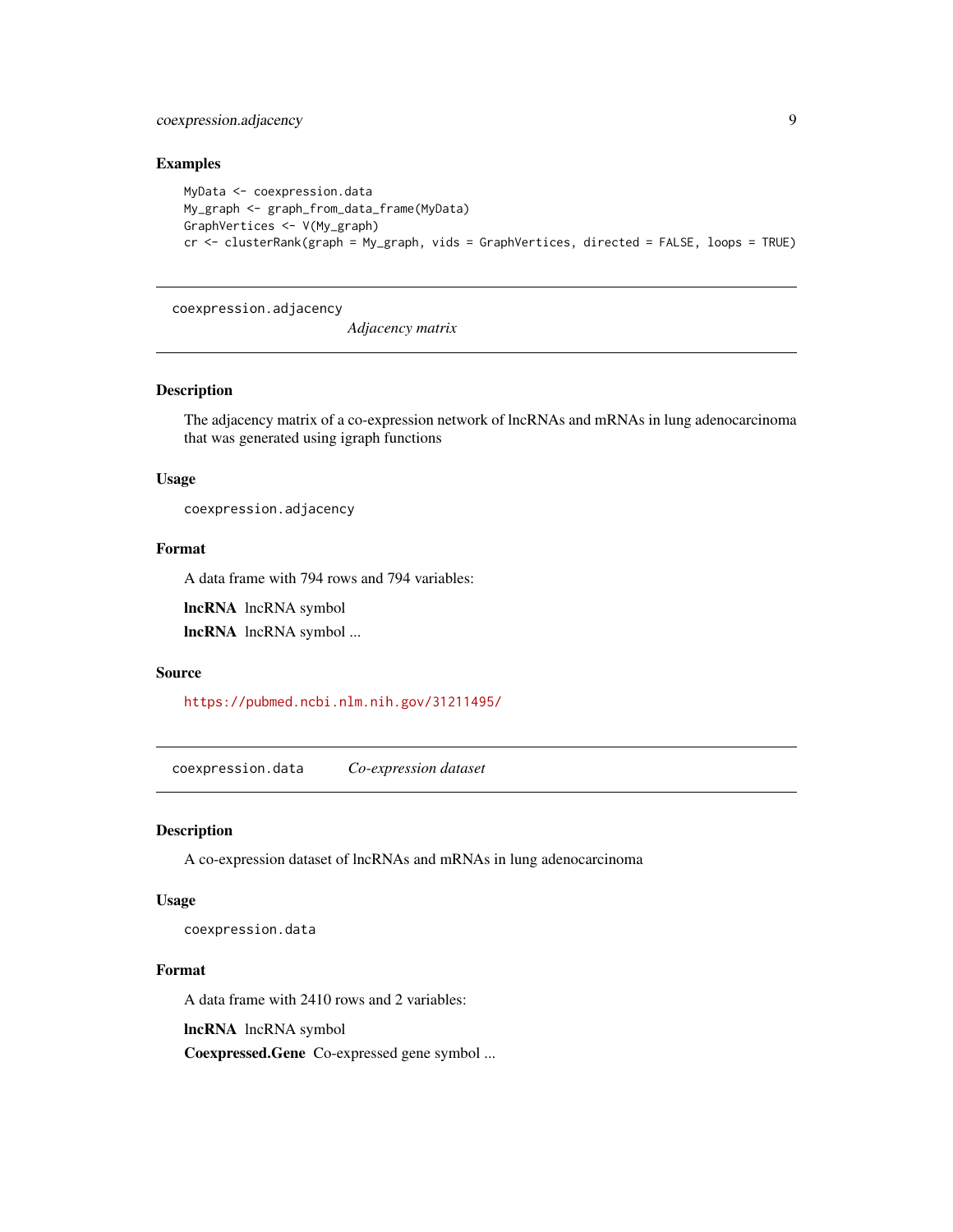#### <span id="page-9-0"></span>Source

<https://pubmed.ncbi.nlm.nih.gov/31211495/>

<span id="page-9-1"></span>collective.influence *Collective Influence (CI)*

# Description

This function calculates the collective influence of input vertices and works with both directed and undirected networks. This function and its descriptions are obtained from https://github.com/ronammar/collective\_influence with minor modifications. Collective Influence as described by Morone & Makse (2015). In simple terms, it is the product of the reduced degree (degree - 1) of a node and the total reduced degree of all nodes at a distance d from the node.

#### Usage

```
collective.influence(graph, vertices = V(graph), mode = "all", d = 3)
```
#### Arguments

| graph    | A graph (network) of the igraph class.                                                                                                                                                                                                                                                                                                                                                                                                             |
|----------|----------------------------------------------------------------------------------------------------------------------------------------------------------------------------------------------------------------------------------------------------------------------------------------------------------------------------------------------------------------------------------------------------------------------------------------------------|
| vertices | A vector of desired vertices, which could be obtained by the V function.                                                                                                                                                                                                                                                                                                                                                                           |
| mode     | The mode of collective influence depending on the directedness of the graph. If<br>the graph is undirected, the mode "all" should be specified. Otherwise, for the<br>calculation of collective influence based on incoming connections select "in"<br>and for the outgoing connections select "out". Also, if all of the connections are<br>desired, specify the "all" mode. Default mode is set to "all".                                        |
| d        | The distance, expressed in number of steps from a given node (default=3). Dis-<br>tance must be > 0. According to Morone & Makse (https://doi.org/10.1038/nature14604),<br>optimal results can be reached at $d=3,4$ , but this depends on the size/"radius" of<br>the network. NOTE: the distance d is not inclusive. This means that nodes at a<br>distance of 3 from our node-of-interest do not include nodes at distances 1 and<br>2. Only 3. |

#### Value

A vector of collective influence for each vertex of the graph corresponding to the order of vertices output by V(graph).

#### See Also

[ivi](#page-29-1), [cent\\_network.vis](#page-4-1)

Other centrality functions: [betweenness\(](#page-2-1)), [clusterRank\(](#page-7-1)), [degree\(](#page-13-1)), [h\\_index\(](#page-28-1)), [lh\\_index\(](#page-32-1)), [neighborhood.connectivity\(](#page-33-1)), [sirir\(](#page-35-1))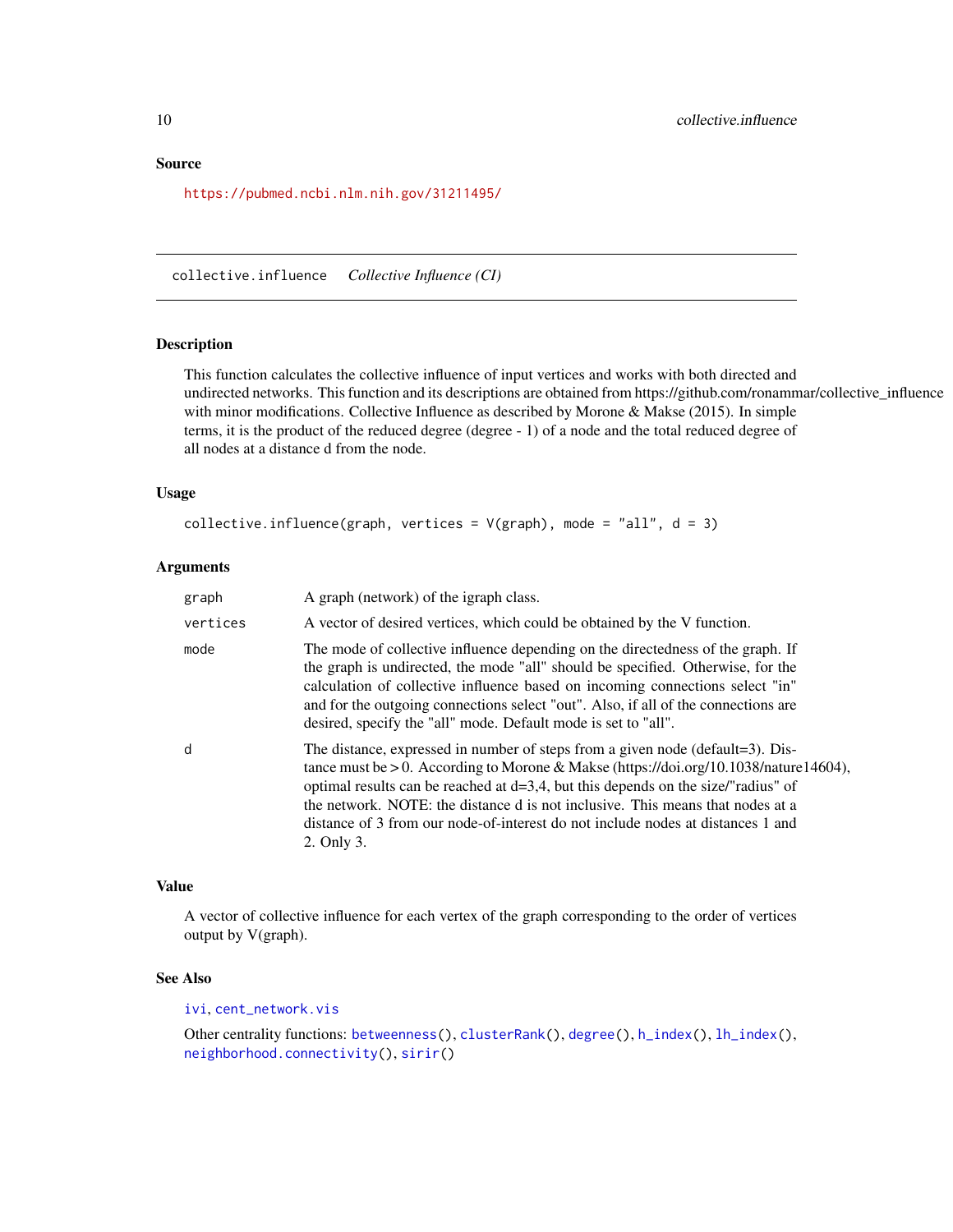#### <span id="page-10-0"></span>comp\_manipulate 11

#### Examples

```
MyData <- coexpression.data
My_graph <- graph_from_data_frame(MyData)
GraphVertices <- V(My_graph)
ci <- collective.influence(graph = My_graph, vertices = GraphVertices, mode = "all", d=3)
```
<span id="page-10-1"></span>comp\_manipulate *Computational manipulation of cells*

#### Description

This function works based on the SIRIR (SIR-based Influence Ranking) model and could be applied on the output of the ExIR model or any other independent association network. For feature (gene/protein/etc.) knockout the SIRIR model is used to remove the feature from the network and assess its impact on the flow of information (signaling) within the network. On the other hand, in case of up-regulation a node similar to the desired node is added to the network with exactly the same connections (edges) as of the original node. Next, the SIRIR model is used to evaluate the difference in the flow of information/signaling after adding (up-regulating) the desired feature/node compared with the original network. In case you are applying this function on the output of ExIR model, you may note that as the gene/protein knockout would impact on the integrity of the underinvestigation network as well as the networks of other overlapping biological processes/pathways, it is recommended to select those features that simultaneously have the highest (most significant) ExIR-based rank and lowest knockout rank. In contrast, as the up-regulation would not affect the integrity of the network, you may select the features with highest (most significant) ExIR-based and up-regulation-based ranks. A shiny app has also been developed for Running the ExIR model, visualization of its results as well as computational simulation of knockout and/or up-regulation of its top candidate outputs, which is accessible using the 'influential::runShinyApp("ExIR")' command. You can also access the shiny app online at https://influential.erc.monash.edu/.

#### Usage

```
comp_manipulate(
  exir_output = NULL,graph = NULL,
  ko<sub>–</sub>vertices = V(graph),
  upregulate_vertices = V(graph),
  beta = 0.5,
  gamma = 1,
  no.sim = igraph::vcount(graph) * 100,
  seed = 1234)
```
#### Arguments

| exir_output | The output of the ExIR model (optional).                                                  |
|-------------|-------------------------------------------------------------------------------------------|
| graph       | A graph (network) of the igraph class (not required if the exir output is in-<br>putted). |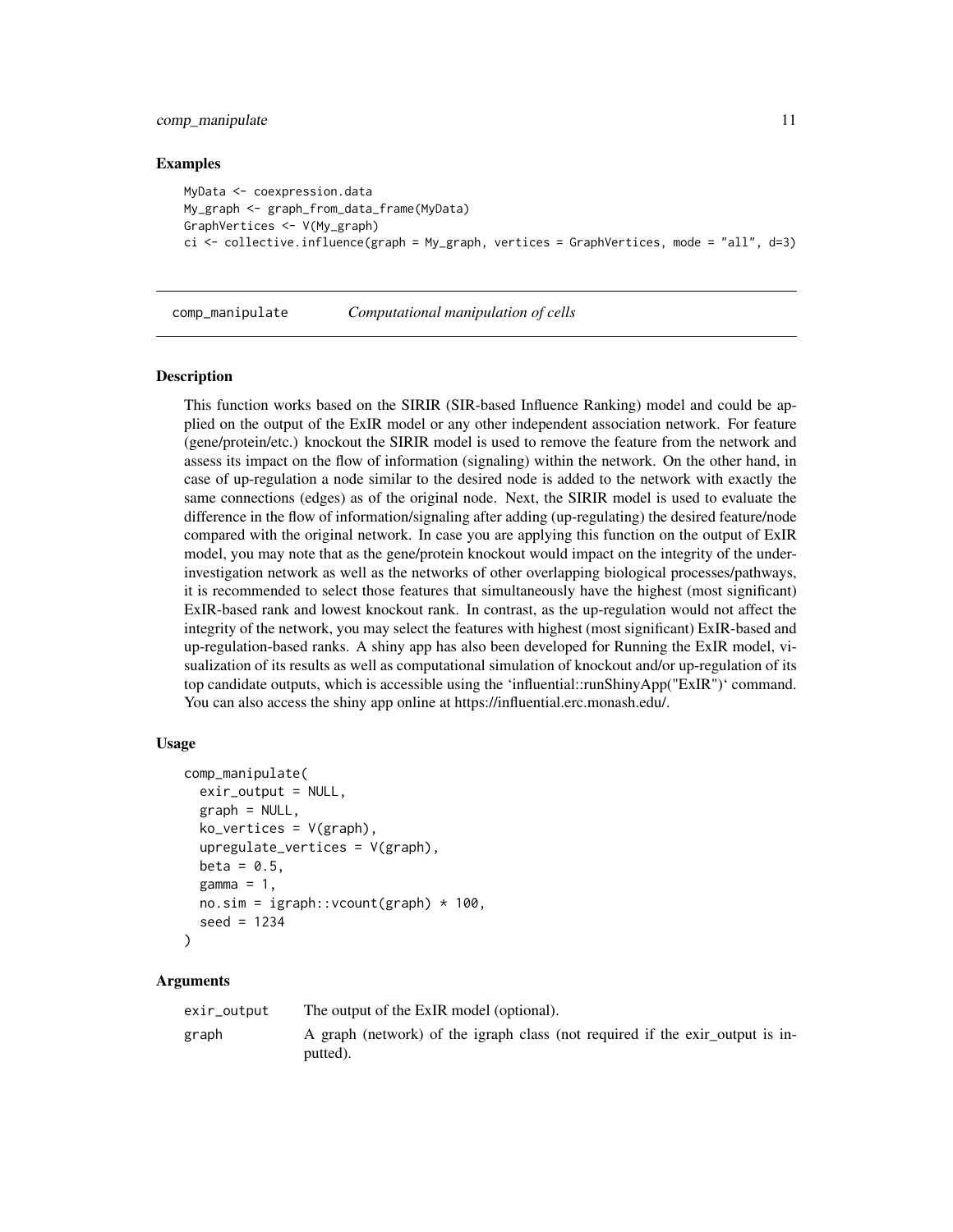<span id="page-11-0"></span>

| ko_vertices         | A vector of desired vertices/features to knockout. Default is set to V(graph)<br>meaning to assess the knockout of all vertices/features.                                                                                                                                                                                     |
|---------------------|-------------------------------------------------------------------------------------------------------------------------------------------------------------------------------------------------------------------------------------------------------------------------------------------------------------------------------|
| upregulate_vertices | A vector of desired vertices/features to up-regulate. Default is set to $V(\text{graph})$<br>meaning to assess the up-regulation of all vertices/features.                                                                                                                                                                    |
| beta                | Non-negative scalar corresponding to the SIRIR model. The rate of infection of<br>an individual that is susceptible and has a single infected neighbor. The infec-<br>tion rate of a susceptible individual with n infected neighbors is n times beta.<br>Formally this is the rate parameter of an exponential distribution. |
| gamma               | Positive scalar corresponding to the SIRIR model. The rate of recovery of an<br>infected individual. Formally, this is the rate parameter of an exponential distri-<br>bution.                                                                                                                                                |
| no,sim              | Integer scalar corresponding to the SIRIR model. The number of simulation runs<br>to perform SIR model on for the original network as well perturbed networks<br>generated by leave-one-out technique. You may choose a different no.sim based<br>on the available memory on your system.                                     |
| seed                | A single value, interpreted as an integer to be used for random number genera-<br>tion.                                                                                                                                                                                                                                       |

#### Value

Depending on the input data, a list including one to three data frames of knockout/up-regulation rankings.

# See Also

[exir](#page-18-1), [sirir](#page-35-1), and [sir](#page-0-0) for a complete description on SIR model

Other integrative ranking functions: [exir\(](#page-18-1)), [hubness.score\(](#page-27-1)), [ivi.from.indices\(](#page-31-1)), [ivi\(](#page-29-1)), [spreading.score\(](#page-36-1))

# Examples

```
## Not run:
set.seed(1234)
My_graph <- igraph::sample_gnp(n=50, p=0.05)
GraphVertices <- V(My_graph)
Computational_manipulation <- comp_manipulate(graph = My_graph, beta = 0.5,
                                              gamma = 1, no.sim = 10, seed = 1234)
```
## End(Not run)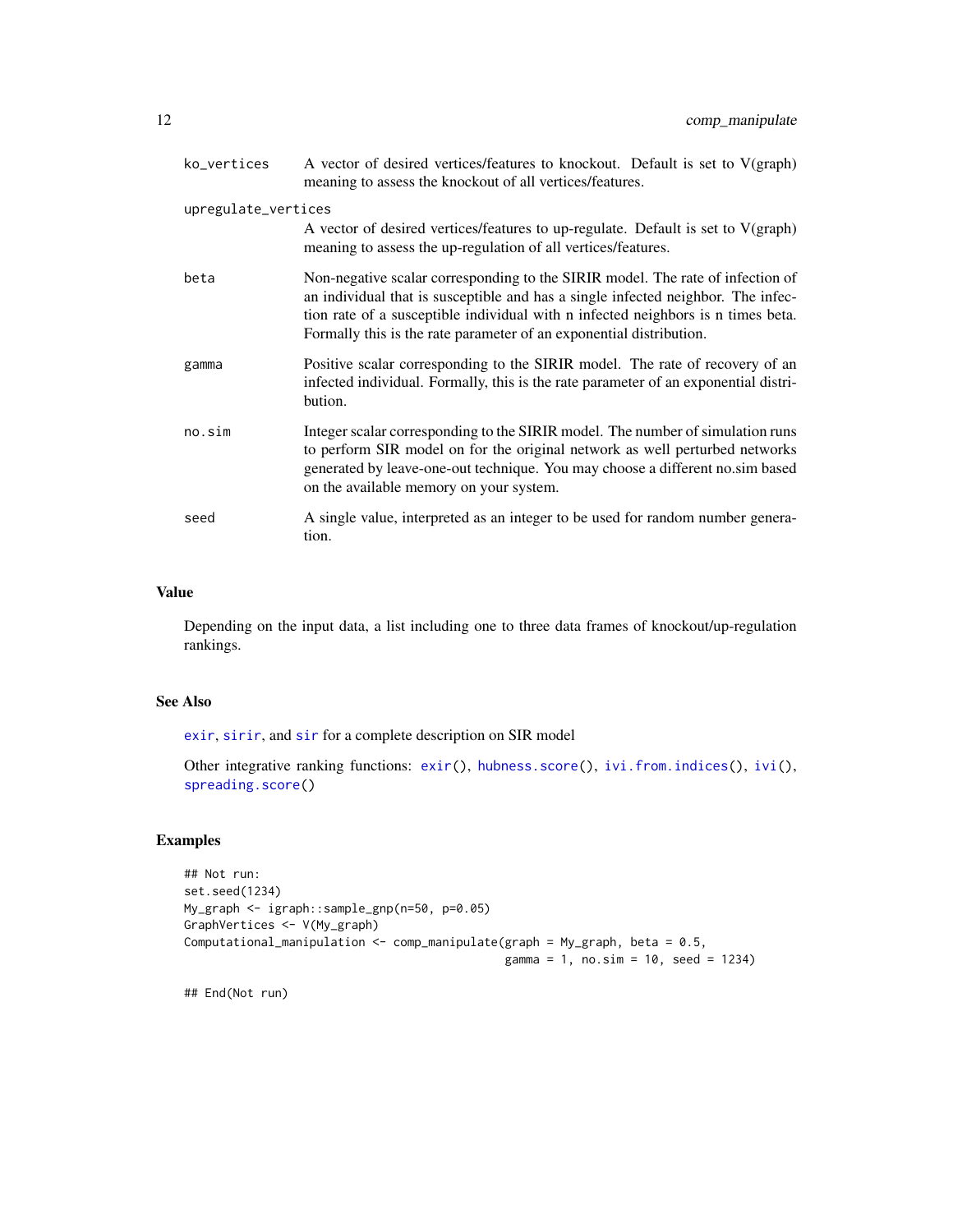<span id="page-12-1"></span><span id="page-12-0"></span>cond.prob.analysis *Conditional probability of deviation from means*

# Description

This function calculates the conditional probability of deviation of two centrality measures (or any two other continuous variables) from their corresponding means in opposite directions.

#### Usage

cond.prob.analysis(data, nodes.colname, Desired.colname, Condition.colname)

#### Arguments

| data              | A data frame containing the values of two continuous variables and the name of<br>observations (nodes). |  |
|-------------------|---------------------------------------------------------------------------------------------------------|--|
| nodes.colname     | The character format (quoted) name of the column containing the name of ob-<br>servations (nodes).      |  |
| Desired.colname   |                                                                                                         |  |
|                   | The character format (quoted) name of the column containing the values of the<br>desired variable.      |  |
| Condition.colname |                                                                                                         |  |
|                   | The character format (quoted) name of the column containing the values of the<br>condition variable.    |  |

#### Value

A list of two objects including the conditional probability of deviation of two centrality measures (or any two other continuous variables) from their corresponding means in opposite directions based on both the entire network and the split-half random sample of network nodes.

#### See Also

Other centrality association assessment functions: [double.cent.assess.noRegression\(](#page-16-1)), [double.cent.assess\(](#page-15-1))

# Examples

```
MyData <- centrality.measures
My.conditional.prob <- cond.prob.analysis(data = MyData,
                                          nodes.colname = rownames(MyData),
                                          Desired.colname = "BC",
                                          Condition.colname = "NC")
```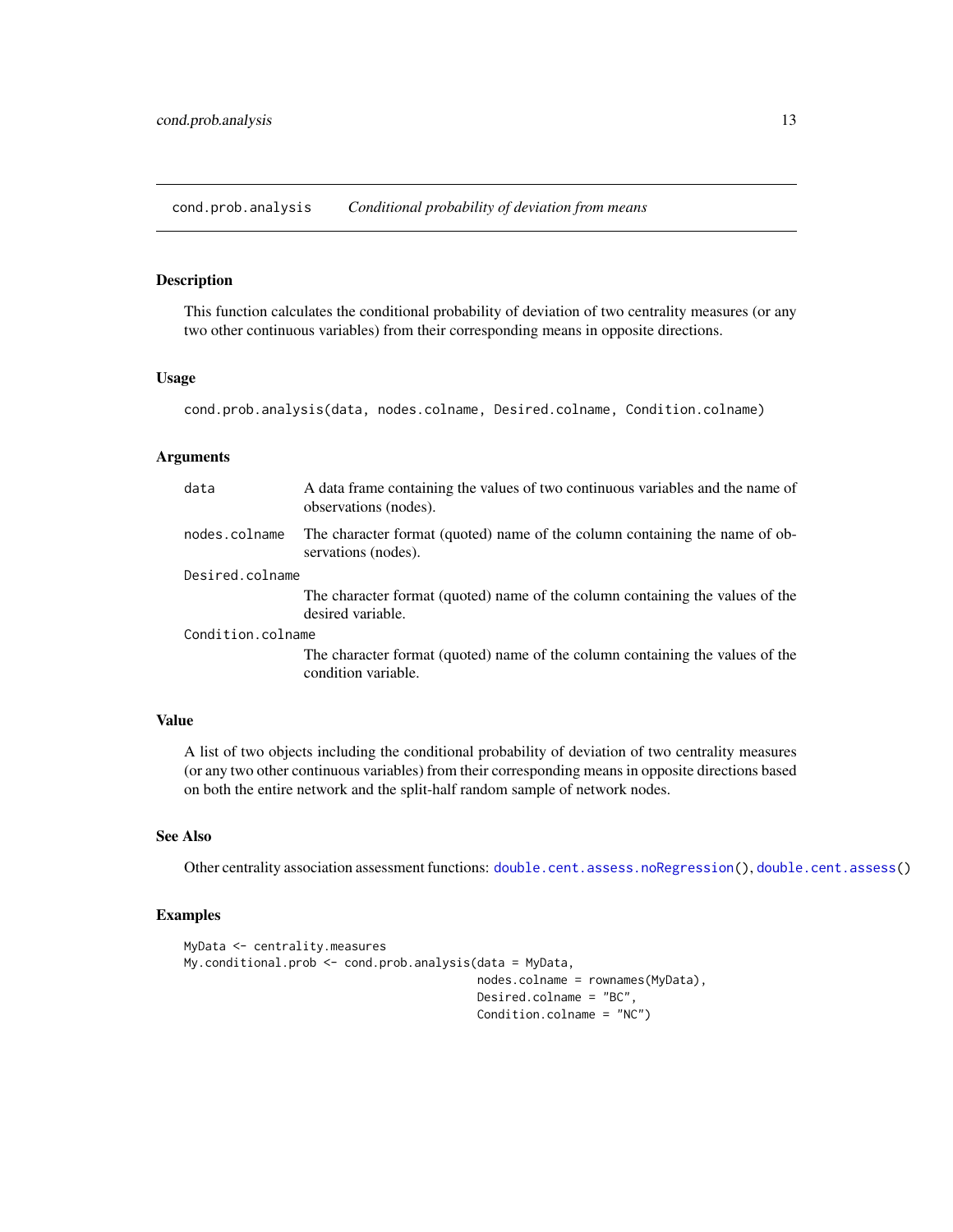<span id="page-13-1"></span><span id="page-13-0"></span>

# Description

This function and all of its descriptions have been obtained from the igraph package.

# Usage

```
degree(
 graph,
 v = V(\text{graph}),
 mode = c("all", "out", "in", "total"),loops = TRUE,normalized = FALSE
)
```
#### Arguments

| graph      | The graph to analyze (an igraph graph).                                                                                                                                                                                      |
|------------|------------------------------------------------------------------------------------------------------------------------------------------------------------------------------------------------------------------------------|
| v          | The ids of vertices of which the degree will be calculated.                                                                                                                                                                  |
| mode       | Character string, "out" for out-degree, "in" for in-degree or "total" for the sum<br>of the two. For undirected graphs this argument is ignored. "all" is a synonym<br>of "total".                                           |
| loops      | Logical; whether the loop edges are also counted. If the graph has a weight edge<br>attribute, then this is used by default. Weights are used to calculate weighted<br>shortest paths, so they are interpreted as distances. |
| normalized | Logical scalar, whether to normalize the degree. If TRUE then the result is<br>divided by n-1, where n is the number of vertices in the graph.                                                                               |

#### Value

A numeric vector of the same length as argument v.

# See Also

[ivi](#page-29-1), [cent\\_network.vis](#page-4-1), and [degree](#page-13-1) for a complete description on this function

Other centrality functions: [betweenness\(](#page-2-1)), [clusterRank\(](#page-7-1)), [collective.influence\(](#page-9-1)), [h\\_index\(](#page-28-1)), [lh\\_index\(](#page-32-1)), [neighborhood.connectivity\(](#page-33-1)), [sirir\(](#page-35-1))

# Examples

```
MyData <- coexpression.data
My_graph <- graph_from_data_frame(MyData)
GraphVertices <- V(My_graph)
My_graph_degree <- degree(My_graph, v = GraphVertices, normalized = FALSE)
```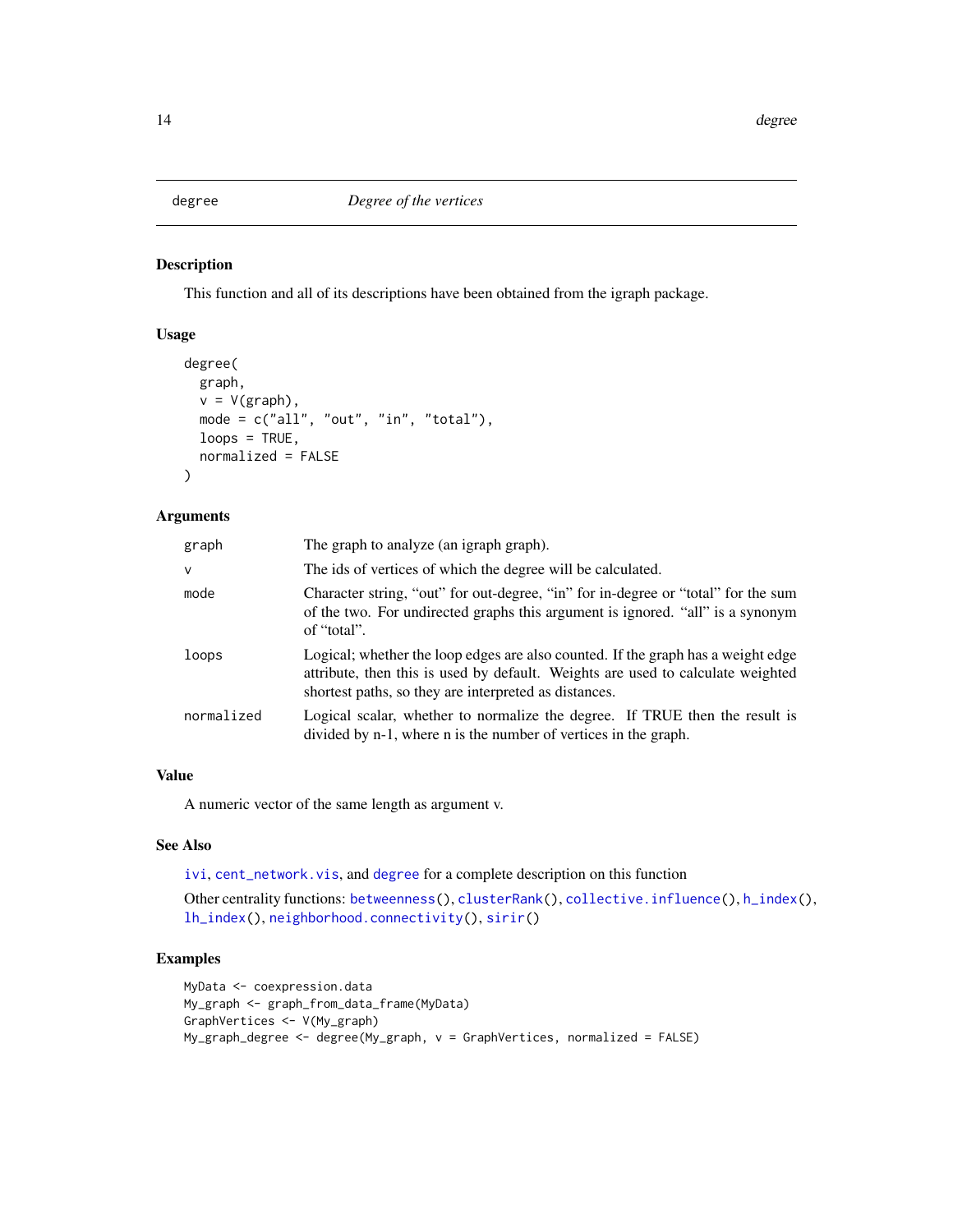<span id="page-14-1"></span><span id="page-14-0"></span>diff\_data.assembly *Assembling the differential/regression data*

#### Description

This function assembles a dataframe required for running the ExIR model. You may provide as many differential/regression data as you wish. Also, the datasets should be filtered beforehand according to your desired thresholds and, consequently, should only include the significant data. Each dataset provided should be a dataframe with one or two columns. The first column should always include differential/regression values and the second one (if provided) the significance values. Please also note that the significance (adjusted P-value) column is mandatory for differential datasets.

## Usage

diff\_data.assembly(...)

#### Arguments

... Desired datasets/dataframes.

#### Value

A dataframe including the collective list of features in rows and all of the differential/regression data and their statistical significance in columns with the same order provided by the user.

#### See Also

[exir](#page-18-1)

# Examples

```
## Not run:
my.Diff_data <- diff_data.assembly(Differential_data1,
                                    Differential_data2,
                                    Regression_data1))
```
## End(Not run)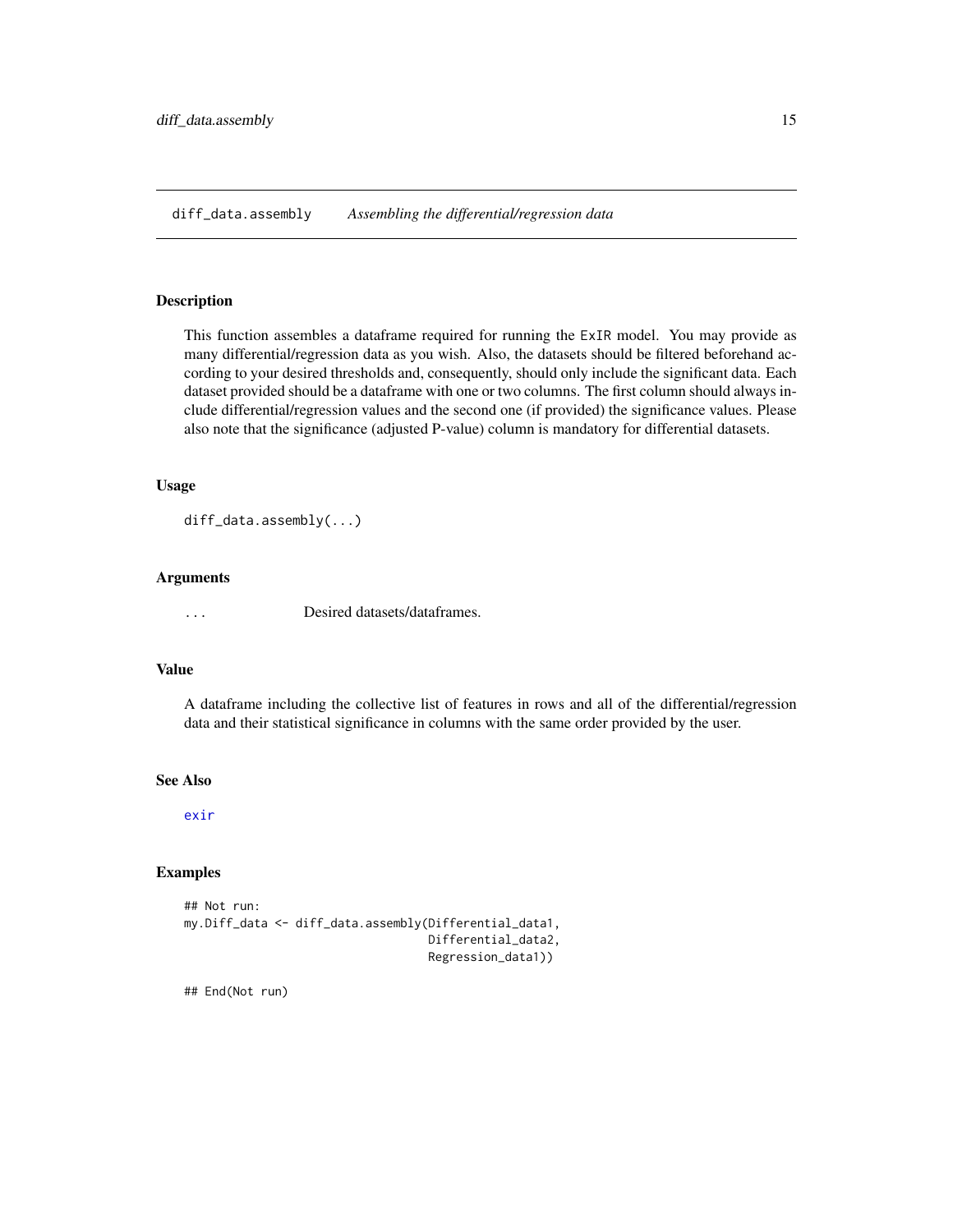<span id="page-15-1"></span><span id="page-15-0"></span>double.cent.assess *Assessment of innate features and associations of two network centrality measures (dependent and independent)*

# **Description**

This function assesses innate features and the association of two centrality measures (or any two other continuous variables) from the aspect of distribution mode, dependence, linearity, monotonicity, partial-moments based correlation, and conditional probability of deviating from corresponding means in opposite direction. This function assumes one variable as dependent and the other as independent for regression analyses. The non-linear nature of the association of two centrality measures is evaluated based on generalized additive models (GAM). The monotonicity of the association is evaluated based on comparing the squared coefficient of Spearman correlation and R-squared of rank regression analysis. Also, the correlation between two variables is assessed via non-linear nonparametric statistics (NNS). For the conditional probability assessment, the independent variable is considered as the condition variable.

#### Usage

```
double.cent.assess(
  data,
  nodes.colname,
  dependent.colname,
  independent.colname,
  plot = FALSE
)
```
#### Arguments

| data                | A data frame containing the values of two continuous variables and the name of<br>observations (nodes). |
|---------------------|---------------------------------------------------------------------------------------------------------|
| nodes.colname       | The character format (quoted) name of the column containing the name of ob-<br>servations (nodes).      |
| dependent.colname   |                                                                                                         |
|                     | The character format (quoted) name of the column containing the values of the<br>dependent variable.    |
| independent.colname |                                                                                                         |
|                     | The character format (quoted) name of the column containing the values of the<br>independent variable.  |
| plot                | logical; FALSE (default) Plots quadrant means of NNS correlation analysis.                              |

# Value

A list of 11 objects including:

- Summary of the basic statistics of two centrality measures (or any two other continuous variables).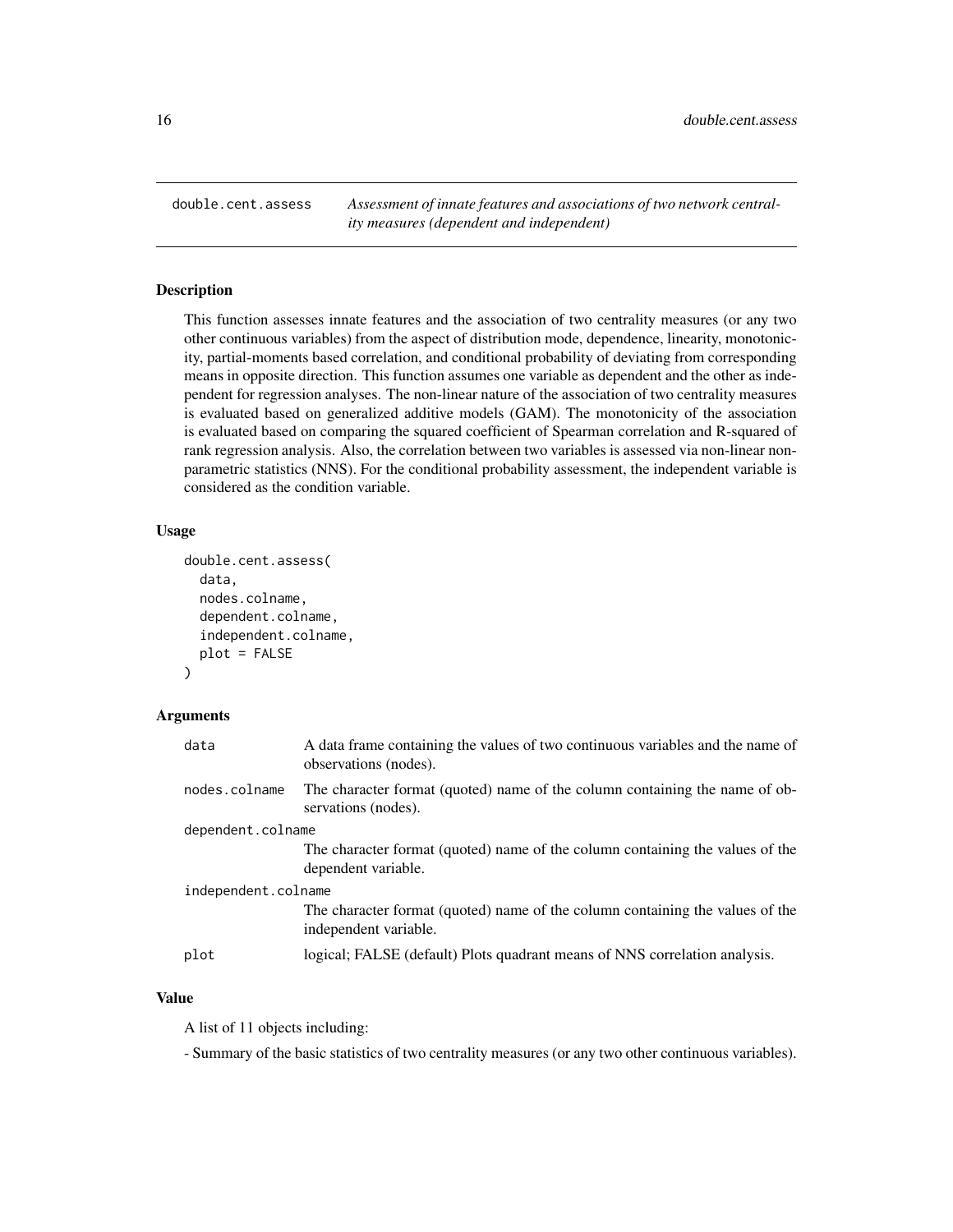<span id="page-16-0"></span>- The results of normality assessment of two variable (p-value  $> 0.05$  imply that the variable is normally distributed).

- Description of the normality assessment of the dependent variable.
- Description of the normality assessment of the independent variable.
- Results of the generalized additive modeling (GAM) of the data.
- The association type based on simultaneous consideration of normality assessment, GAM Computation with smoothness estimation, Spearman correlation, and ranked regression analysis of splines.
- The Hoeffding's D Statistic of dependence (ranging from -0.5 to 1).
- Description of the dependence significance.
- Correlation between variables based on the NNS method.

- The last two objects are the conditional probability of deviation of two centrality measures from their corresponding means in opposite directions based on both the entire network and the split-half random sample of network nodes.

#### See Also

[ad.test](#page-0-0) for Anderson-Darling test for normality, [gam](#page-0-0) for Generalized additive models with integrated smoothness estimation, [lm](#page-0-0) for Fitting Linear Models, [hoeffd](#page-0-0) for Matrix of Hoeffding's D Statistics, and [NNS.dep](#page-0-0) for NNS Dependence

Other centrality association assessment functions: [cond.prob.analysis\(](#page-12-1)), [double.cent.assess.noRegression\(](#page-16-1))

#### Examples

```
## Not run:
MyData <- centrality.measures
My.metrics.assessment <- double.cent.assess(data = MyData,
                                            nodes.colname = rownames(MyData),
                                            dependent.colname = "BC",
                                             independent.colname = "NC")
```
## End(Not run)

<span id="page-16-1"></span>double.cent.assess.noRegression

*Assessment of innate features and associations of two network centrality measures*

#### Description

This function assesses innate features and the association of two centrality measures (or any two other continuous variables) from the aspect of distribution mode, dependence, linearity, partialmoments based correlation, and conditional probability of deviating from corresponding means in opposite direction (centrality2 is used as the condition variable). This function doesn't consider which variable is dependent and which one is independent and no regression analysis is done. Also, the correlation between two variables is assessed via non-linear non-parametric statistics (NNS). For the conditional probability assessment, the centrality2 variable is considered as the condition variable.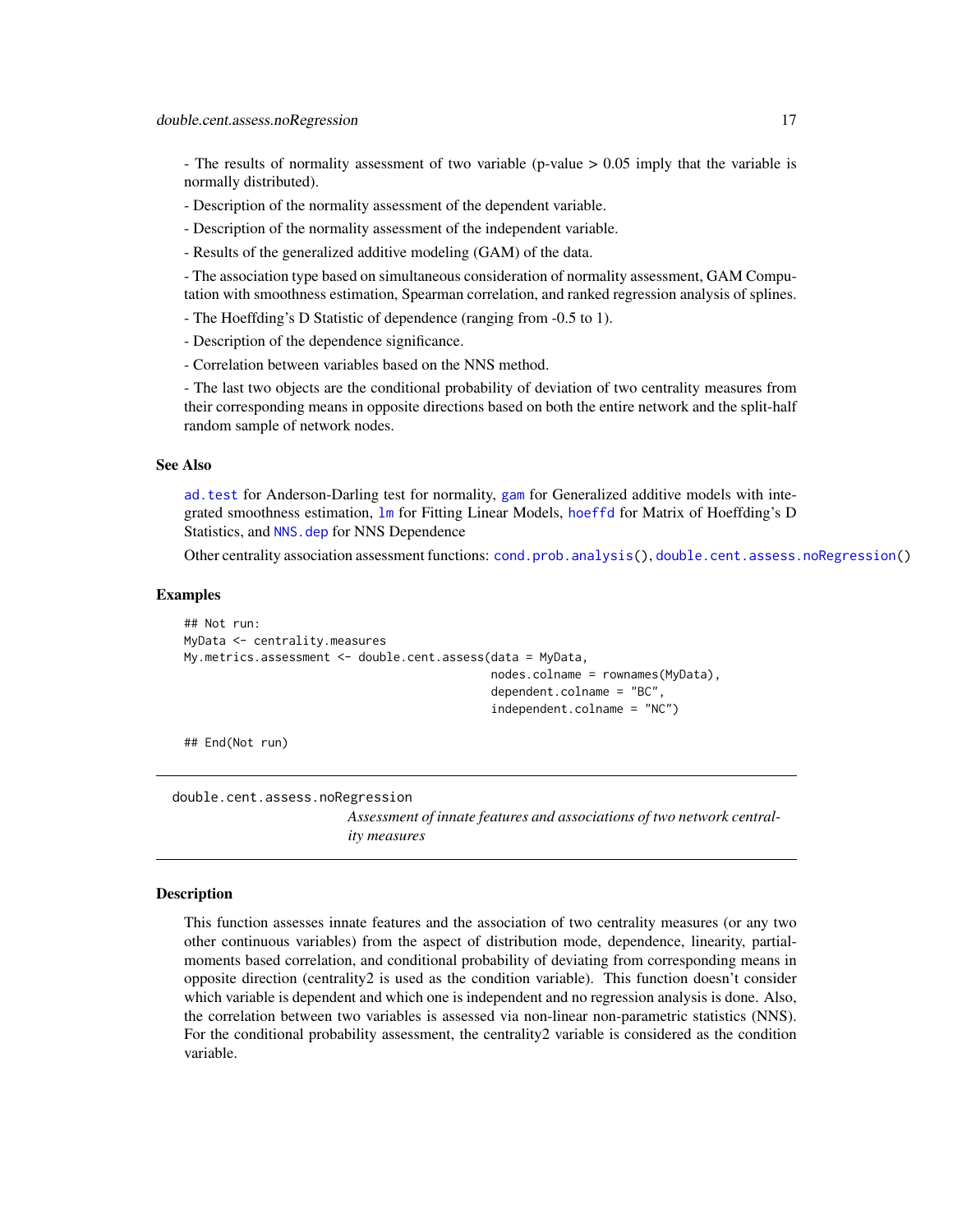#### Usage

```
double.cent.assess.noRegression(
  data,
  nodes.colname,
 centrality1.colname,
  centrality2.colname
)
```
#### Arguments

| data                | A data frame containing the values of two continuous variables and the name of<br>observations (nodes). |
|---------------------|---------------------------------------------------------------------------------------------------------|
| nodes.colname       | The character format (quoted) name of the column containing the name of ob-<br>servations (nodes).      |
| centrality1.colname |                                                                                                         |
|                     | The character format (quoted) name of the column containing the values of the                           |
|                     | Centrality 1 variable.                                                                                  |
| centrality2.colname |                                                                                                         |
|                     | The character format (quoted) name of the column containing the values of the                           |

#### Value

A list of nine objects including:

- Summary of the basic statistics of two centrality measures (or any two other continuous variables).

- The results of normality assessment of two variable (p-value > 0.05 imply that the variable is normally distributed).

- Description of the normality assessment of the centrality1 (first variable).
- Description of the normality assessment of the centrality2 (second variable).
- The Hoeffding's D Statistic of dependence (ranging from -0.5 to 1).
- Description of the dependence significance.
- Correlation between variables based on the NNS method.

Centrality\_2 variable.

- The last two objects are the conditional probability of deviation of two centrality measures from their corresponding means in opposite directions based on both the entire network and the split-half random sample of network nodes.

# See Also

[ad.test](#page-0-0) for Anderson-Darling test for normality, [hoeffd](#page-0-0) for Matrix of Hoeffding's D Statistics, and [NNS.dep](#page-0-0) for NNS Dependence

Other centrality association assessment functions: [cond.prob.analysis\(](#page-12-1)), [double.cent.assess\(](#page-15-1))

<span id="page-17-0"></span>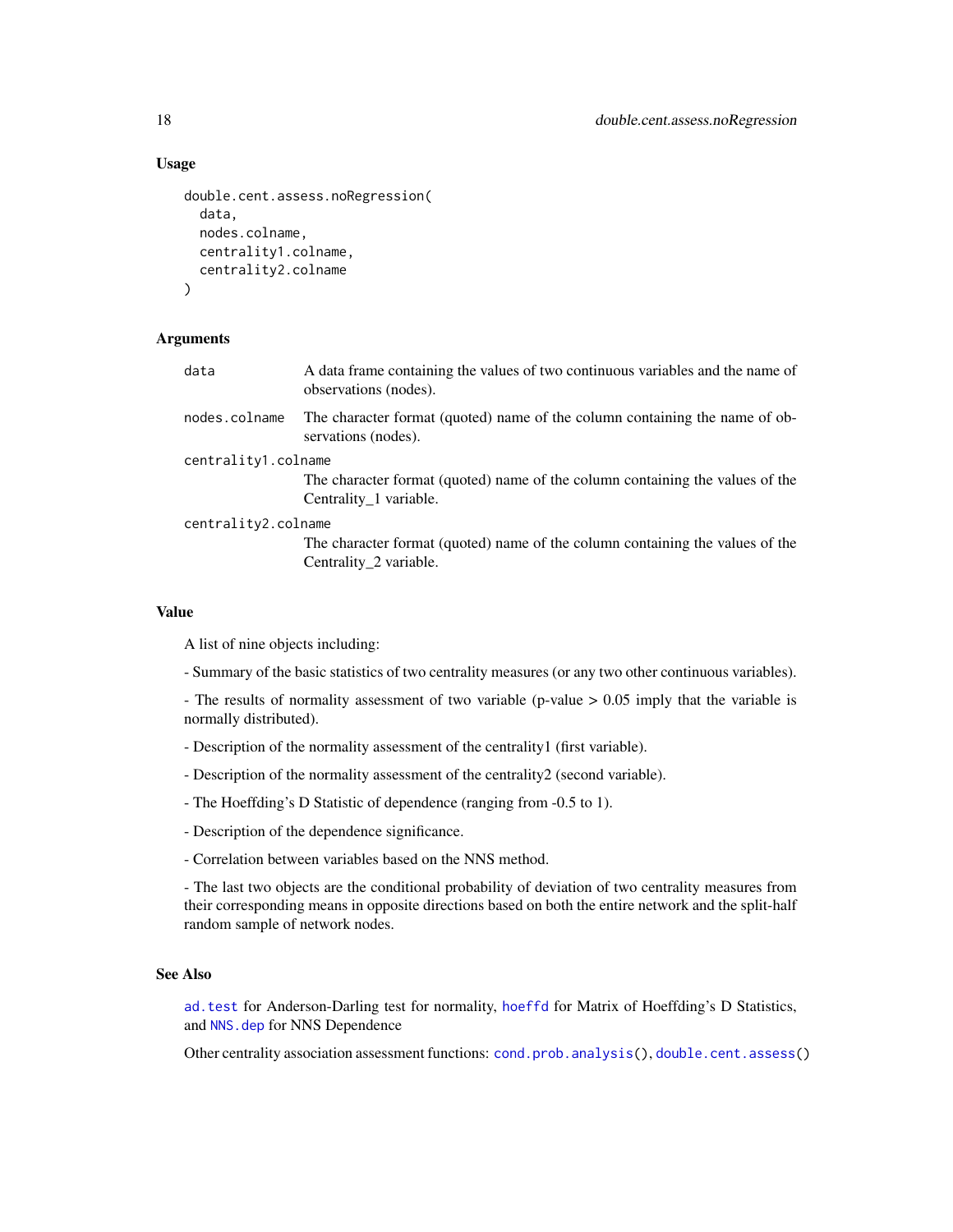<span id="page-18-0"></span>exir and the second second second second second second second second second second second second second second second second second second second second second second second second second second second second second second

#### Examples

```
## Not run:
MyData <- centrality.measures
My.metrics.assessment <- double.cent.assess.noRegression(data = MyData,
                                            nodes.colname = rownames(MyData),
                                            centrality1.colname = "BC",
                                            centrality2.colname = "NC")
```
## End(Not run)

<span id="page-18-1"></span>exir *Experimental data-based Integrated Ranking*

# Description

This function runs the Experimental data-based Integrated Ranking (ExIR) model for the classification and ranking of top candidate features. The input data could come from any type of experiment such as transcriptomics and proteomics. A shiny app has also been developed for Running the ExIR model, visualization of its results as well as computational simulation of knockout and/or upregulation of its top candidate outputs, which is accessible using the 'influential::runShinyApp("ExIR")' command. You can also access the shiny app online at https://influential.erc.monash.edu/.

```
exir(
  Desired_list = NULL,
  Diff_data,
  Diff_value,
  Regr_value = NULL,
  Sig_value,
  Exptl_data,
  Condition_colname,
  Normalize = FALSE,
  r = 0.5,
  max.connections = 20000,
  alpha = 0.05,
  num_trees = 10000,
  mtry = NULL,num_permutations = 100,
  inf_{\text{const}} = 10^{\text{A}}10,
  seed = 1234,
  verbose = TRUE
)
```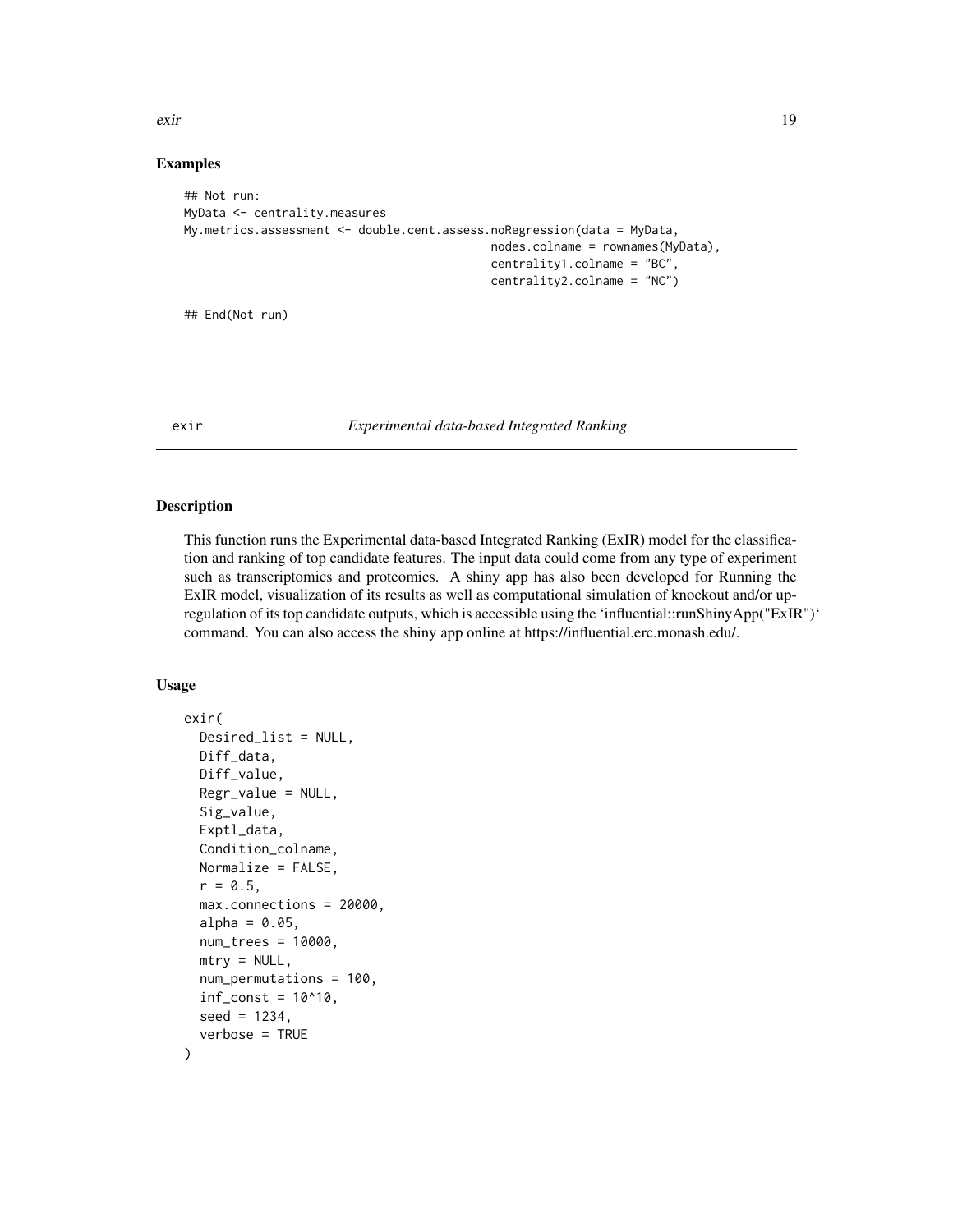<span id="page-19-0"></span>

| Desired_list | (Optional) A character vector of your desired features. This vector could be, for<br>instance, a list of features obtained from cluster analysis, time-course analysis,<br>or a list of dysregulated features with a specific sign.                                                                                                                                                                                                                                                   |
|--------------|---------------------------------------------------------------------------------------------------------------------------------------------------------------------------------------------------------------------------------------------------------------------------------------------------------------------------------------------------------------------------------------------------------------------------------------------------------------------------------------|
| Diff_data    | A dataframe of all significant differential/regression data and their statistical<br>significance values (p-value/adjusted p-value). Note that the differential data<br>should be in the log fold-change (log2FC) format. You may have selected a pro-<br>portion of the differential data as the significant ones according to your desired<br>thresholds. A function, named diff_data.assembly, has also been provided<br>for the convenient assembling of the Diff_data dataframe. |
| Diff_value   | An integer vector containing the column number(s) of the differential data in<br>the Diff_data dataframe. The differential data could result from any type of<br>differential data analysis. One example could be the fold changes (FCs) obtained<br>from differential expression analyses. The user may provide as many differential<br>data as he/she wish.                                                                                                                         |
| Regr_value   | (Optional) An integer vector containing the column number(s) of the regression<br>data in the Diff_data dataframe. The regression data could result from any type<br>of regression data analysis or other analyses such as time-course data analyses<br>that are based on regression models.                                                                                                                                                                                          |
| Sig_value    | An integer vector containing the column number(s) of the significance values<br>(p-value/adjusted p-value) of both differential and regression data (if provided).<br>Providing significance values for the regression data is optional.                                                                                                                                                                                                                                              |
|              | A characteristic constanting and $\mathcal{L}$ the corresponding control character of control construction of the corresponding $\mathcal{L}$                                                                                                                                                                                                                                                                                                                                         |

Exptl\_data A dataframe containing all of the experimental data including a column for specifying the conditions. The features/variables of the dataframe should be as the columns and the samples should come in the rows. The condition column should be of the character class. For example, if the study includes several replicates of cancer and normal samples, the condition column should include "cancer" and "normal" as the conditions of different samples. Also, the prior normalization of the experimental data is highly recommended. Otherwise, the user may set the Normalize argument to TRUE for a simple log2 transformation of the data. The experimental data could come from a variety sources such as transcriptomics and proteomics assays.

Condition\_colname

A string or character vector specifying the name of the column "condition" of the Exptl\_data dataframe.

- Normalize Logical; whether the experimental data should be normalized or not (default is FALSE). If TRUE, the experimental data will be log2 transformed.
- r The threshold of Spearman correlation coefficient for the selection of correlated features (default is 0.5).

max.connections

The maximum number of connections to be included in the association network. Higher max.connections might increase the computation time, cost, and accuracy of the results (default is 20000).

alpha The threshold of the statistical significance (p-value) used throughout the entire model (default is 0.05)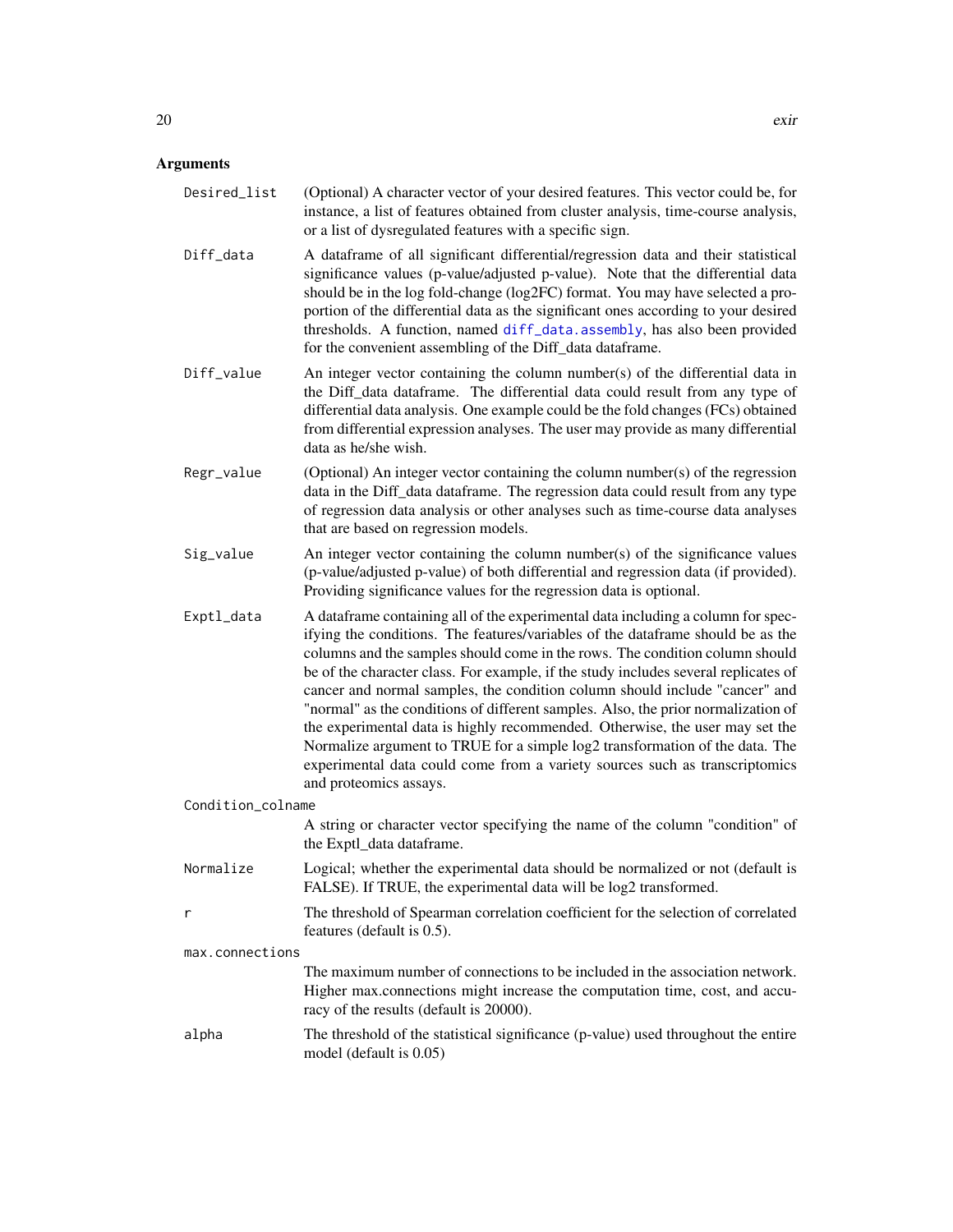<span id="page-20-0"></span>

| num_trees        | Number of trees to be used for the random forests classification (supervised<br>machine learning). Default is set to 10000.                                                                                                                                                                                                                                                                                                                                                                                                                                                                                                                                                                                                                   |
|------------------|-----------------------------------------------------------------------------------------------------------------------------------------------------------------------------------------------------------------------------------------------------------------------------------------------------------------------------------------------------------------------------------------------------------------------------------------------------------------------------------------------------------------------------------------------------------------------------------------------------------------------------------------------------------------------------------------------------------------------------------------------|
| mtry             | Number of features to possibly split at in each node. Default is the (rounded<br>down) square root of the number of variables. Alternatively, a single argument<br>function returning an integer, given the number of independent variables.                                                                                                                                                                                                                                                                                                                                                                                                                                                                                                  |
| num_permutations |                                                                                                                                                                                                                                                                                                                                                                                                                                                                                                                                                                                                                                                                                                                                               |
|                  | Number of permutations to be used for computation of the statistical significance<br>(p-values) of the importance scores resulted from random forests classification<br>(default is 100).                                                                                                                                                                                                                                                                                                                                                                                                                                                                                                                                                     |
| inf_const        | The constant value to be multiplied by the maximum absolute value of differ-<br>ential (logFC) values for the substitution with infinite differential values. This<br>results in noticeably high biomarker values for features with infinite differential<br>values compared with other features. Having said that, the user can still use<br>the biomarker rank to compare all of the features. This parameter is ignored if<br>no infinite value is present within Diff_data. However, this is used in the case<br>of sc-seq experiments where some genes are uniquely expressed in a specific<br>cell-type and consequently get infinite differential values. Note that the sign of<br>differential value is preserved (default is 10^10). |
| seed             | The seed to be used for all of the random processes throughout the model (de-<br>fault is $1234$ ).                                                                                                                                                                                                                                                                                                                                                                                                                                                                                                                                                                                                                                           |
| verbose          | Logical; whether the accomplishment of different stages of the model should be<br>printed (default is TRUE).                                                                                                                                                                                                                                                                                                                                                                                                                                                                                                                                                                                                                                  |

#### Value

A list of one graph and one to four tables including:

- Driver table: Top candidate drivers
- DE-mediator table: Top candidate differentially expressed/abundant mediators
- nonDE-mediator table: Top candidate non-differentially expressed/abundant mediators
- Biomarker table: Top candidate biomarkers

The number of returned tables depends on the input data and specified arguments.

# See Also

[exir.vis](#page-21-1), [diff\\_data.assembly](#page-14-1), [pcor](#page-0-0), [prcomp](#page-0-0), [ranger](#page-0-0), [importance\\_pvalues](#page-0-0)

Other integrative ranking functions: [comp\\_manipulate\(](#page-10-1)), [hubness.score\(](#page-27-1)), [ivi.from.indices\(](#page-31-1)), [ivi\(](#page-29-1)), [spreading.score\(](#page-36-1))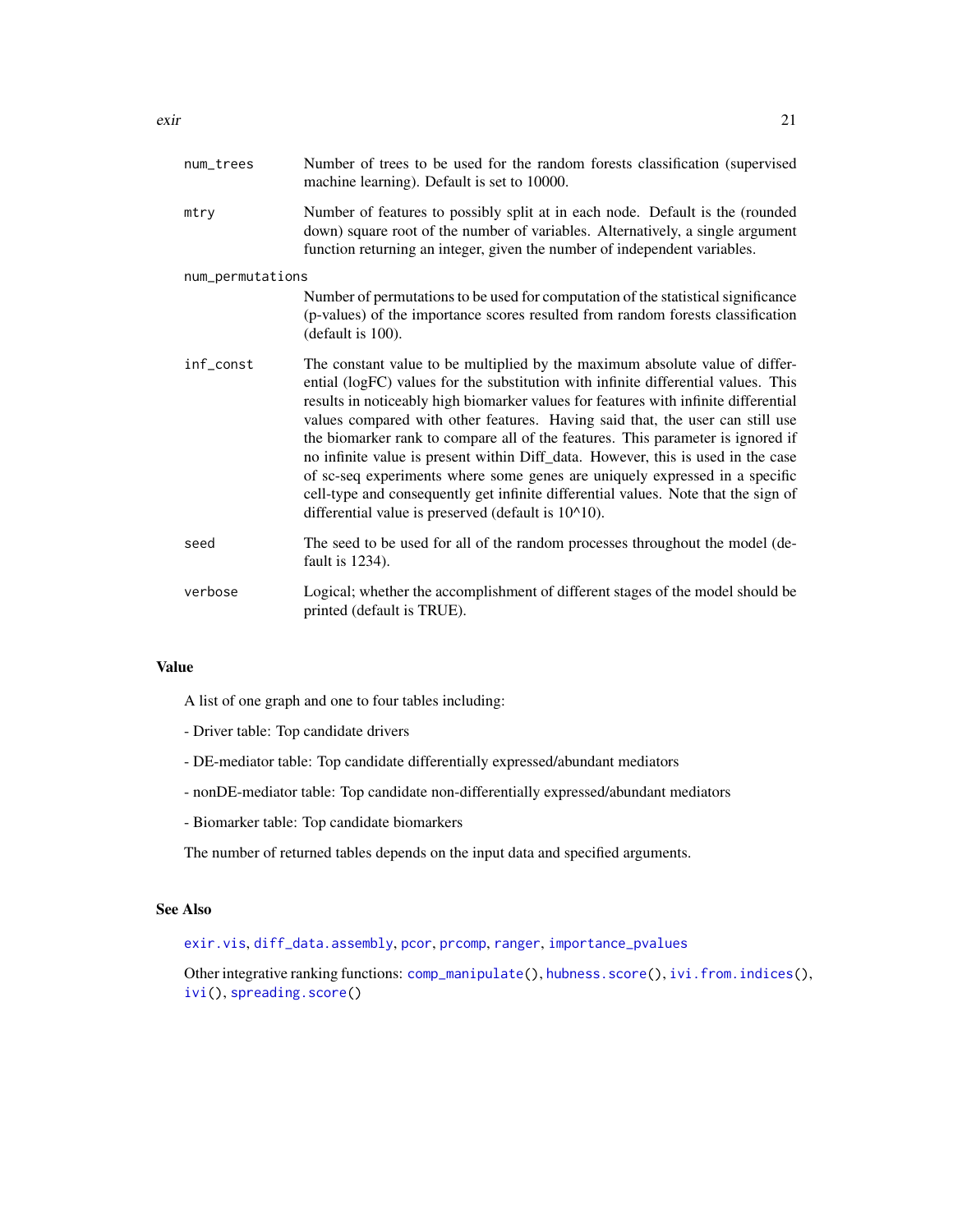#### <span id="page-21-1"></span><span id="page-21-0"></span>Description

This function has been developed for the visualization of ExIR results. Some of the documentations of the arguments of this function have been adapted from ggplot2 package. A shiny app has also been developed for Running the ExIR model, visualization of its results as well as computational simulation of knockout and/or up-regulation of its top candidate outputs, which is accessible using the 'influential::runShinyApp("ExIR")' command. You can also access the shiny app online at https://influential.erc.monash.edu/.

```
exir.vis(
  exir.results,
  synonyms.table = NULL,
  n = 10,
  driver.type = "combined",
  biomarker.type = "combined",
  show.drivers = TRUE,
  show.biomarkers = TRUE,
  show.de.mediators = TRUE,
  show.nonDE.mediators = TRUE,
  basis = "Rank".label.position = "top",
  nrow = 1,
  dot.size.min = 2,dot.size.max = 5,
  type.color = "viridis",
  stroke.size = 1.5,
  stroke.alpha = 1,
  dot.color.low = "blue",
  dot.color.high = "red",
  legend.position = "bottom",
  legend.direction = "vertical",
  legends.layout = "horizontal",
  boxed.legend = TRUE,
  show.plot.title = TRUE,
  plot.title = "auto",
  title.position = "left",
  plot.title.size = 12,
  show.plot.subtitle = TRUE,
  plot.subtitle = "auto",
  subtitle.position = "left",
  y.axis.title = "Feature",
  show.y.axis.grid = TRUE
```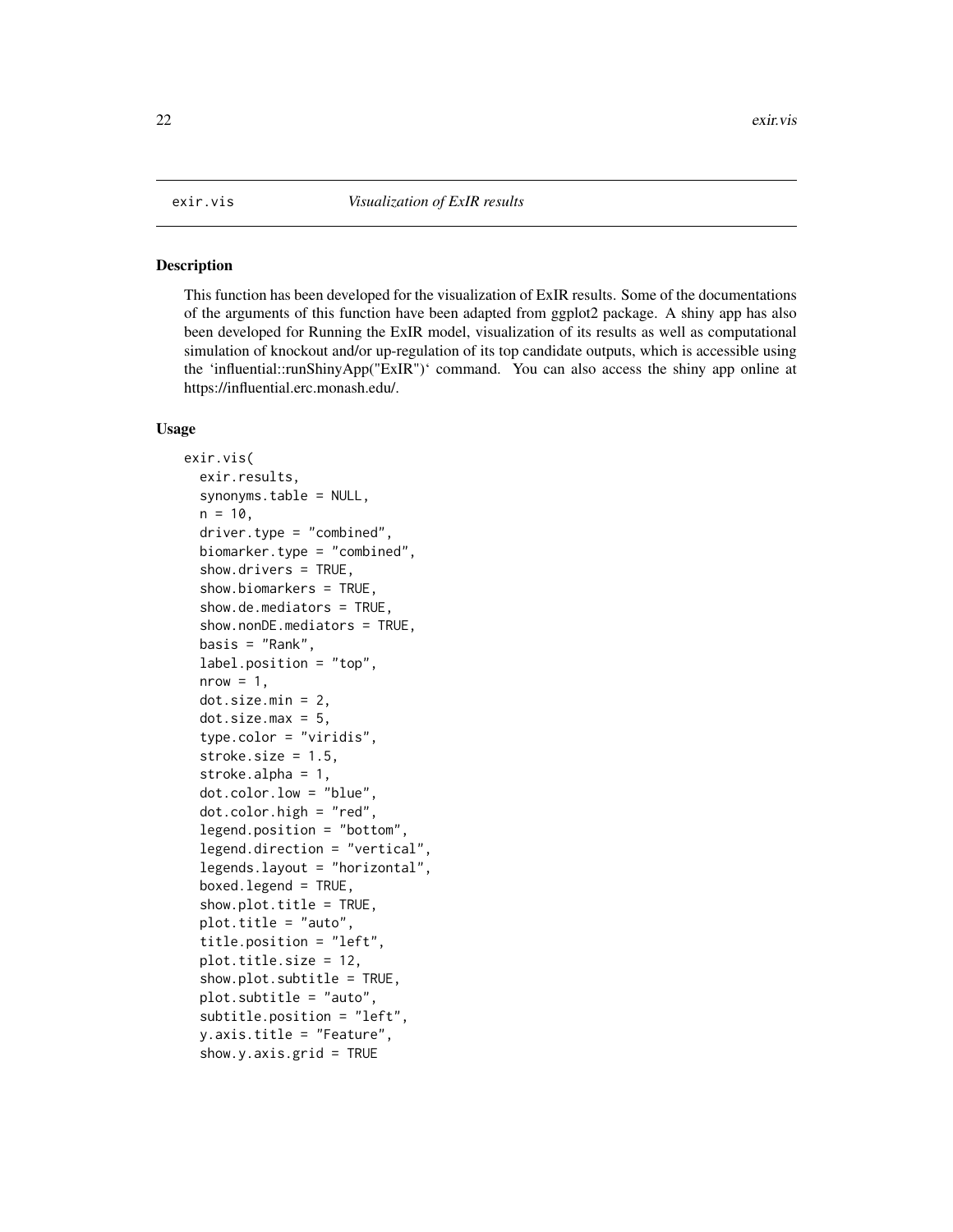#### exir.vis 23

 $\overline{)}$ 

# Arguments

| exir.results                    | An object of class "ExIR_Result" which is the output of the function "exir".                                                                                                                                                                                                                                                                                                                                                                                                                                               |
|---------------------------------|----------------------------------------------------------------------------------------------------------------------------------------------------------------------------------------------------------------------------------------------------------------------------------------------------------------------------------------------------------------------------------------------------------------------------------------------------------------------------------------------------------------------------|
| synonyms.table                  | (Optional) A data frame or matrix with two columns including a column for the<br>used feature names in the input data of the "exir" model and the other column<br>their synonyms. Note, the original feature names should always come as the first<br>column and the synonyms as the second one. For example, if the original feature<br>names used for running the "exir" model are Ensembl gene symbols, you can<br>use their HGNC synonyms in the second column to be used for the visualization<br>of the ExIR results |
| n                               | An integer specifying the number of top candidates to be selected from each<br>category of ExIR results (default is set to 10).                                                                                                                                                                                                                                                                                                                                                                                            |
| driver.type                     | A string specifying the type of drivers to be used for the selection of top N<br>candidates. The possible types include "combined" (meaning both driver types),<br>"accelerator" and "decelerator" (default is set to "combined").                                                                                                                                                                                                                                                                                         |
|                                 | biomarker. type A string specifying the type of biomarkers to be used for the selection of top<br>N candidates. Possible types include "combined" (meaning both biomarker<br>types), "up-regulated" and "down-regulated" (default is set to "combined").                                                                                                                                                                                                                                                                   |
| show.drivers<br>show.biomarkers | Logical scalar, whether to show Drivers or not (default is set to TRUE).                                                                                                                                                                                                                                                                                                                                                                                                                                                   |
|                                 | Logical scalar, whether to show Biomarkers or not (default is set to TRUE).                                                                                                                                                                                                                                                                                                                                                                                                                                                |
| show.de.mediators               |                                                                                                                                                                                                                                                                                                                                                                                                                                                                                                                            |
| show.nonDE.mediators            | Logical scalar, whether to show DE-mediators or not (default is set to TRUE).                                                                                                                                                                                                                                                                                                                                                                                                                                              |
|                                 | Logical scalar, whether to show nonDE-mediators or not (default is set to TRUE).                                                                                                                                                                                                                                                                                                                                                                                                                                           |
| basis                           | A string specifying the basis for the selection of top N candidates from each cat-<br>egory of the results. Possible options include "Rank" and "Adjusted p-value"<br>(default is set to "Rank").                                                                                                                                                                                                                                                                                                                          |
|                                 | label.position By default, the labels are displayed on the top of the plot. Using label.position it<br>is possible to place the labels on either of the four sides by setting label.position<br>$= c("top", "bottom", "left", "right").$                                                                                                                                                                                                                                                                                   |
| nrow                            | Number of rows of the plot (default is set to 1).                                                                                                                                                                                                                                                                                                                                                                                                                                                                          |
| dot.size.min                    | The size of dots with the lowest statistical significance (default is set to 2).                                                                                                                                                                                                                                                                                                                                                                                                                                           |
| dot.size.max                    | The size of dots with the highest statistical significance (default is set to 5).                                                                                                                                                                                                                                                                                                                                                                                                                                          |
| type.color                      | A character string or function indicating the color palette to be used for the visu-<br>alization of different types of candidates. You may choose one of the Viridis<br>palettes including "magma" (or "A"), "inferno" (or "B"), "plasma" (or "C"),<br>"viridis" (or "D", the default option) and "cividis" (or "E"), use a function speci-<br>fying your desired palette, or manually specify the vector of colors for different<br>types.                                                                               |
| stroke.size                     | The size of stroke (border) around the dots (default is set to 1.5).                                                                                                                                                                                                                                                                                                                                                                                                                                                       |
| stroke.alpha                    | The transparency of the stroke (border) around the dots which should be a num-<br>ber between 0 and 1 (default is set to 1).                                                                                                                                                                                                                                                                                                                                                                                               |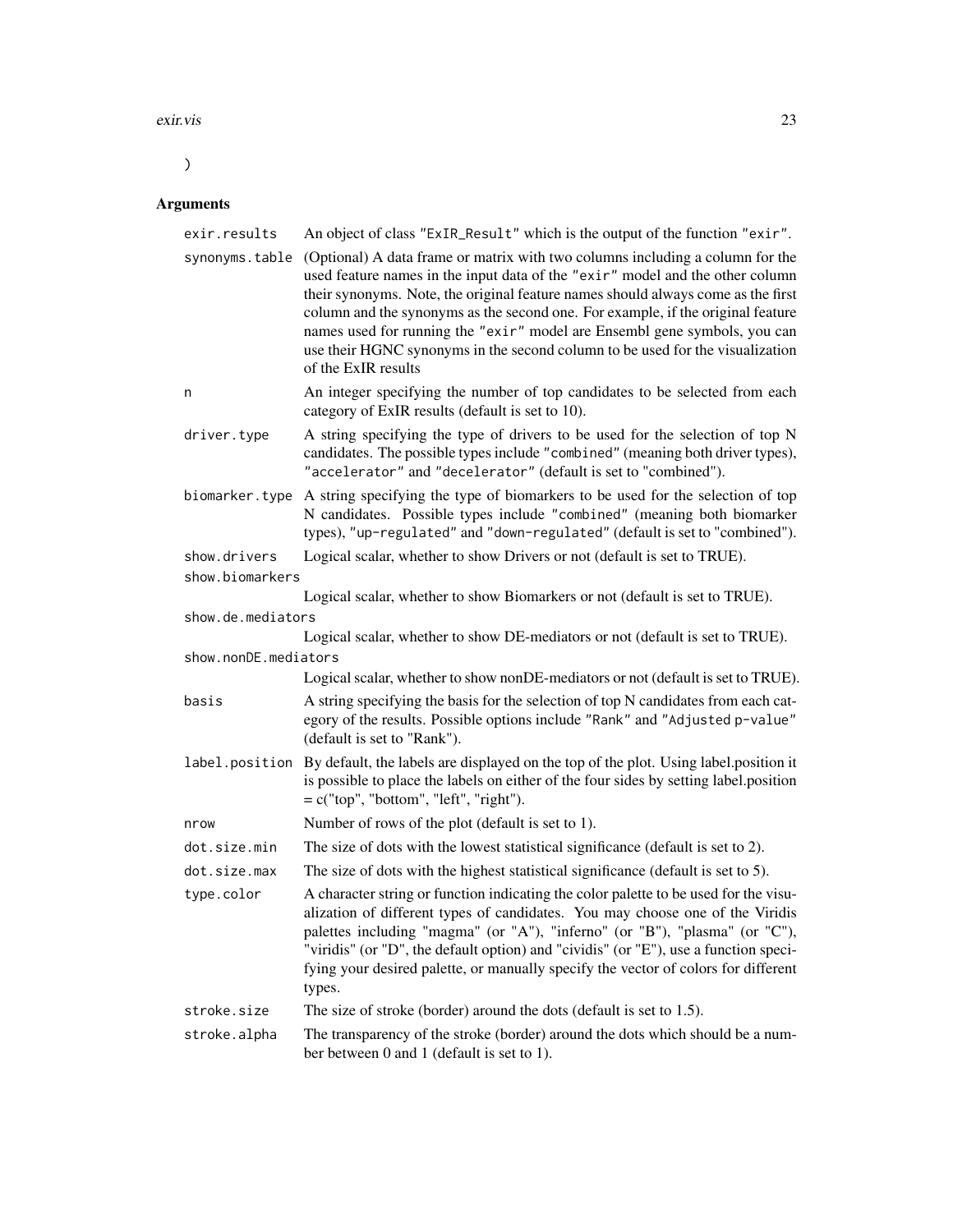<span id="page-23-0"></span>

| dot.color.low      | The color to be used for the visualization of dots (features) with the lowest Z-<br>score values (default is set to "blue").          |  |
|--------------------|---------------------------------------------------------------------------------------------------------------------------------------|--|
| dot.color.high     | The color to be used for the visualization of dots (features) with the highest<br>Z-score values (default is set to "red").           |  |
| legend.position    |                                                                                                                                       |  |
|                    | The position of legends ("none", "left", "right", "bottom", "top", or two-element<br>numeric vector). The default is set to "bottom". |  |
| legend.direction   |                                                                                                                                       |  |
|                    | Layout of items in legends ("horizontal" or "vertical"). The default is set to<br>"vertical".                                         |  |
|                    | legends. layout Layout of different legends of the plot ("horizontal" or "vertical"). The default<br>is set to "horizontal".          |  |
| boxed.legend       | Logical scalar, whether to draw a box around the legend or not (default is set to<br>TRUE).                                           |  |
| show.plot.title    |                                                                                                                                       |  |
|                    | Logical scalar, whether to show the plot title or not (default is set to TRUE).                                                       |  |
| plot.title         | The plot title in the string format (default is set to "auto" which automatically<br>generates a title for the plot).                 |  |
| plot.title.size    | title.position The position of title ("left", "center", or "right"). The default is set to "left".                                    |  |
|                    | The font size of the plot title (default is set to 12).                                                                               |  |
| show.plot.subtitle |                                                                                                                                       |  |
|                    | Logical scalar, whether to show the plot subtitle or not (default is set to TRUE).                                                    |  |
| plot.subtitle      | The plot subtitle in the string format (default is set to "auto" which automatically<br>generates a subtitle for the plot).           |  |
| subtitle.position  |                                                                                                                                       |  |
|                    | The position of subtitle ("left", "center", or "right"). The default is set to "left".                                                |  |
| y.axis.title       | The title of the y axis (features title). Default is set to "Features".                                                               |  |
| show.y.axis.grid   |                                                                                                                                       |  |
|                    | Logical scalar, whether to draw y axis grid lines (default is set to TRUE).                                                           |  |

# Value

A plot with the class ggplot.

# See Also

# [exir](#page-18-1)

Other visualization functions: [cent\\_network.vis\(](#page-4-1))

# Examples

```
## Not run:
MyResults <- exir.results
ExIR.plot <- exir.vis(exir.results = MyResults, n = 5)
## End(Not run)
```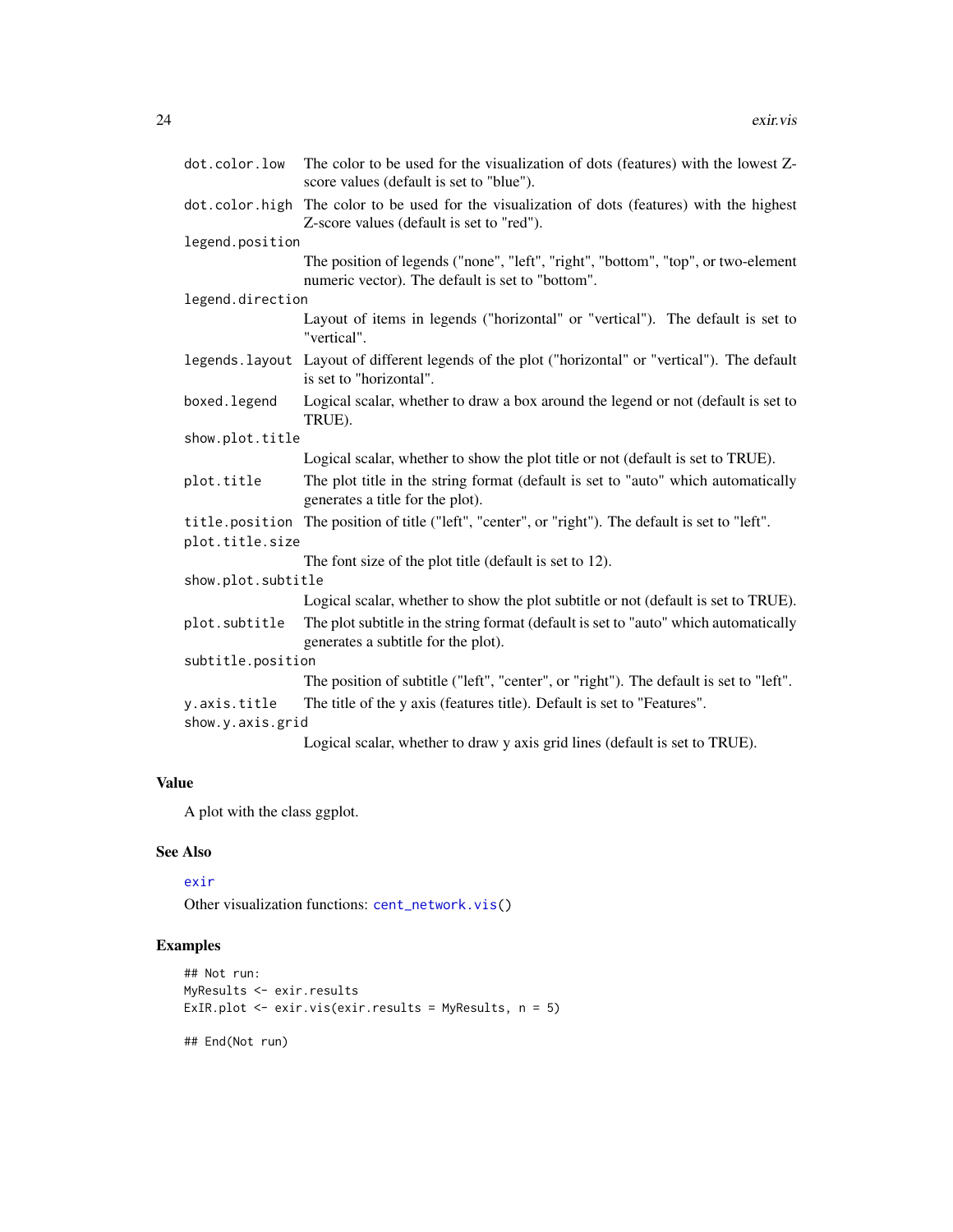<span id="page-24-1"></span><span id="page-24-0"></span>graph\_from\_adjacency\_matrix

*Creating igraph graphs from adjacency matrices*

# Description

This function and all of its descriptions have been obtained from the igraph package.

## Usage

```
graph_from_adjacency_matrix(
 adjmatrix,
 mode = c("directed", "undirected", "max", "min", "upper", "lower", "plus"),
 weighted = NULL,
 diag = TRUE,add.colnames = NULL,
 add.rownames = NA
\mathcal{L}
```
# Arguments

| adjmatrix    | A square adjacency matrix. From igraph version 0.5.1 this can be a sparse matrix<br>created with the Matrix package.                                                                                                                                                                                                                                                                                                                                                                                                               |
|--------------|------------------------------------------------------------------------------------------------------------------------------------------------------------------------------------------------------------------------------------------------------------------------------------------------------------------------------------------------------------------------------------------------------------------------------------------------------------------------------------------------------------------------------------|
| mode         | Character scalar, specifies how igraph should interpret the supplied matrix. See<br>also the weighted argument, the interpretation depends on that too. Possible<br>values are: directed, undirected, upper, lower, max, min, plus.                                                                                                                                                                                                                                                                                                |
| weighted     | This argument specifies whether to create a weighted graph from an adjacency<br>matrix. If it is NULL then an unweighted graph is created and the elements<br>of the adjacency matrix gives the number of edges between the vertices. If it<br>is a character constant then for every non-zero matrix entry an edge is created<br>and the value of the entry is added as an edge attribute named by the weighted<br>argument. If it is TRUE then a weighted graph is created and the name of the<br>edge attribute will be weight. |
| diag         | Logical scalar, whether to include the diagonal of the matrix in the calculation.<br>If this is FALSE then the diagonal is zerod out first.                                                                                                                                                                                                                                                                                                                                                                                        |
| add.colnames | Character scalar, whether to add the column names as vertex attributes. If it is<br>'NULL' (the default) then, if present, column names are added as vertex attribute<br>'name'. If 'NA' then they will not be added. If a character constant, then it gives<br>the name of the vertex attribute to add.                                                                                                                                                                                                                           |
| add.rownames | Character scalar, whether to add the row names as vertex attributes. Possible<br>values the same as the previous argument. By default row names are not added.<br>If 'add.rownames' and 'add.colnames' specify the same vertex attribute, then<br>the former is ignored.                                                                                                                                                                                                                                                           |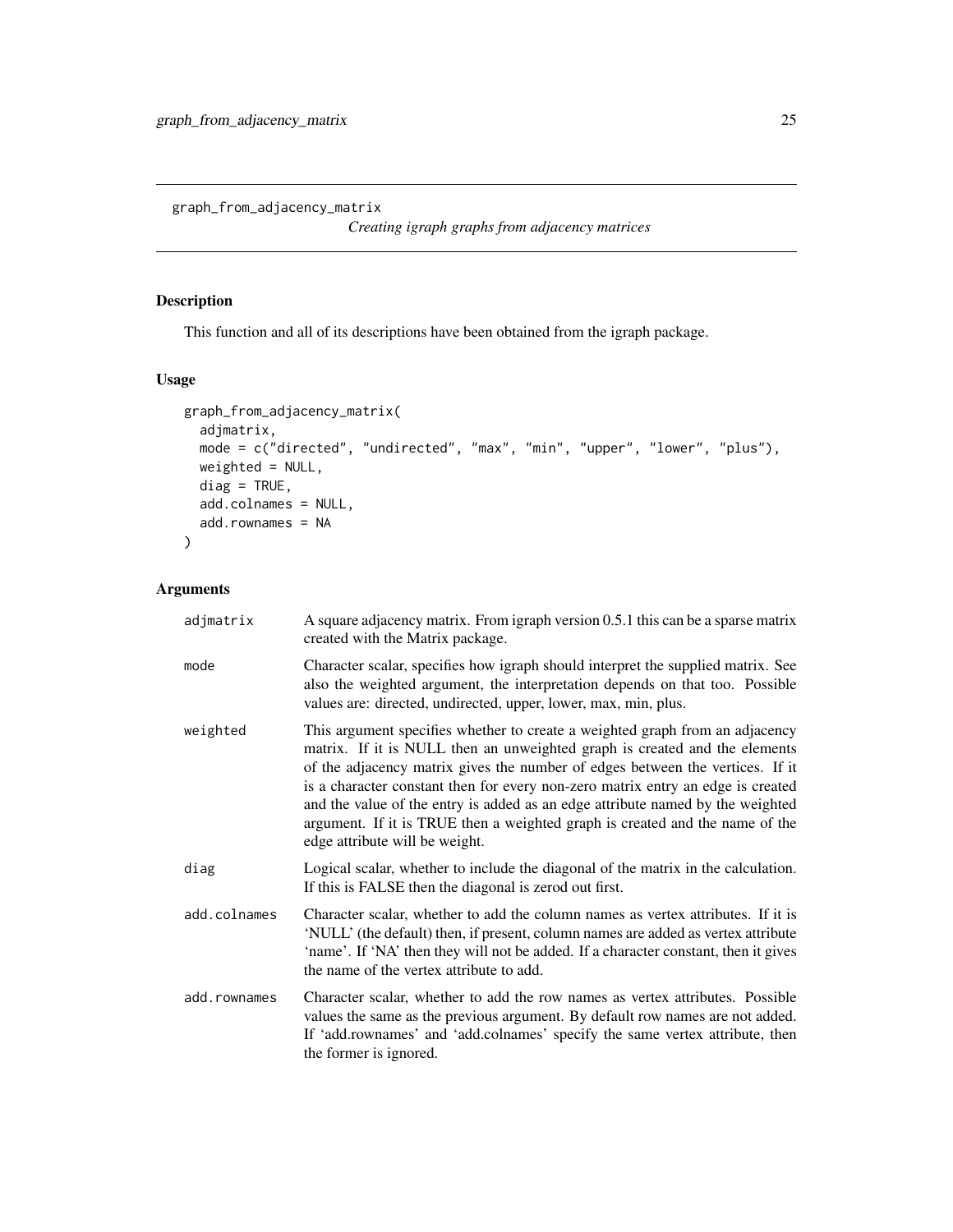# Value

An igraph graph object.

#### See Also

```
graph_from_adjacency_matrix for a complete description on this function
Other network_reconstruction functions: graph_from_data_frame(), graph_from_incidence_matrix(),
sif2igraph()
```
#### Examples

```
MyData <- coexpression.adjacency
My_graph <- graph_from_adjacency_matrix(MyData)
```
<span id="page-25-1"></span>graph\_from\_data\_frame *Creating igraph graphs from data frames*

#### Description

This function and all of its descriptions have been obtained from the igraph package.

# Usage

```
graph_from_data_frame(d, directed = TRUE, vertices = NULL)
```
#### **Arguments**

| d        | A data frame containing a symbolic edge list in the first two columns. Additional |
|----------|-----------------------------------------------------------------------------------|
|          | columns are considered as edge attributes. Since version 0.7 this argument is     |
|          | coerced to a data frame with as data frame.                                       |
| directed | Logical scalar, whether or not to create a directed graph.                        |
| vertices | A data frame with vertex metadata, or NULL. Since version 0.7 of igraph this      |
|          | argument is coerced to a data frame with as data frame, if not NULL.              |

#### Value

An igraph graph object.

#### See Also

[graph\\_from\\_adjacency\\_matrix](#page-24-1) for a complete description on this function

Other network\_reconstruction functions: [graph\\_from\\_adjacency\\_matrix\(](#page-24-1)), [graph\\_from\\_incidence\\_matrix\(](#page-26-1)), [sif2igraph\(](#page-34-1))

## Examples

MyData <- coexpression.data My\_graph <- graph\_from\_data\_frame(d=MyData)

<span id="page-25-0"></span>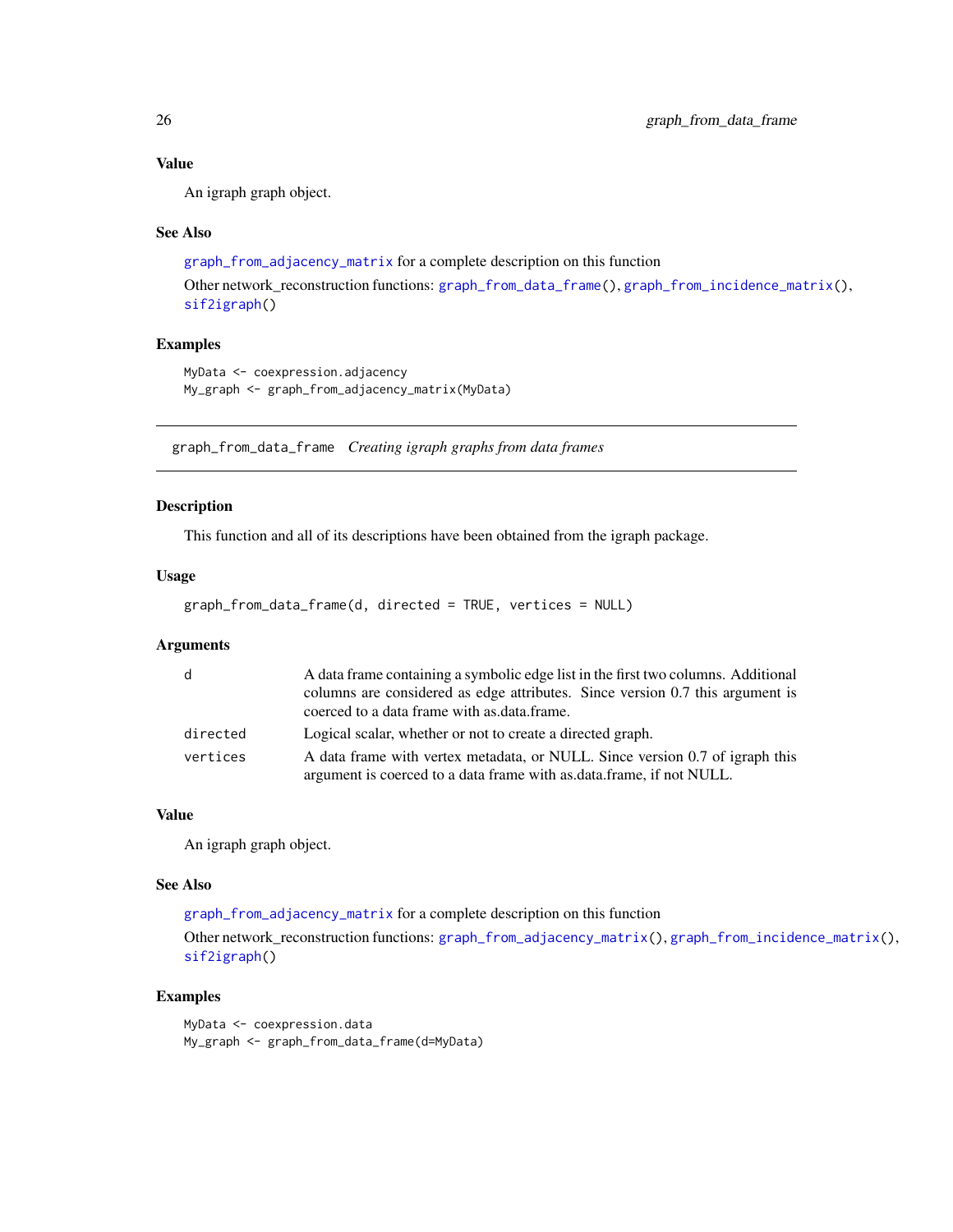<span id="page-26-1"></span><span id="page-26-0"></span>graph\_from\_incidence\_matrix

*Creating igraph graphs from incidence matrices*

# Description

This function and all of its descriptions have been obtained from the igraph package.

# Usage

```
graph_from_incidence_matrix(
 incidence,
 directed = FALSE,
 mode = c("all", "out", "in", "total"),
 multiple = FALSE,
 weighted = NULL,
 add.names = NULL
\mathcal{L}
```
# Arguments

| incidence | The input incidence matrix. It can also be a sparse matrix from the Matrix<br>package.                                                                                                                                                                                                                                                                                                                                                                                                                                   |
|-----------|--------------------------------------------------------------------------------------------------------------------------------------------------------------------------------------------------------------------------------------------------------------------------------------------------------------------------------------------------------------------------------------------------------------------------------------------------------------------------------------------------------------------------|
| directed  | Logical scalar, whether to create a directed graph.                                                                                                                                                                                                                                                                                                                                                                                                                                                                      |
| mode      | A character constant, defines the direction of the edges in directed graphs, ig-<br>nored for undirected graphs. If 'out', then edges go from vertices of the first<br>kind (corresponding to rows in the incidence matrix) to vertices of the second<br>kind (columns in the incidence matrix). If 'in', then the opposite direction is<br>used. If 'all' or 'total', then mutual edges are created.                                                                                                                    |
| multiple  | Logical scalar, specifies how to interpret the matrix elements. See details below.                                                                                                                                                                                                                                                                                                                                                                                                                                       |
| weighted  | This argument specifies whether to create a weighted graph from the incidence<br>matrix. If it is NULL then an unweighted graph is created and the multiple<br>argument is used to determine the edges of the graph. If it is a character constant<br>then for every non-zero matrix entry an edge is created and the value of the entry<br>is added as an edge attribute named by the weighted argument. If it is TRUE then<br>a weighted graph is created and the name of the edge attribute will be 'weight'.         |
| add.names | A character constant, NA or NULL. graph_from_incidence_matrix can add<br>the row and column names of the incidence matrix as vertex attributes. If this<br>argument is NULL (the default) and the incidence matrix has both row and col-<br>umn names, then these are added as the 'name' vertex attribute. If you want a<br>different vertex attribute for this, then give the name of the attributes as a char-<br>acter string. If this argument is NA, then no vertex attributes (other than type)<br>will be added. |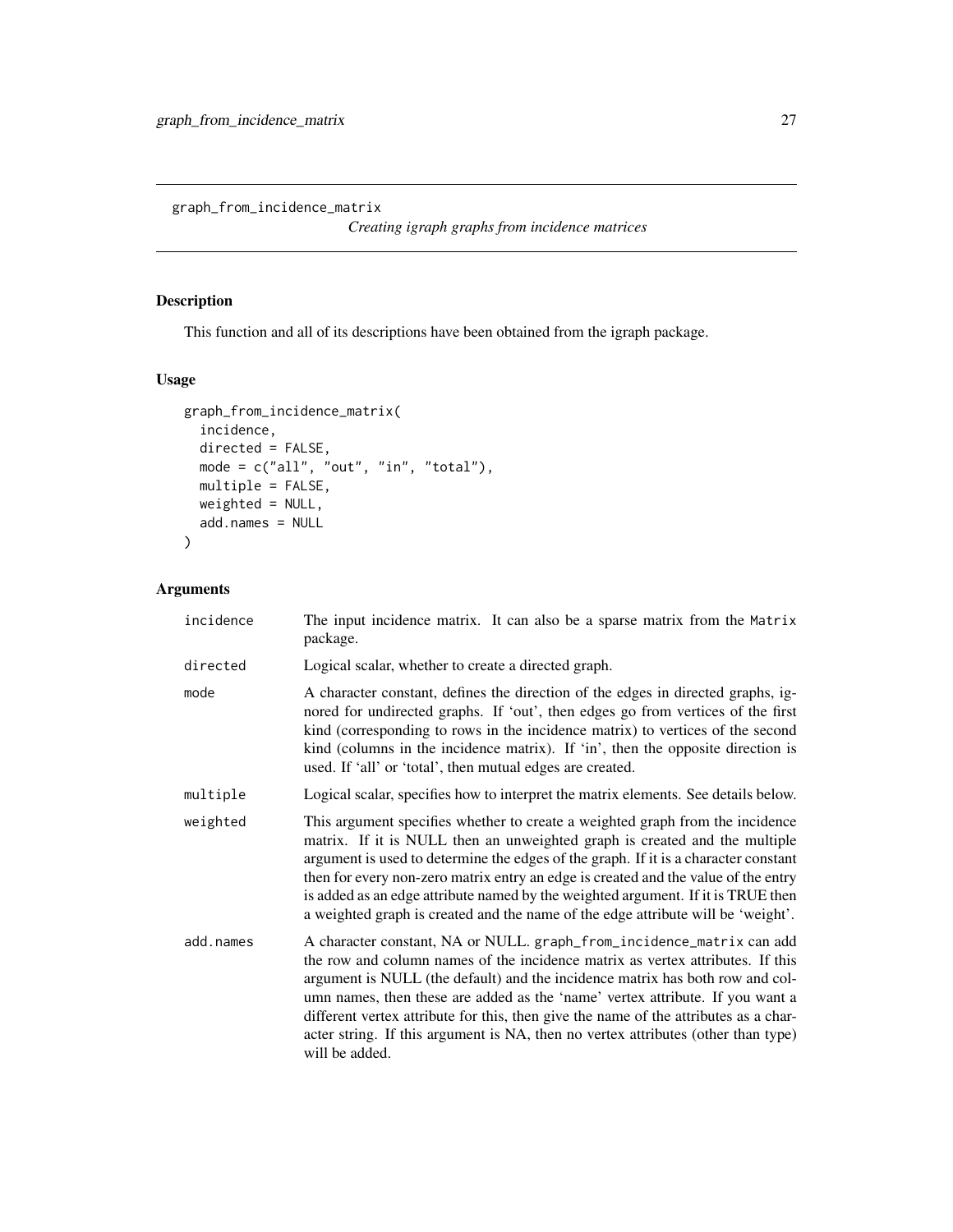### <span id="page-27-0"></span>Details

Bipartite graphs have a 'type' vertex attribute in igraph, this is boolean and FALSE for the vertices of the first kind and TRUE for vertices of the second kind.

graph\_from\_incidence\_matrix can operate in two modes, depending on the multiple argument. If it is FALSE then a single edge is created for every non-zero element in the incidence matrix. If multiple is TRUE, then the matrix elements are rounded up to the closest non-negative integer to get the number of edges to create between a pair of vertices.

# Value

A bipartite igraph graph. In other words, an igraph graph that has a vertex attribute type.

# See Also

[graph\\_from\\_incidence\\_matrix](#page-26-1) for a complete description on this function

Other network\_reconstruction functions: [graph\\_from\\_adjacency\\_matrix\(](#page-24-1)), [graph\\_from\\_data\\_frame\(](#page-25-1)), [sif2igraph\(](#page-34-1))

#### Examples

```
## Not run:
inc <- matrix(sample(0:1, 15, repl=TRUE), 3, 5)
colnames(inc) <- letters[1:5]
rownames(inc) <- LETTERS[1:3]
My_graph <- graph_from_incidence_matrix(inc)
```
## End(Not run)

<span id="page-27-1"></span>hubness.score *Hubness score*

#### Description

This function calculates the Hubness score of the desired nodes from a graph. Hubness score reflects the power of each node in its surrounding environment and is one of the major components of the IVI.

```
hubness.score(
  graph,
  vertices = V(graph),
 directed = FALSE,
 mode = "all",
 loops = TRUE,scaled = TRUE
)
```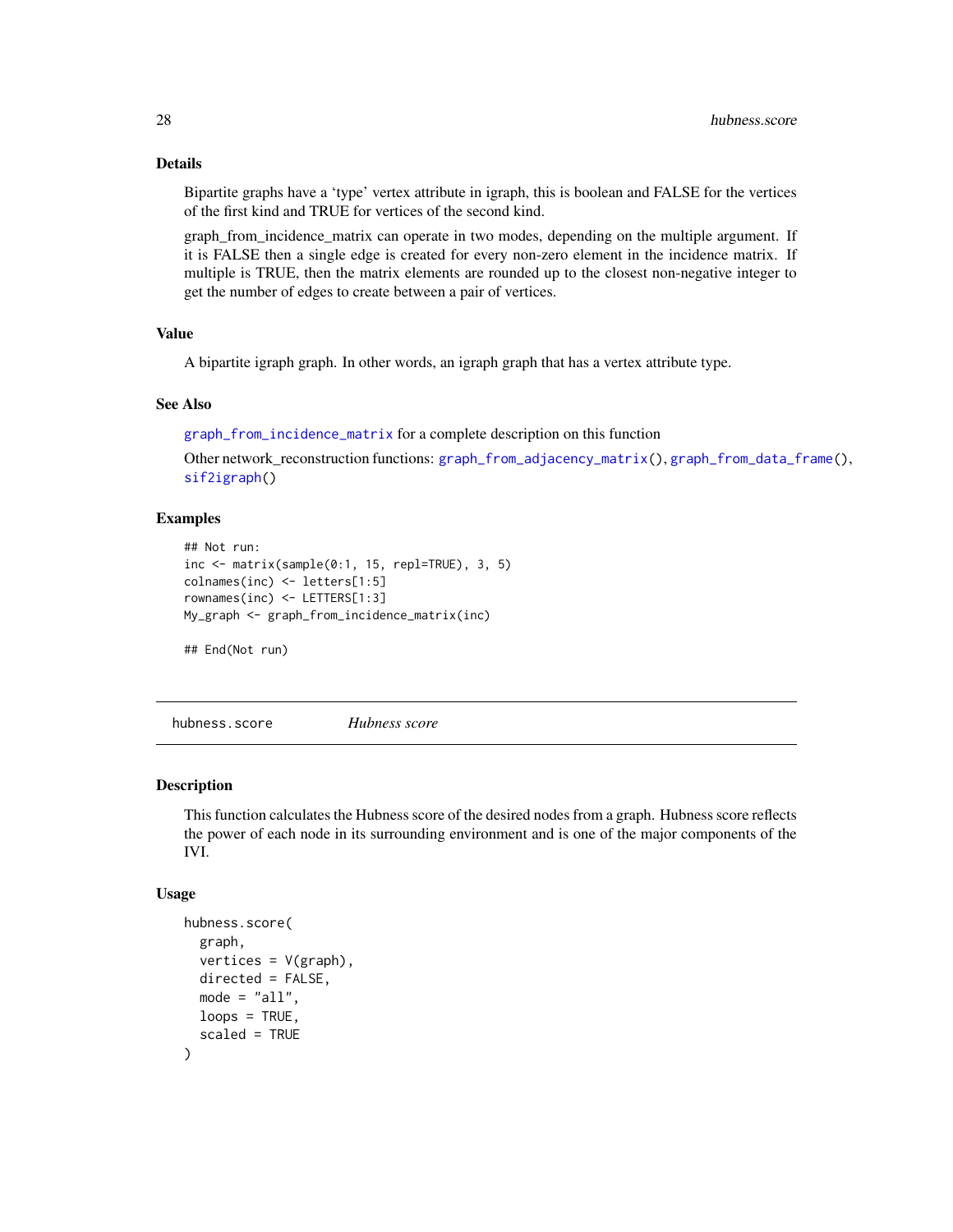#### <span id="page-28-0"></span>h\_index 29

### Arguments

| graph    | A graph (network) of the igraph class.                                                                                                                                                                                                                                                                                                                                                        |
|----------|-----------------------------------------------------------------------------------------------------------------------------------------------------------------------------------------------------------------------------------------------------------------------------------------------------------------------------------------------------------------------------------------------|
| vertices | A vector of desired vertices, which could be obtained by the V function.                                                                                                                                                                                                                                                                                                                      |
| directed | Logical scalar, whether to directed graph is analyzed. This argument is ignored<br>for undirected graphs.                                                                                                                                                                                                                                                                                     |
| mode     | The mode of Hubness score depending on the directedness of the graph. If<br>the graph is undirected, the mode "all" should be specified. Otherwise, for the<br>calculation of Hubness score based on incoming connections select "in" and for<br>the outgoing connections select "out". Also, if all of the connections are desired,<br>specify the "all" mode. Default mode is set to "all". |
| loops    | Logical; whether the loop edges are also counted.                                                                                                                                                                                                                                                                                                                                             |
| scaled   | Logical; whether the end result should be 1-100 range normalized or not (default<br>is TRUE).                                                                                                                                                                                                                                                                                                 |

#### Value

A numeric vector with the Hubness scores.

### See Also

#### [cent\\_network.vis](#page-4-1)

Other integrative ranking functions: [comp\\_manipulate\(](#page-10-1)), [exir\(](#page-18-1)), [ivi.from.indices\(](#page-31-1)), [ivi\(](#page-29-1)), [spreading.score\(](#page-36-1))

# Examples

```
## Not run:
MyData <- coexpression.data
My_graph <- graph_from_data_frame(MyData)
GraphVertices <- V(My_graph)
Hubness.score <- hubness.score(graph = My_graph, vertices = GraphVertices,
                               directed = FALSE, mode = "all",
                               loops = TRUE, scaled = TRUE)
```
## End(Not run)

<span id="page-28-1"></span>

| h_index | $H$ -index |
|---------|------------|
|         |            |

# Description

This function calculates the H-index of input vertices and works with both directed and undirected networks.

```
h_index(graph, vertices = V(graph), mode = "all")
```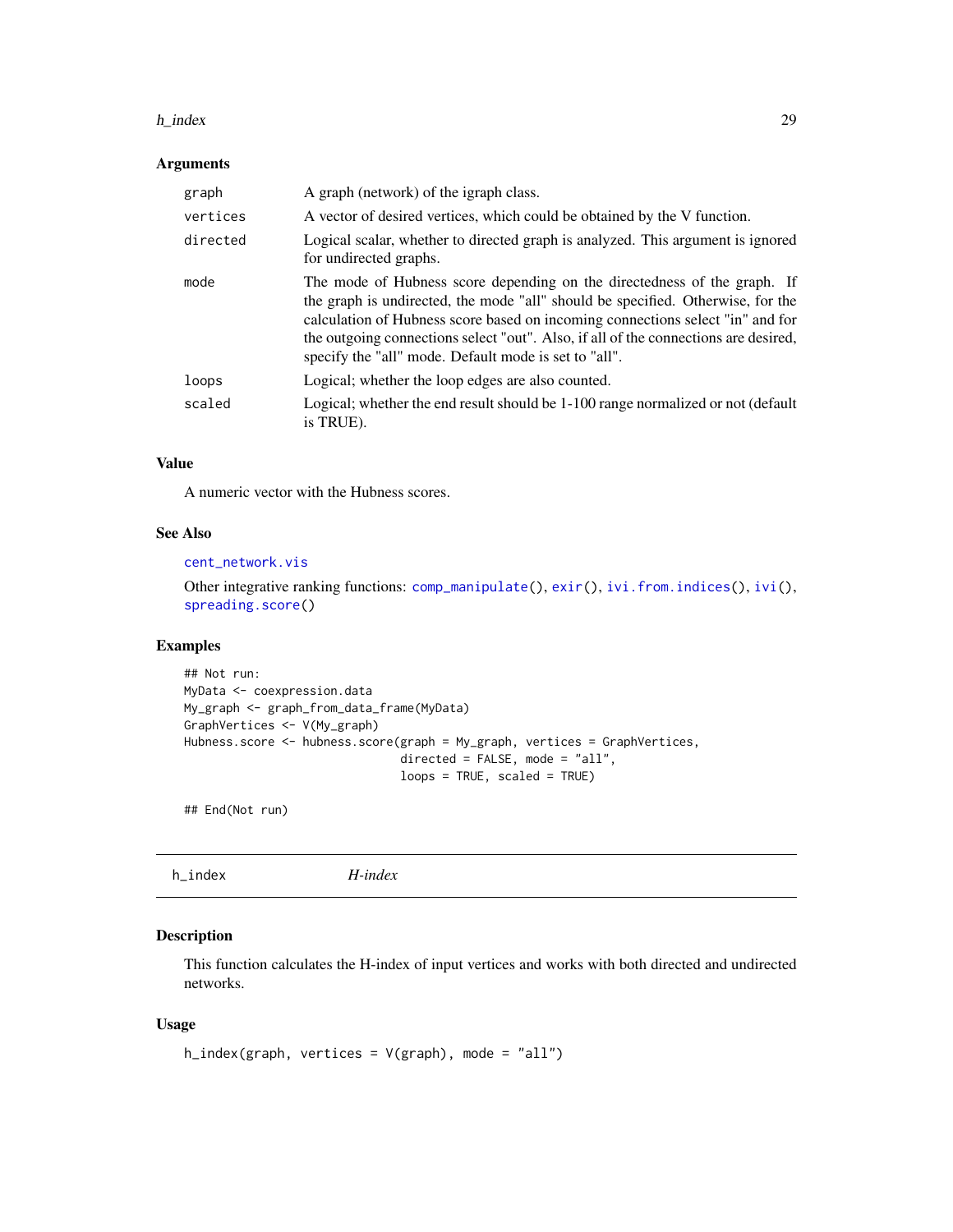#### <span id="page-29-0"></span>**Arguments**

| graph    | A graph (network) of the igraph class.                                                                                                                                                                                                                                                                                                                                              |
|----------|-------------------------------------------------------------------------------------------------------------------------------------------------------------------------------------------------------------------------------------------------------------------------------------------------------------------------------------------------------------------------------------|
| vertices | A vector of desired vertices, which could be obtained by the V function.                                                                                                                                                                                                                                                                                                            |
| mode     | The mode of H-index depending on the directedness of the graph. If the graph<br>is undirected, the mode "all" should be specified. Otherwise, for the calculation<br>of H-index based on incoming connections select "in" and for the outgoing con-<br>nections select "out". Also, if all of the connections are desired, specify the "all"<br>mode. Default mode is set to "all". |

#### Value

A vector including the H-index of each vertex inputted.

#### See Also

[ivi](#page-29-1), [cent\\_network.vis](#page-4-1)

Other centrality functions: [betweenness\(](#page-2-1)), [clusterRank\(](#page-7-1)), [collective.influence\(](#page-9-1)), [degree\(](#page-13-1)), [lh\\_index\(](#page-32-1)), [neighborhood.connectivity\(](#page-33-1)), [sirir\(](#page-35-1))

# Examples

```
## Not run:
MyData <- coexpression.data
My_graph <- graph_from_data_frame(MyData)
GraphVertices <- V(My_graph)
h.index <- h_index(graph = My_graph, vertices = GraphVertices, mode = "all")
```
## End(Not run)

<span id="page-29-1"></span>ivi *Integrated Value of Influence (IVI)*

# Description

This function calculates the IVI of the desired nodes from a graph. #' A shiny app has also been developed for the calculation of IVI as well as IVI-based network visualization, which is accessible using the 'influential::runShinyApp("IVI")' command. You can also access the shiny app online at https://influential.erc.monash.edu/.

```
ivi(
  graph,
  vertices = V(\text{graph}),
  weights = NULL,directed = FALSE,
  mode = "all",
```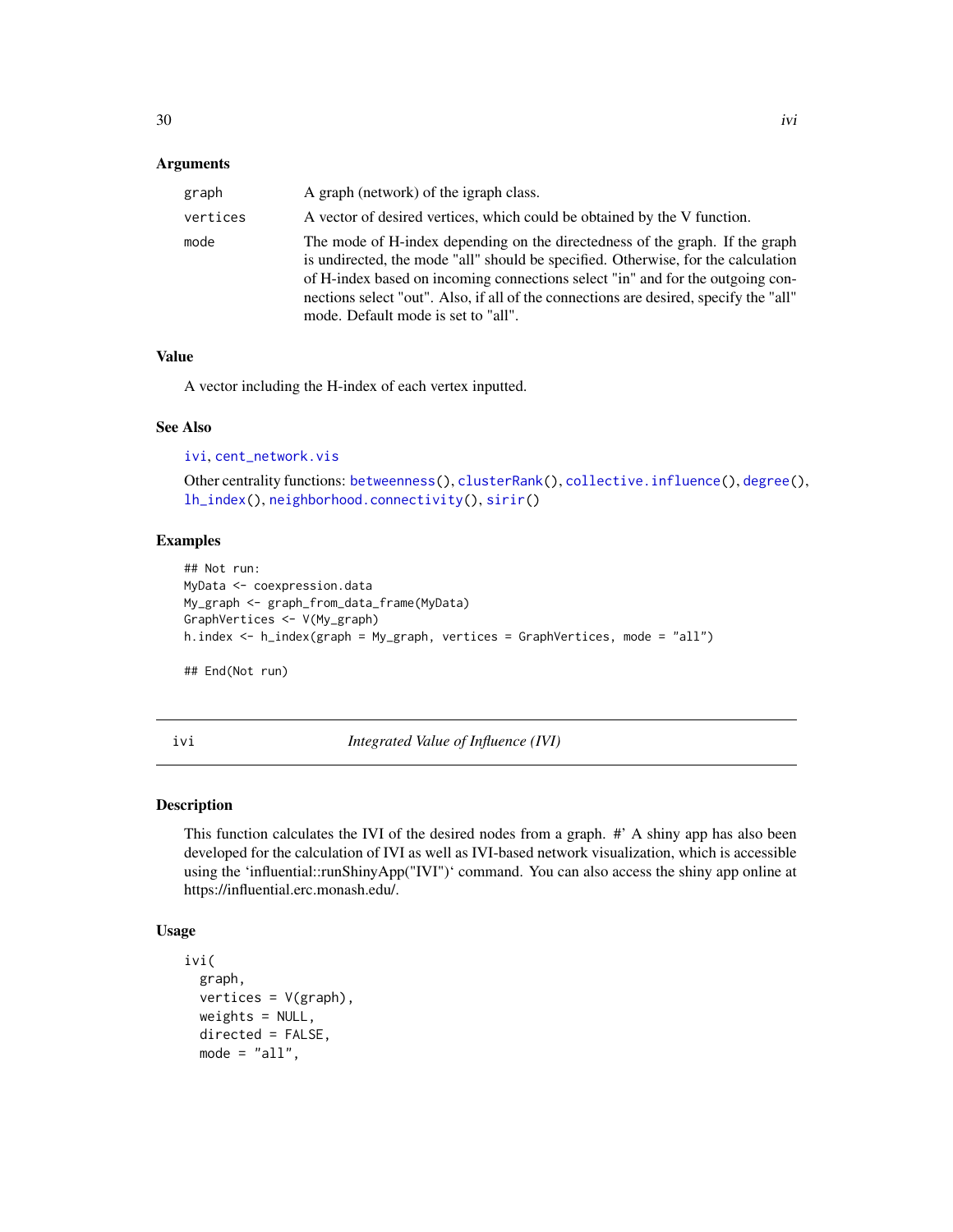```
loops = TRUE,
  d = 3,scaled = TRUE
\mathcal{L}
```
#### Arguments

| graph    | A graph (network) of the igraph class.                                                                                                                                                                                                                                                                                                                                                                                                                |
|----------|-------------------------------------------------------------------------------------------------------------------------------------------------------------------------------------------------------------------------------------------------------------------------------------------------------------------------------------------------------------------------------------------------------------------------------------------------------|
| vertices | A vector of desired vertices, which could be obtained by the V function.                                                                                                                                                                                                                                                                                                                                                                              |
| weights  | Optional positive weight vector for calculating weighted betweenness centrality<br>of nodes as a requirement for calculation of IVI. If the graph has a weight edge<br>attribute, then this is used by default. Weights are used to calculate weighted<br>shortest paths, so they are interpreted as distances.                                                                                                                                       |
| directed | Logical scalar, whether to directed graph is analyzed. This argument is ignored<br>for undirected graphs.                                                                                                                                                                                                                                                                                                                                             |
| mode     | The mode of IVI depending on the directedness of the graph. If the graph is<br>undirected, the mode "all" should be specified. Otherwise, for the calculation of<br>IVI based on incoming connections select "in" and for the outgoing connections<br>select "out". Also, if all of the connections are desired, specify the "all" mode.<br>Default mode is set to "all".                                                                             |
| loops    | Logical; whether the loop edges are also counted.                                                                                                                                                                                                                                                                                                                                                                                                     |
| d        | The distance, expressed in number of steps from a given node (default=3). Dis-<br>tance must be $> 0$ . According to Morone & Makse (https://doi.org/10.1038/nature14604),<br>optimal results can be reached at $d=3,4$ , but this depends on the size/"radius" of<br>the network. NOTE: the distance d is not inclusive. This means that nodes at a<br>distance of 3 from our node-of-interest do not include nodes at distances 1 and<br>2. Only 3. |
| scaled   | Logical; whether the end result should be 1-100 range normalized or not (default<br>is TRUE).                                                                                                                                                                                                                                                                                                                                                         |

# Value

A numeric vector with the IVI values based on the provided centrality measures.

## See Also

[cent\\_network.vis](#page-4-1)

Other integrative ranking functions: [comp\\_manipulate\(](#page-10-1)), [exir\(](#page-18-1)), [hubness.score\(](#page-27-1)), [ivi.from.indices\(](#page-31-1)), [spreading.score\(](#page-36-1))

# Examples

```
## Not run:
MyData <- coexpression.data
My_graph <- graph_from_data_frame(MyData)
GraphVertices <- V(My_graph)
My.vertices.IVI <- ivi(graph = My_graph, vertices = GraphVertices,
```
<span id="page-30-0"></span>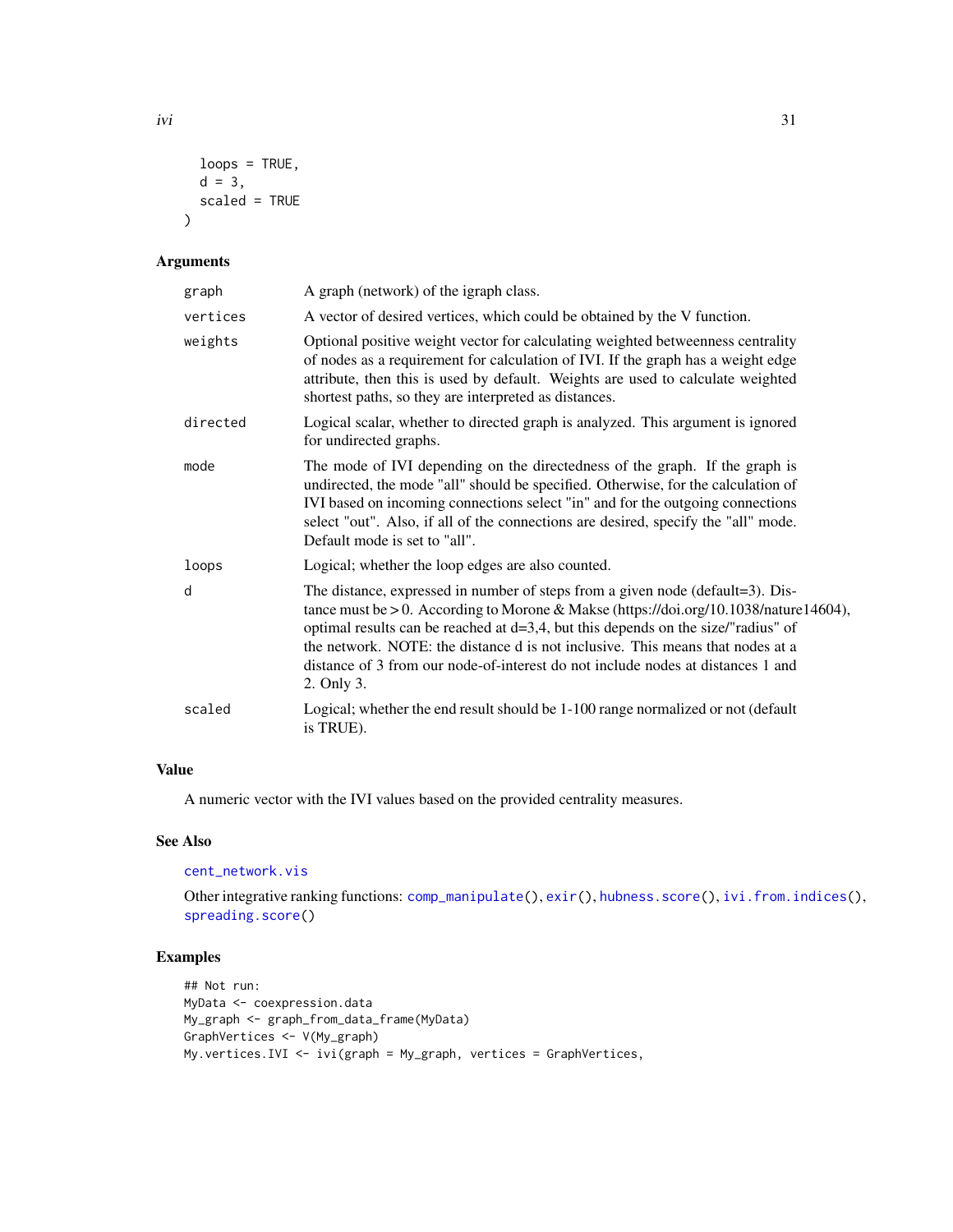<span id="page-31-0"></span>32 ivi.from.indices

```
weights = NULL, directed = FALSE, mode = "all",
loops = TRUE, d = 3, scaled = TRUE)
```
## End(Not run)

<span id="page-31-1"></span>ivi.from.indices *Integrated Value of Influence (IVI)*

# Description

This function calculates the IVI of the desired nodes from previously calculated centrality measures. This function is not dependent to other packages and the required centrality measures, namely degree centrality, ClusterRank, betweenness centrality, Collective Influence, local H-index, and neighborhood connectivity could have been calculated by any means beforehand. A shiny app has also been developed for the calculation of IVI as well as IVI-based network visualization, which is accessible using the 'influential::runShinyApp("IVI")' command. You can also access the shiny app online at https://influential.erc.monash.edu/.

#### Usage

ivi.from.indices(DC, CR, LH\_index, NC, BC, CI, scaled = TRUE)

#### Arguments

| DC.         | A vector containing the values of degree centrality of the desired vertices.                  |
|-------------|-----------------------------------------------------------------------------------------------|
| CR.         | A vector containing the values of ClusterRank of the desired vertices.                        |
| $LH\_index$ | A vector containing the values of local H-index of the desired vertices.                      |
| NC.         | A vector containing the values of neighborhood connectivity of the desired ver-<br>tices.     |
| <b>BC</b>   | A vector containing the values of betweenness centrality of the desired vertices.             |
| CI          | A vector containing the values of Collective Influence of the desired vertices.               |
| scaled      | Logical; whether the end result should be 1-100 range normalized or not (default<br>is TRUE). |

#### Value

A numeric vector with the IVI values based on the provided centrality measures.

## See Also

# [cent\\_network.vis](#page-4-1)

Other integrative ranking functions: [comp\\_manipulate\(](#page-10-1)), [exir\(](#page-18-1)), [hubness.score\(](#page-27-1)), [ivi\(](#page-29-1)), [spreading.score\(](#page-36-1))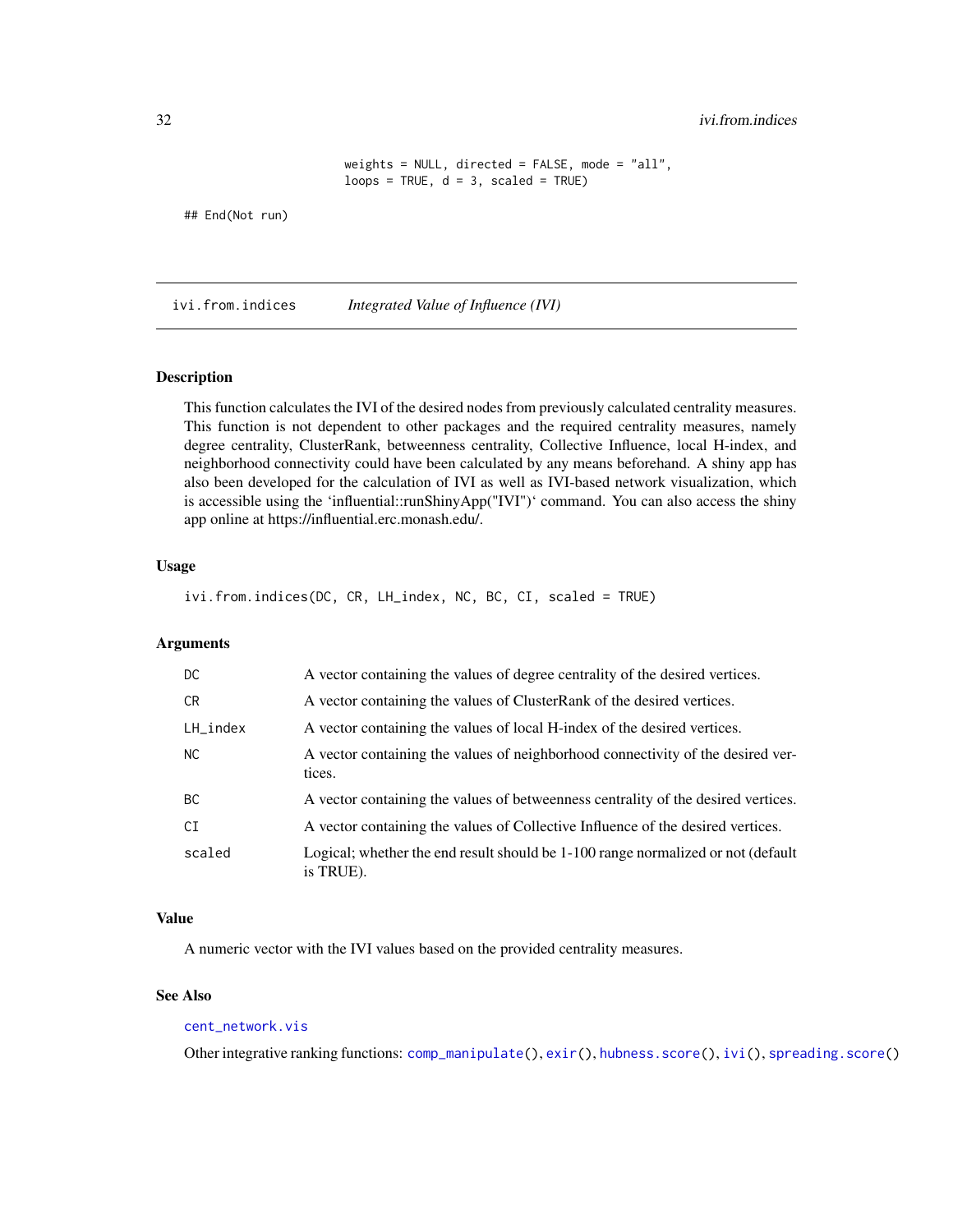#### <span id="page-32-0"></span>lh\_index 33

#### Examples

```
MyData <- centrality.measures
My.vertices.IVI <- ivi.from.indices(DC = centrality.measures$DC,
                                    CR = centrality.measures$CR,
                                    NC = centrality.measures$NC,
                                    LH_index = centrality.measures$LH_index,
                                    BC = centrality.measures$BC,
                                    CI = centrality.measures$CI)
```
<span id="page-32-1"></span>lh\_index *local H-index (LH-index)*

#### Description

This function calculates the local H-index of input vertices and works with both directed and undirected networks.

#### Usage

 $lh\_index(graph, vertices = V(graph), mode = "all")$ 

#### Arguments

| graph    | A graph (network) of the igraph class.                                                                                                                                                                                                                                                                                                                                                          |
|----------|-------------------------------------------------------------------------------------------------------------------------------------------------------------------------------------------------------------------------------------------------------------------------------------------------------------------------------------------------------------------------------------------------|
| vertices | A vector of desired vertices, which could be obtained by the V function.                                                                                                                                                                                                                                                                                                                        |
| mode     | The mode of local H-index depending on the directedness of the graph. If the<br>graph is undirected, the mode "all" should be specified. Otherwise, for the cal-<br>culation of local H-index based on incoming connections select "in" and for the<br>outgoing connections select "out". Also, if all of the connections are desired,<br>specify the "all" mode. Default mode is set to "all". |

#### Value

A vector including the local H-index of each vertex inputted.

# See Also

[ivi](#page-29-1), [cent\\_network.vis](#page-4-1)

Other centrality functions: [betweenness\(](#page-2-1)), [clusterRank\(](#page-7-1)), [collective.influence\(](#page-9-1)), [degree\(](#page-13-1)), [h\\_index\(](#page-28-1)), [neighborhood.connectivity\(](#page-33-1)), [sirir\(](#page-35-1))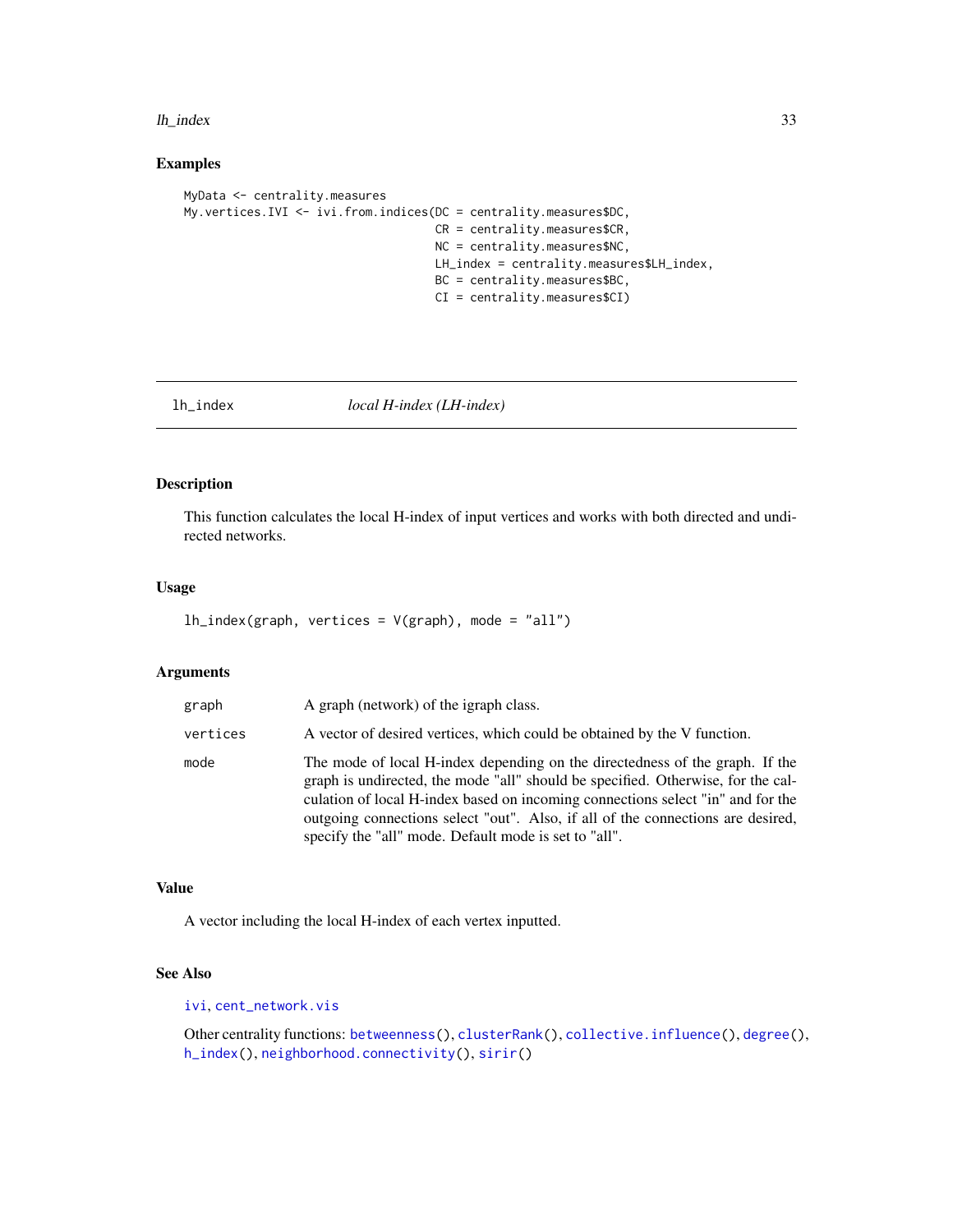#### <span id="page-33-0"></span>Examples

```
## Not run:
MyData <- coexpression.data
My_graph <- graph_from_data_frame(MyData)
GraphVertices <- V(My_graph)
lh.index <- lh_index(graph = My_graph, vertices = GraphVertices, mode = "all")
## End(Not run)
```
<span id="page-33-1"></span>neighborhood.connectivity

*Neighborhood connectivity*

# Description

This function calculates the neighborhood connectivity of input vertices and works with both directed and undirected networks.

#### Usage

```
neighborhood.connectivity(graph, vertices = V(graph), mode = "all")
```
#### Arguments

| graph    | A graph (network) of the igraph class.                                                                                                                                                                                                                                                                                                                                                                                |
|----------|-----------------------------------------------------------------------------------------------------------------------------------------------------------------------------------------------------------------------------------------------------------------------------------------------------------------------------------------------------------------------------------------------------------------------|
| vertices | A vector of desired vertices, which could be obtained by the V function.                                                                                                                                                                                                                                                                                                                                              |
| mode     | The mode of neighborhood connectivity depending on the directedness of the<br>graph. If the graph is undirected, the mode "all" should be specified. Otherwise,<br>for the calculation of neighborhood connectivity based on incoming connections<br>select "in" and for the outgoing connections select "out". Also, if all of the<br>connections are desired, specify the "all" mode. Default mode is set to "all". |

#### Value

A vector including the neighborhood connectivity score of each vertex inputted.

# See Also

[ivi](#page-29-1), [cent\\_network.vis](#page-4-1)

Other centrality functions: [betweenness\(](#page-2-1)), [clusterRank\(](#page-7-1)), [collective.influence\(](#page-9-1)), [degree\(](#page-13-1)), [h\\_index\(](#page-28-1)), [lh\\_index\(](#page-32-1)), [sirir\(](#page-35-1))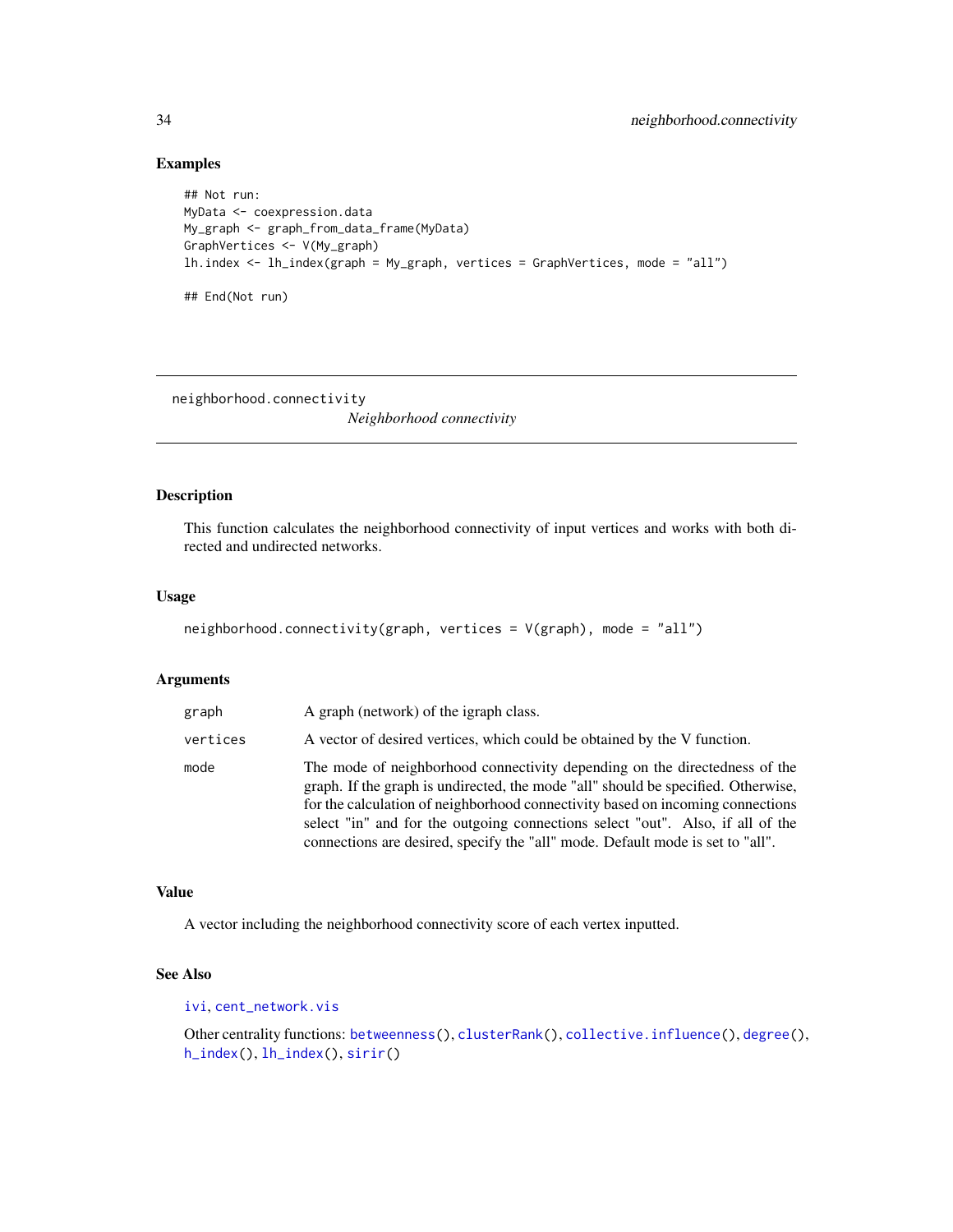# <span id="page-34-0"></span>runShinyApp 35

#### Examples

```
MyData <- coexpression.data
My_graph <- graph_from_data_frame(MyData)
GraphVertices <- V(My_graph)
neighrhood.co <- neighborhood.connectivity(graph = My_graph,
                                           vertices = GraphVertices,
                                           mode = "all")
```
runShinyApp *Run shiny app*

#### Description

Run shiny apps included in the influential R package. Also, a web-based [Influential Software Pack](https://influential.erc.monash.edu/)[age](https://influential.erc.monash.edu/) with a convenient user-interface (UI) has been developed for the comfort of all users including those without a coding background.

#### Usage

runShinyApp(shinyApp)

# Arguments

| shinyApp | The name of the shiny app you want to run. You can get the exact name of the                |
|----------|---------------------------------------------------------------------------------------------|
|          | available shiny apps via the following command. <i>list.files(system.file("ShinyApps"</i> , |
|          | $package = "influential")$ ). Please also note this function is case-sensitive.             |

# Value

A shiny app.

<span id="page-34-1"></span>sif2igraph *SIF to igraph*

#### Description

This function imports and converts a SIF file from your local hard drive, cloud space, or internet into a graph with an igraph class, which can then be used for the identification of most influential nodes via the ivi function, for instance.

#### Usage

sif2igraph(Path, directed = FALSE)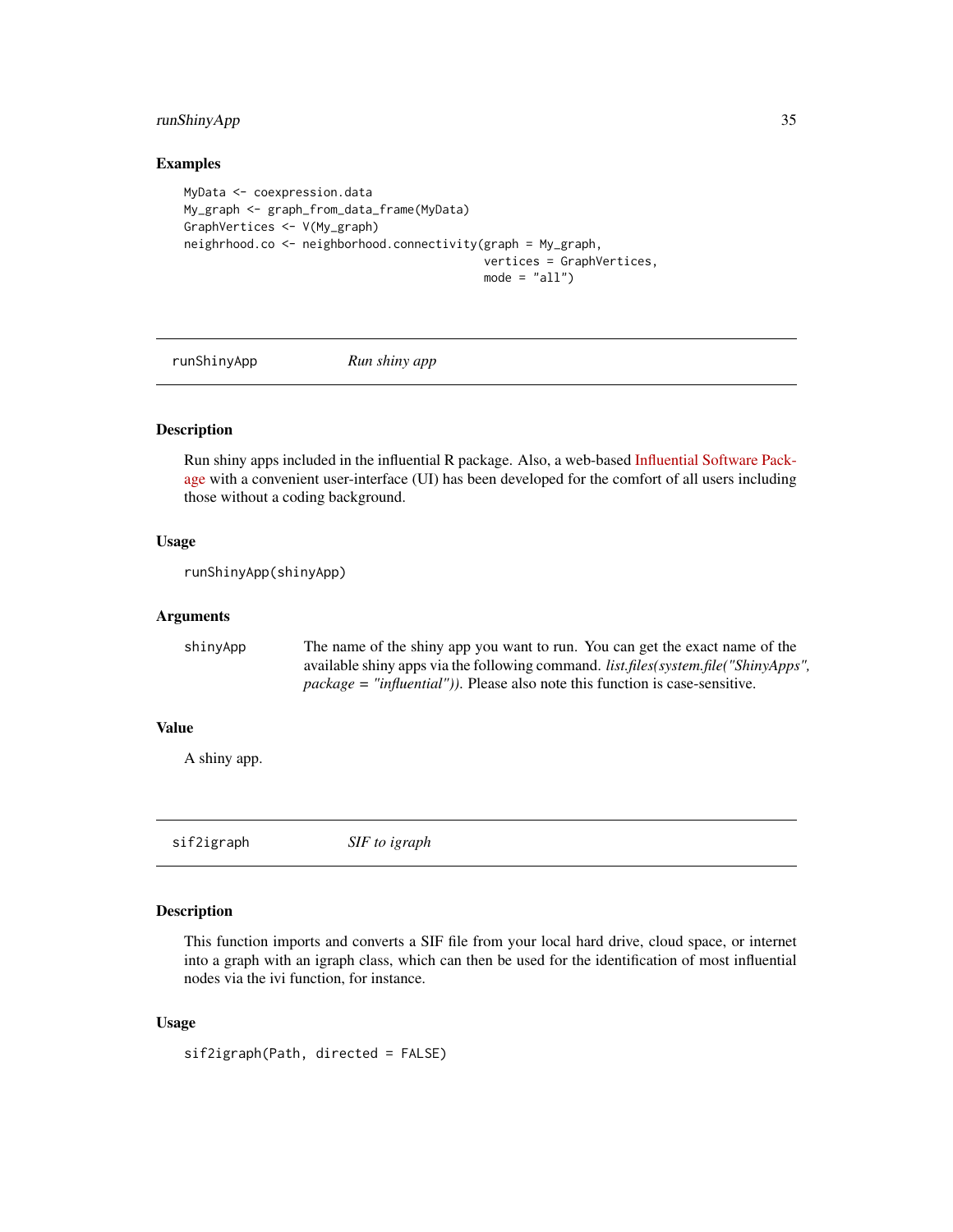#### <span id="page-35-0"></span>Arguments

| Path     | A string or character vector indicating the path to the desired SIF file. The SIF<br>file could be on your local hard drive, cloud space, or on the internet. |
|----------|---------------------------------------------------------------------------------------------------------------------------------------------------------------|
| directed | Logical scalar, whether or not to create a directed graph.                                                                                                    |

# Value

An igraph graph object.

#### See Also

Other network\_reconstruction functions: [graph\\_from\\_adjacency\\_matrix\(](#page-24-1)), [graph\\_from\\_data\\_frame\(](#page-25-1)), [graph\\_from\\_incidence\\_matrix\(](#page-26-1))

# Examples

```
## Not run:
MyGraph <- sif2igraph(Path = "/Users/User1/Desktop/mygraph.sif", directed=FALSE)
```
## End(Not run)

<span id="page-35-1"></span>sirir *SIR-based Influence Ranking*

# Description

This function is achieved by the integration susceptible-infected-recovered (SIR) model with the leave-one-out cross validation technique and ranks network nodes based on their true universal influence. One of the applications of this function is the assessment of performance of a novel algorithm in identification of network influential nodes by considering the SIRIR ranks as the ground truth (gold standard).

```
sirir(
 graph,
 vertices = V(graph),
 beta = 0.5,
 gamma = 1,
 no.sim = igraph::vcount(graph) * 100,seed = 1234
)
```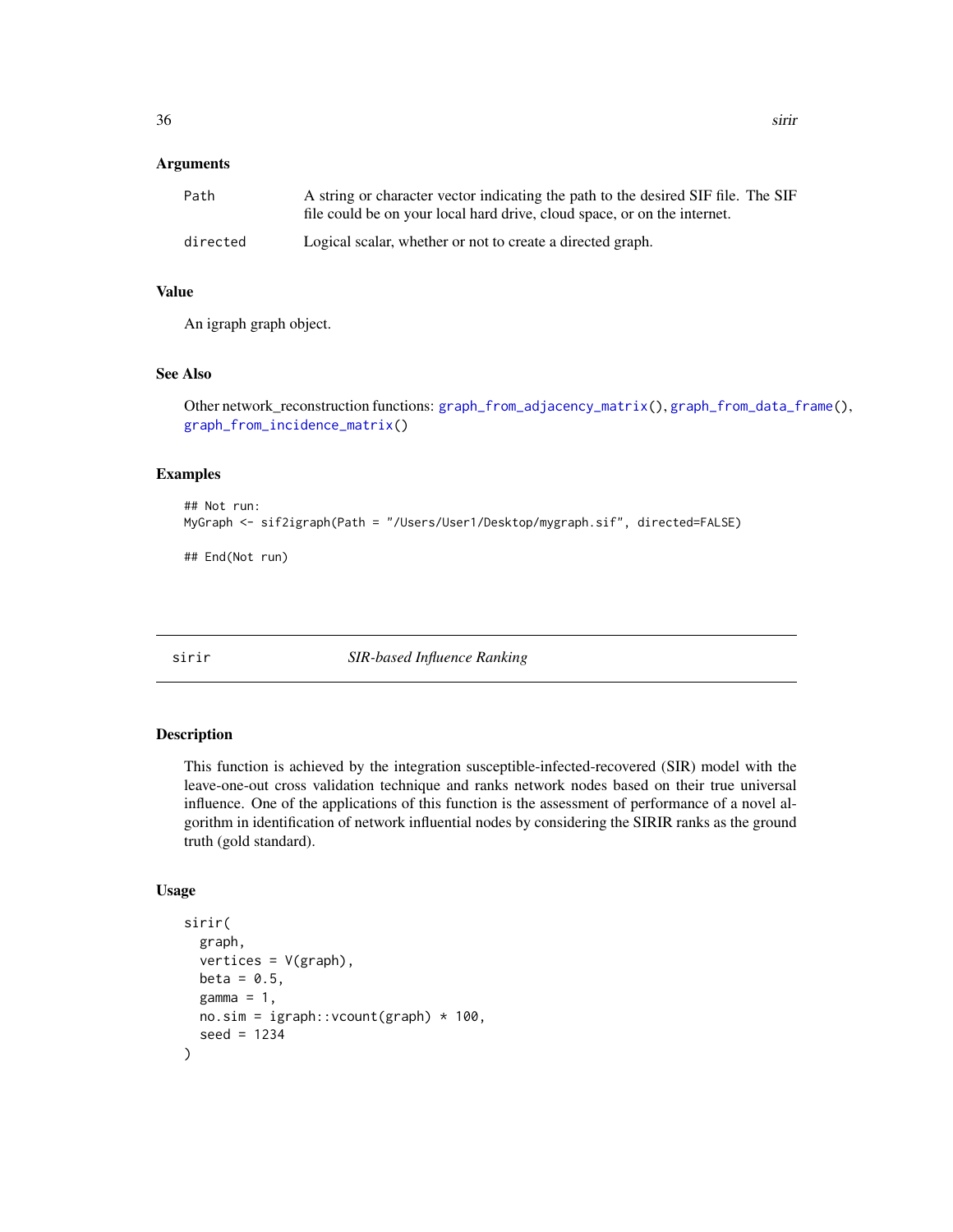# <span id="page-36-0"></span>spreading.score 37

#### Arguments

| graph    | A graph (network) of the igraph class.                                                                                                                                                                                                                                                     |
|----------|--------------------------------------------------------------------------------------------------------------------------------------------------------------------------------------------------------------------------------------------------------------------------------------------|
| vertices | A vector of desired vertices, which could be obtained by the V function.                                                                                                                                                                                                                   |
| beta     | Non-negative scalar. The rate of infection of an individual that is susceptible<br>and has a single infected neighbor. The infection rate of a susceptible individual<br>with n infected neighbors is n times beta. Formally this is the rate parameter of<br>an exponential distribution. |
| gamma    | Positive scalar. The rate of recovery of an infected individual. Formally, this is<br>the rate parameter of an exponential distribution.                                                                                                                                                   |
| no.sim   | Integer scalar, the number of simulation runs to perform SIR model on for the<br>original network as well perturbed networks generated by leave-one-out tech-<br>nique. You may choose a different no.sim based on the available memory on<br>your system.                                 |
| seed     | A single value, interpreted as an integer to be used for random number genera-<br>tion.                                                                                                                                                                                                    |

# Value

A two-column dataframe; a column containing the difference values of the original and perturbed networks and a column containing node influence rankings

#### See Also

[cent\\_network.vis](#page-4-1), and [sir](#page-0-0) for a complete description on SIR model

Other centrality functions: [betweenness\(](#page-2-1)), [clusterRank\(](#page-7-1)), [collective.influence\(](#page-9-1)), [degree\(](#page-13-1)), [h\\_index\(](#page-28-1)), [lh\\_index\(](#page-32-1)), [neighborhood.connectivity\(](#page-33-1))

# Examples

```
set.seed(1234)
My_graph <- igraph::sample_gnp(n=50, p=0.05)
GraphVertices <- V(My_graph)
Influence.Ranks <- sirir(graph = My_graph, vertices = GraphVertices,
                         beta = 0.5, gamma = 1, no.sim = 10, seed = 1234)
```
<span id="page-36-1"></span>spreading.score *Spreading score*

# Description

This function calculates the Spreading score of the desired nodes from a graph. Spreading score reflects the spreading potential of each node within a network and is one of the major components of the IVI.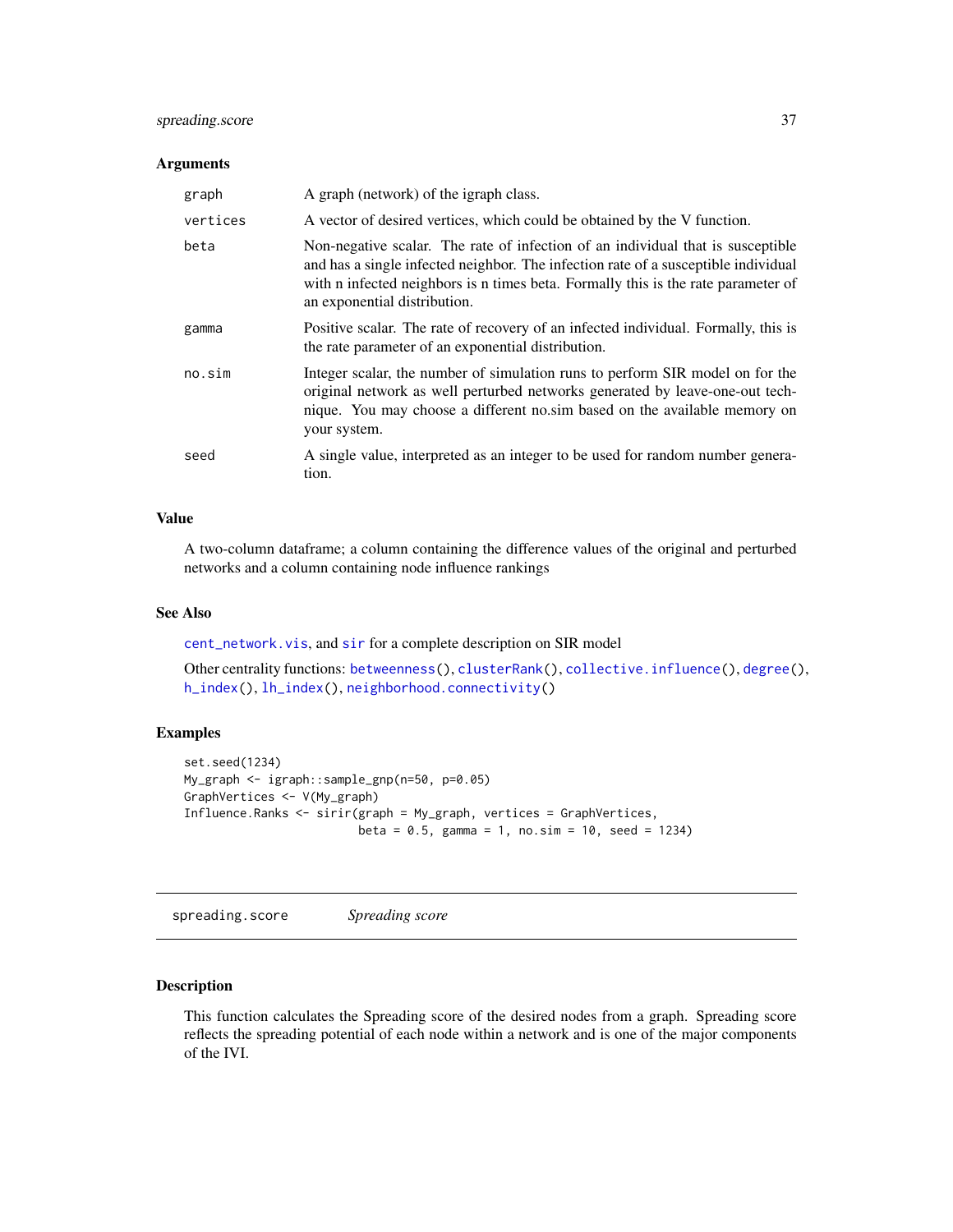# <span id="page-37-0"></span>Usage

```
spreading.score(
 graph,
 vertices = V(graph),
 weights = NULL,
 directed = FALSE,
 mode = "all",loops = TRUE,
 d = 3,scaled = TRUE
\mathcal{L}
```
# Arguments

| graph    | A graph (network) of the igraph class.                                                                                                                                                                                                                                                                                                                                                                                                                |
|----------|-------------------------------------------------------------------------------------------------------------------------------------------------------------------------------------------------------------------------------------------------------------------------------------------------------------------------------------------------------------------------------------------------------------------------------------------------------|
| vertices | A vector of desired vertices, which could be obtained by the V function.                                                                                                                                                                                                                                                                                                                                                                              |
| weights  | Optional positive weight vector for calculating weighted betweenness centrality<br>of nodes as a requirement for calculation of IVI. If the graph has a weight edge<br>attribute, then this is used by default. Weights are used to calculate weighted<br>shortest paths, so they are interpreted as distances.                                                                                                                                       |
| directed | Logical scalar, whether to directed graph is analyzed. This argument is ignored<br>for undirected graphs.                                                                                                                                                                                                                                                                                                                                             |
| mode     | The mode of Spreading score depending on the directedness of the graph. If<br>the graph is undirected, the mode "all" should be specified. Otherwise, for the<br>calculation of Spreading score based on incoming connections select "in" and<br>for the outgoing connections select "out". Also, if all of the connections are<br>desired, specify the "all" mode. Default mode is set to "all".                                                     |
| loops    | Logical; whether the loop edges are also counted.                                                                                                                                                                                                                                                                                                                                                                                                     |
| d        | The distance, expressed in number of steps from a given node (default=3). Dis-<br>tance must be $> 0$ . According to Morone & Makse (https://doi.org/10.1038/nature14604),<br>optimal results can be reached at $d=3,4$ , but this depends on the size/"radius" of<br>the network. NOTE: the distance d is not inclusive. This means that nodes at a<br>distance of 3 from our node-of-interest do not include nodes at distances 1 and<br>2. Only 3. |
| scaled   | Logical; whether the end result should be 1-100 range normalized or not (default<br>is TRUE).                                                                                                                                                                                                                                                                                                                                                         |

# Value

A numeric vector with Spreading scores.

# See Also

# [cent\\_network.vis](#page-4-1)

Other integrative ranking functions: [comp\\_manipulate\(](#page-10-1)), [exir\(](#page-18-1)), [hubness.score\(](#page-27-1)), [ivi.from.indices\(](#page-31-1)), [ivi\(](#page-29-1))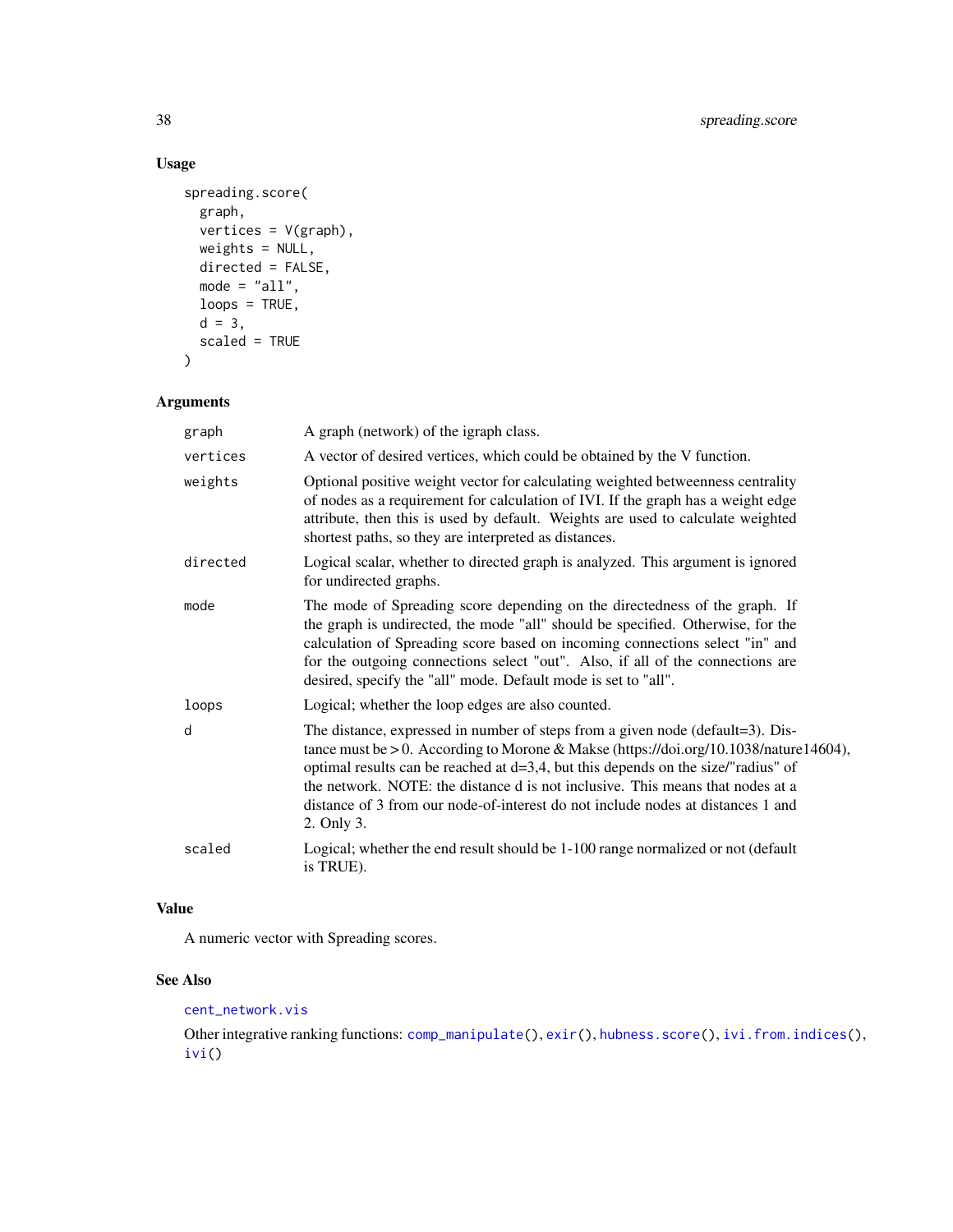#### <span id="page-38-0"></span>Examples

```
## Not run:
MyData <- coexpression.data
My_graph <- graph_from_data_frame(MyData)
GraphVertices <- V(My_graph)
Spreading.score <- spreading.score(graph = My_graph, vertices = GraphVertices,
                                   weights = NULL, directed = FALSE, mode = "all",
                                   loops = TRUE, d = 3, scaled = TRUE)
```
## End(Not run)

<span id="page-38-1"></span>

V *Vertices of an igraph graph*

# Description

This function and all of its descriptions have been obtained from the igraph package.

#### Usage

V(graph)

# Arguments

graph The graph (an igraph graph)

#### Value

A vertex sequence containing all vertices, in the order of their numeric vertex ids.

## See Also

[V](#page-38-1) for a complete description on this function

#### Examples

```
MyData <- coexpression.data
My_graph <- graph_from_data_frame(MyData)
My_graph_vertices <- V(My_graph)
```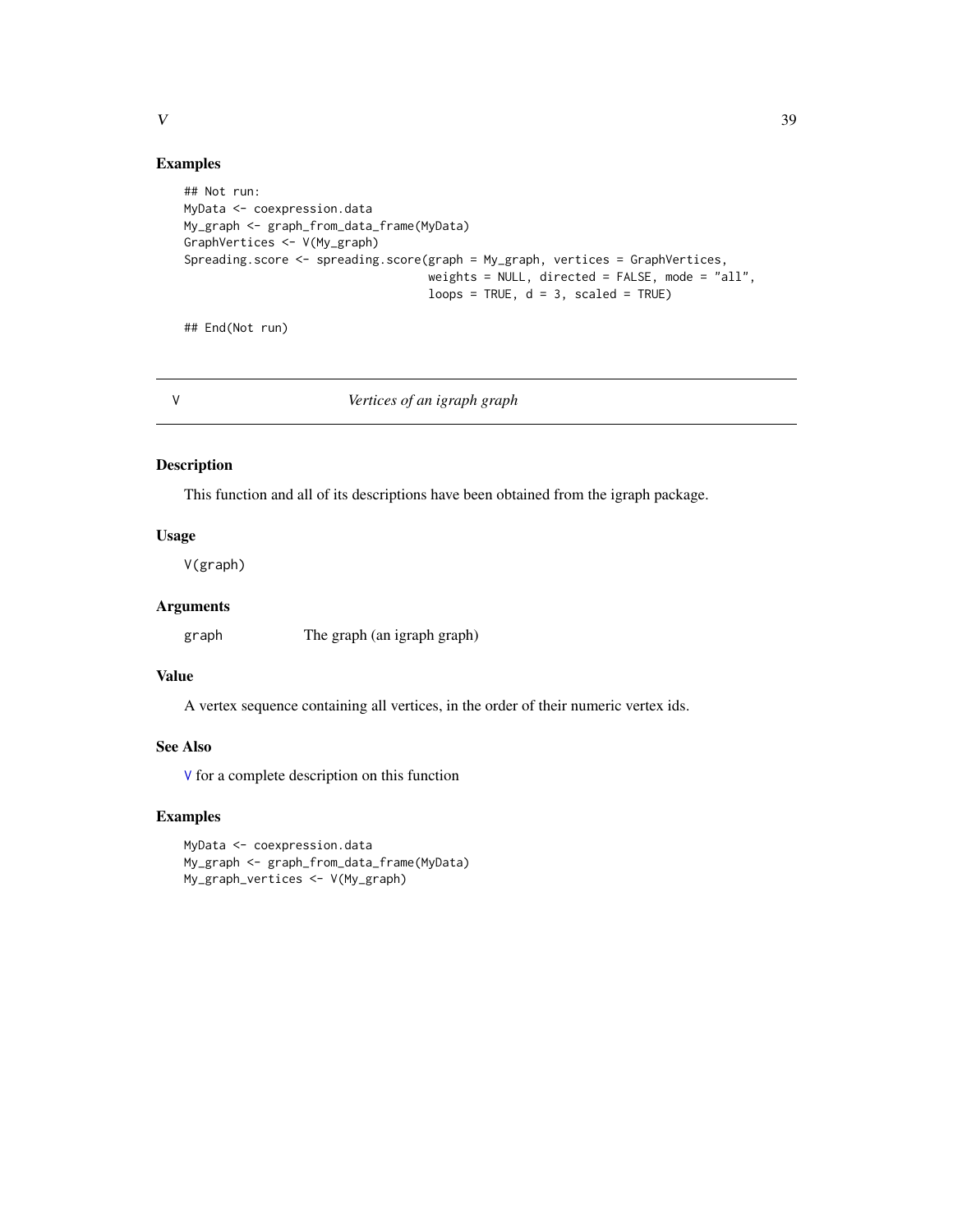# <span id="page-39-0"></span>Index

∗ IVI ivi, [30](#page-29-0) ∗ SIF.to.igraph sif2igraph, [35](#page-34-0) ∗ association\_assessment cond.prob.analysis, [13](#page-12-0) double.cent.assess, [16](#page-15-0) double.cent.assess.noRegression, [17](#page-16-0) ∗ betweenness\_centrality betweenness, [3](#page-2-0) ∗ cent\_network.vis cent\_network.vis, [5](#page-4-0) ∗ centrality association assessment functions cond.prob.analysis, [13](#page-12-0) double.cent.assess, [16](#page-15-0) double.cent.assess.noRegression, [17](#page-16-0) ∗ centrality functions betweenness, [3](#page-2-0) clusterRank, [8](#page-7-0) collective.influence, [10](#page-9-0) degree, [14](#page-13-0) h\_index, [29](#page-28-0) lh\_index, [33](#page-32-0) neighborhood.connectivity, [34](#page-33-0) sirir, [36](#page-35-0) ∗ clusterRank clusterRank, [8](#page-7-0) ∗ collective.influence collective.influence, [10](#page-9-0) ∗ comp\_manipulate comp\_manipulate, [11](#page-10-0) ∗ conditional\_probability cond.prob.analysis, [13](#page-12-0) ∗ datasets centrality.measures, [4](#page-3-0) coexpression.adjacency, [9](#page-8-0) coexpression.data, [9](#page-8-0)

∗ degree\_centrality degree, [14](#page-13-0) ∗ dependence\_assessment double.cent.assess, [16](#page-15-0) double.cent.assess.noRegression, [17](#page-16-0) ∗ diff\_data.assembly diff\_data.assembly, [15](#page-14-0) ∗ exir.vis exir.vis, [22](#page-21-0) ∗ exir exir, [19](#page-18-0) ∗ graph\_from\_adjacencymatrices graph\_from\_adjacency\_matrix, [25](#page-24-0) ∗ graph\_from\_dataframe graph\_from\_data\_frame, [26](#page-25-0) ∗ graph\_from\_incidencematrices graph\_from\_incidence\_matrix, [27](#page-26-0) ∗ graph\_vertices V, [39](#page-38-0) ∗ h\_index h\_index, [29](#page-28-0) ∗ hubness.score hubness.score, [28](#page-27-0) ∗ integrated\_value\_of\_influence ivi, [30](#page-29-0) ∗ integrative ranking functions comp\_manipulate, [11](#page-10-0) exir, [19](#page-18-0) hubness.score, [28](#page-27-0) ivi, [30](#page-29-0) ivi.from.indices, [32](#page-31-0) spreading.score, [37](#page-36-0) ∗ ivi.from.indices ivi.from.indices, [32](#page-31-0) ∗ lh\_index lh\_index, [33](#page-32-0) ∗ neighborhood\_connectivity neighborhood.connectivity, [34](#page-33-0)